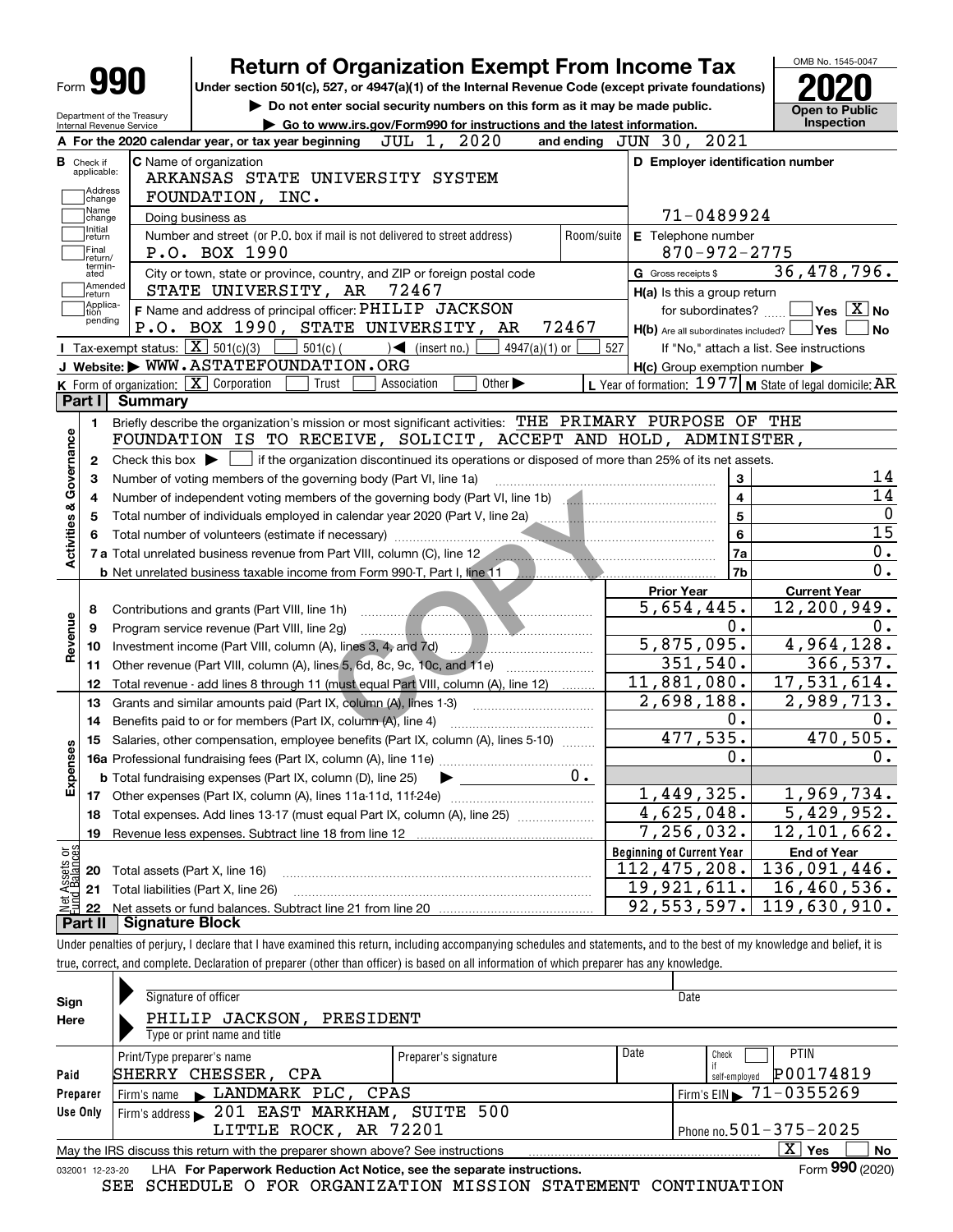|              | ARKANSAS STATE UNIVERSITY SYSTEM                                                                                                             |  |
|--------------|----------------------------------------------------------------------------------------------------------------------------------------------|--|
|              | 71-0489924<br>FOUNDATION, INC.<br>Page $2$<br>Form 990 (2020)                                                                                |  |
|              | <b>Statement of Program Service Accomplishments</b><br>Part III                                                                              |  |
|              | $\boxed{\textbf{X}}$                                                                                                                         |  |
| 1            | Briefly describe the organization's mission:                                                                                                 |  |
|              | THE PRIMARY PURPOSE OF THE ARKANSAS STATE UNIVERSITY SYSTEM                                                                                  |  |
|              | FOUNDATION, INC. (THE FOUNDATION) IS TO RECEIVE, SOLICIT, ACCEPT AND                                                                         |  |
|              | HOLD, ADMINISTER, INVEST AND DISBURSE ANY AND EVERY KIND OF PROPERTY                                                                         |  |
|              | FOR SUCH EDUCATION, SCIENTIFIC, LITERARY, RESEARCH AND SERVICE                                                                               |  |
| $\mathbf{2}$ | Did the organization undertake any significant program services during the year which were not listed on the                                 |  |
|              | $\boxed{\phantom{1}}$ Yes $\boxed{\text{X}}$ No<br>prior Form 990 or 990-EZ?                                                                 |  |
|              | If "Yes," describe these new services on Schedule O.                                                                                         |  |
| 3            |                                                                                                                                              |  |
|              | If "Yes," describe these changes on Schedule O.                                                                                              |  |
| 4            | Describe the organization's program service accomplishments for each of its three largest program services, as measured by expenses.         |  |
|              | Section 501(c)(3) and 501(c)(4) organizations are required to report the amount of grants and allocations to others, the total expenses, and |  |
|              | revenue, if any, for each program service reported.                                                                                          |  |
| 4a           | (Code:                                                                                                                                       |  |
|              | ASU SUPPORT:                                                                                                                                 |  |
|              |                                                                                                                                              |  |
|              | THE PRIMARY PURPOSE OF THE ARKANSAS STATE UNIVERSITY SYSTEM FOUNDATION,                                                                      |  |
|              | INC. (THE FOUNDATION) IS TO RECEIVE, SOLICIT, ACCEPT AND HOLD,                                                                               |  |
|              | ADMINISTER, INVEST AND DISBURSE ANY AND EVERY KIND OF PROPERTY FOR SUCH                                                                      |  |
|              | EDUCATION, SCIENTIFIC, LITERARY, RESEARCH AND SERVICE ACTIVITIES FROM                                                                        |  |
|              | INDIVIDUALS AND ORGANIZATIONS, INCLUDING FOUNDATIONS, GOVERNMENT                                                                             |  |
|              | AGENCIES, AND PRIVATE BUSINESSES, TO SUPPORT THE CORPORATION'S                                                                               |  |
|              | ACTIVITIES, AND IT SHALL MANAGE ENDOWMENTS GIVEN TO THE CORPORATION FOR                                                                      |  |
|              | THE BENEFIT OF ALL THE ARKANSAS STATE UNIVERSITY SYSTEM CAMPUSES                                                                             |  |
|              | OPERATIONS, SITES AND FACILITIES.                                                                                                            |  |
| 4b           | $(1, 382, 471)$ including grants of \$<br>$($ Revenue \$                                                                                     |  |
|              | (Code:<br>ASU ACADEMIC SUPPORT:                                                                                                              |  |
|              |                                                                                                                                              |  |
|              | THE ARKANSAS STATE UNIVERSITY SYSTEM FOUNDATION, INC. PROVIDES                                                                               |  |
|              | FINANCIAL ASSISTANCE TO ALL MEMBER CAMPUSES OF THE ARKANSAS STATE                                                                            |  |
|              | UNIVERISTY SYSTEM AND RELATED ENTITIES IN SUPPORT OF TEACHING,                                                                               |  |
|              | RESEARCH, DISTANCE LEARNING, LIBRARY MEDIA SERVICES, ECONOMIC                                                                                |  |
|              | DEVELOPMENT AND OUTREACH PROGRAMS BY SUPPLEMENTING UNIVERSITY BUDGETS                                                                        |  |
|              | FOR SUPPLIES AND SERVICES, TRAVEL, EQUIPMENT, TECHNOLOGY, HUMAN                                                                              |  |
|              | RESOURCES AND ALL OTHER COSTS RELATED TO THE UNIVERSITY'S ACADEMIC                                                                           |  |
|              | MISSION.                                                                                                                                     |  |
|              |                                                                                                                                              |  |
|              |                                                                                                                                              |  |
|              | <b>4C</b> (Code: ) (Expenses \$ 460, 824 · including grants of \$<br>) (Revenue \$                                                           |  |
|              | ADMINISTRATIVE SUPPORT:                                                                                                                      |  |
|              |                                                                                                                                              |  |
|              | THE ARKANSAS STATE UNIVERSITY SYSTEM FOUNDATION, INC. PROVIDES                                                                               |  |
|              | FINANCIAL ASSISTANCE TO ALL MEMBER CAMPUSES OF THE ARKANSAS STATE                                                                            |  |
|              | UNIVERISTY SYSTEM IN SUPPORT OF ADMINISTRATIVE FUNCTIONS LIKE ACADEMIC                                                                       |  |
|              | AFFAIRS, STUDENT AFFAIRS, RESIDENCE LIFE, RECRUITING, COUNSELING,                                                                            |  |
|              | FACILITIES MANAGEMENT, ADVANCEMENT, ALUMNI RELATIONS, INFORMATION                                                                            |  |
|              | TECHNOLOGY, CAREER MANAGEMENT, DISABILITY SERVICES AD DIVERSITY                                                                              |  |
|              | INITIATIVES BY SUPPLEMENTING UNIVERSITY BUDGETS FOR SUPPLIES AND                                                                             |  |
|              | SERVICES, TRAVEL, EQUIPMENT, TECHNOLOGY, HUMAN RESOURCES AND ALL OTHER                                                                       |  |
|              | COSTS RELATED TO THE UNIVERSITY'S ACADEMIC MISSION.                                                                                          |  |
|              |                                                                                                                                              |  |
|              | 4d Other program services (Describe on Schedule O.)<br>$439$ , $494$ $\cdot$ including grants of \$                                          |  |
|              | (Expenses \$<br>(Revenue \$<br>4e Total program service expenses > 5, 272, 502.                                                              |  |
|              |                                                                                                                                              |  |

Form (2020) **990**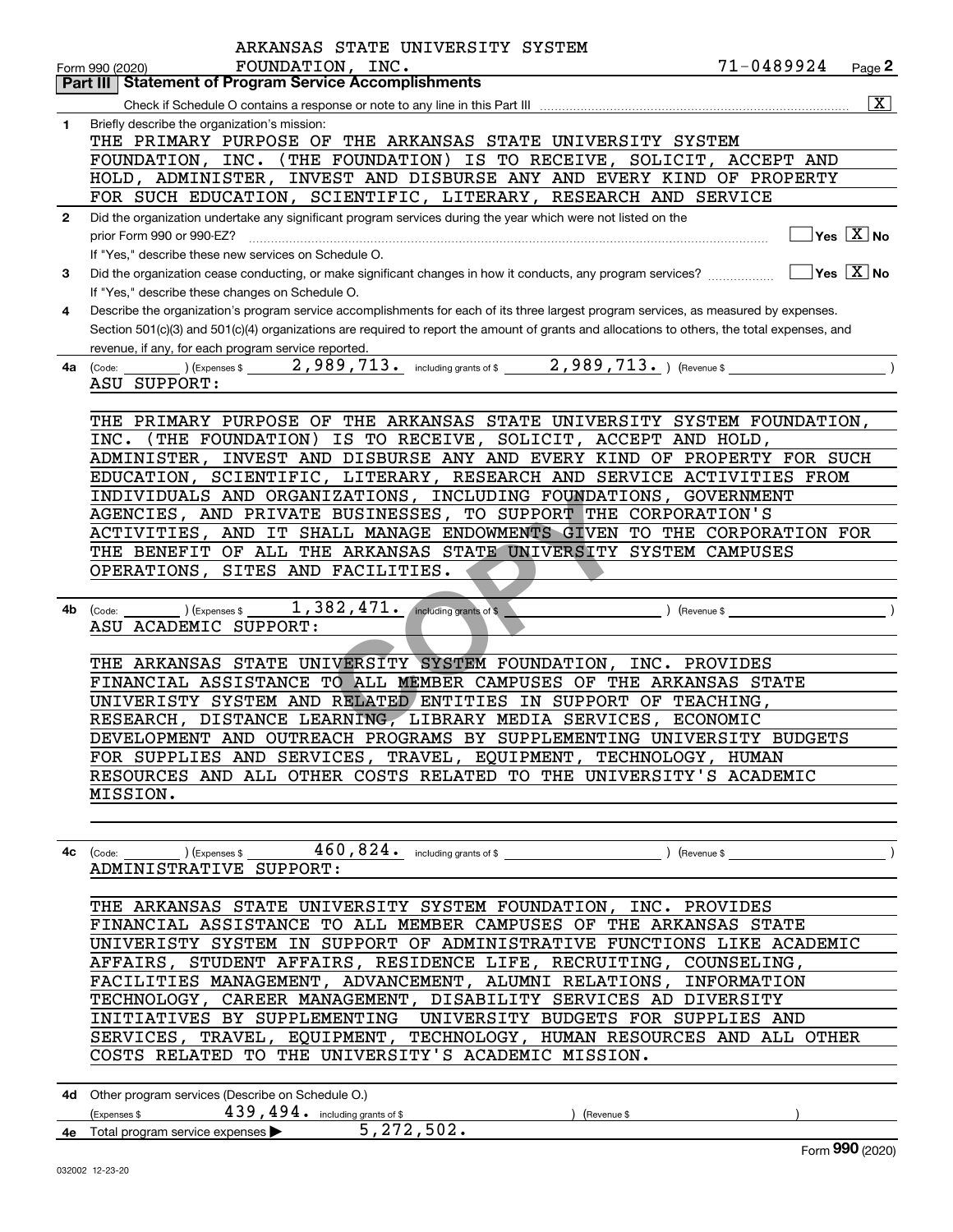|     |                                                                                                                                                                                                                                                   |                 | Yes                     | No |
|-----|---------------------------------------------------------------------------------------------------------------------------------------------------------------------------------------------------------------------------------------------------|-----------------|-------------------------|----|
| 1   | Is the organization described in section $501(c)(3)$ or $4947(a)(1)$ (other than a private foundation)?                                                                                                                                           |                 |                         |    |
|     |                                                                                                                                                                                                                                                   | 1.              | X                       |    |
| 2   |                                                                                                                                                                                                                                                   | $\overline{2}$  | $\overline{\mathbf{x}}$ |    |
| 3   | Did the organization engage in direct or indirect political campaign activities on behalf of or in opposition to candidates for                                                                                                                   |                 |                         |    |
|     |                                                                                                                                                                                                                                                   | 3               |                         | x  |
| 4   | Section 501(c)(3) organizations. Did the organization engage in lobbying activities, or have a section 501(h) election in effect                                                                                                                  |                 |                         |    |
|     |                                                                                                                                                                                                                                                   | 4               |                         | x  |
| 5   | Is the organization a section 501(c)(4), 501(c)(5), or 501(c)(6) organization that receives membership dues, assessments, or                                                                                                                      |                 |                         |    |
|     |                                                                                                                                                                                                                                                   | 5               |                         | x  |
| 6   | Did the organization maintain any donor advised funds or any similar funds or accounts for which donors have the right to                                                                                                                         |                 |                         |    |
|     | provide advice on the distribution or investment of amounts in such funds or accounts? If "Yes," complete Schedule D, Part I                                                                                                                      | 6               |                         | x  |
| 7   | Did the organization receive or hold a conservation easement, including easements to preserve open space,                                                                                                                                         |                 |                         |    |
|     |                                                                                                                                                                                                                                                   | $\overline{7}$  |                         | x  |
| 8   | Did the organization maintain collections of works of art, historical treasures, or other similar assets? If "Yes," complete                                                                                                                      |                 |                         |    |
|     |                                                                                                                                                                                                                                                   | 8               |                         | X. |
| 9   | Did the organization report an amount in Part X, line 21, for escrow or custodial account liability, serve as a custodian for                                                                                                                     |                 |                         |    |
|     | amounts not listed in Part X; or provide credit counseling, debt management, credit repair, or debt negotiation services?                                                                                                                         |                 |                         |    |
|     |                                                                                                                                                                                                                                                   | 9               |                         | x  |
| 10  | Did the organization, directly or through a related organization, hold assets in donor-restricted endowments                                                                                                                                      |                 |                         |    |
|     |                                                                                                                                                                                                                                                   | 10              | x                       |    |
| 11  | If the organization's answer to any of the following questions is "Yes," then complete Schedule D, Parts VI, VII, VIII, IX, or X                                                                                                                  |                 |                         |    |
|     | as applicable.                                                                                                                                                                                                                                    |                 |                         |    |
|     | a Did the organization report an amount for land, buildings, and equipment in Part X, line 10? If "Yes," complete Schedule D.                                                                                                                     |                 |                         |    |
|     |                                                                                                                                                                                                                                                   | 11a             | X                       |    |
| b   | Did the organization report an amount for investments - other securities in Part X, line 12, that is 5% or more of its total                                                                                                                      |                 |                         |    |
|     | assets reported in Part X, line 16? If "Yes," complete Schedule D, Part VII [1999] [1999] [1999] [1999] [1999] [1999] [1999] [1999] [1999] [1999] [1999] [1999] [1999] [1999] [1999] [1999] [1999] [1999] [1999] [1999] [1999]                    | 11b             | Х                       |    |
| c   | Did the organization report an amount for investments - program related in Part X, line 13, that is 5% or more of its total                                                                                                                       |                 |                         | x  |
|     | assets reported in Part X, line 16? If "Yes," complete Schedule D, Part VIII [2000] [2000] [2000] [2000] [2000                                                                                                                                    | 11c             |                         |    |
|     | d Did the organization report an amount for other assets in Part X, line 15, that is 5% or more of its total assets reported in                                                                                                                   |                 |                         | x  |
|     |                                                                                                                                                                                                                                                   | 11d             | X                       |    |
|     |                                                                                                                                                                                                                                                   | 11e             |                         |    |
| f   | Did the organization's separate or consolidated financial statements for the tax year include a footnote that addresses<br>the organization's liability for uncertain tax positions under FIN 48 (ASC 740)? If "Yes," complete Schedule D, Part X | 11f             | Х                       |    |
|     | 12a Did the organization obtain separate, independent audited financial statements for the tax year? If "Yes," complete                                                                                                                           |                 |                         |    |
|     |                                                                                                                                                                                                                                                   | 12a             |                         | X. |
|     |                                                                                                                                                                                                                                                   |                 |                         |    |
|     | <b>b</b> Was the organization included in consolidated, independent audited financial statements for the tax year?                                                                                                                                | 12b             | X                       |    |
| 13  | If "Yes," and if the organization answered "No" to line 12a, then completing Schedule D, Parts XI and XII is optional                                                                                                                             | 13              |                         | X  |
| 14a | Did the organization maintain an office, employees, or agents outside of the United States?                                                                                                                                                       | 14a             |                         | X  |
| b   | Did the organization have aggregate revenues or expenses of more than \$10,000 from grantmaking, fundraising, business,                                                                                                                           |                 |                         |    |
|     | investment, and program service activities outside the United States, or aggregate foreign investments valued at \$100,000                                                                                                                        |                 |                         |    |
|     |                                                                                                                                                                                                                                                   | 14b             |                         | x  |
| 15  | Did the organization report on Part IX, column (A), line 3, more than \$5,000 of grants or other assistance to or for any                                                                                                                         |                 |                         |    |
|     |                                                                                                                                                                                                                                                   | 15              |                         | x  |
| 16  | Did the organization report on Part IX, column (A), line 3, more than \$5,000 of aggregate grants or other assistance to                                                                                                                          |                 |                         |    |
|     |                                                                                                                                                                                                                                                   | 16              |                         | x  |
| 17  | Did the organization report a total of more than \$15,000 of expenses for professional fundraising services on Part IX,                                                                                                                           |                 |                         |    |
|     |                                                                                                                                                                                                                                                   | 17              |                         | x  |
| 18  | Did the organization report more than \$15,000 total of fundraising event gross income and contributions on Part VIII, lines                                                                                                                      |                 |                         |    |
|     |                                                                                                                                                                                                                                                   | 18              |                         | x  |
| 19  | Did the organization report more than \$15,000 of gross income from gaming activities on Part VIII, line 9a? If "Yes."                                                                                                                            |                 |                         |    |
|     |                                                                                                                                                                                                                                                   | 19              |                         | x  |
| 20a |                                                                                                                                                                                                                                                   | 20a             |                         | X  |
| b   | If "Yes" to line 20a, did the organization attach a copy of its audited financial statements to this return?                                                                                                                                      | 20 <sub>b</sub> |                         |    |
| 21  | Did the organization report more than \$5,000 of grants or other assistance to any domestic organization or                                                                                                                                       |                 |                         |    |
|     |                                                                                                                                                                                                                                                   | 21              | Х                       |    |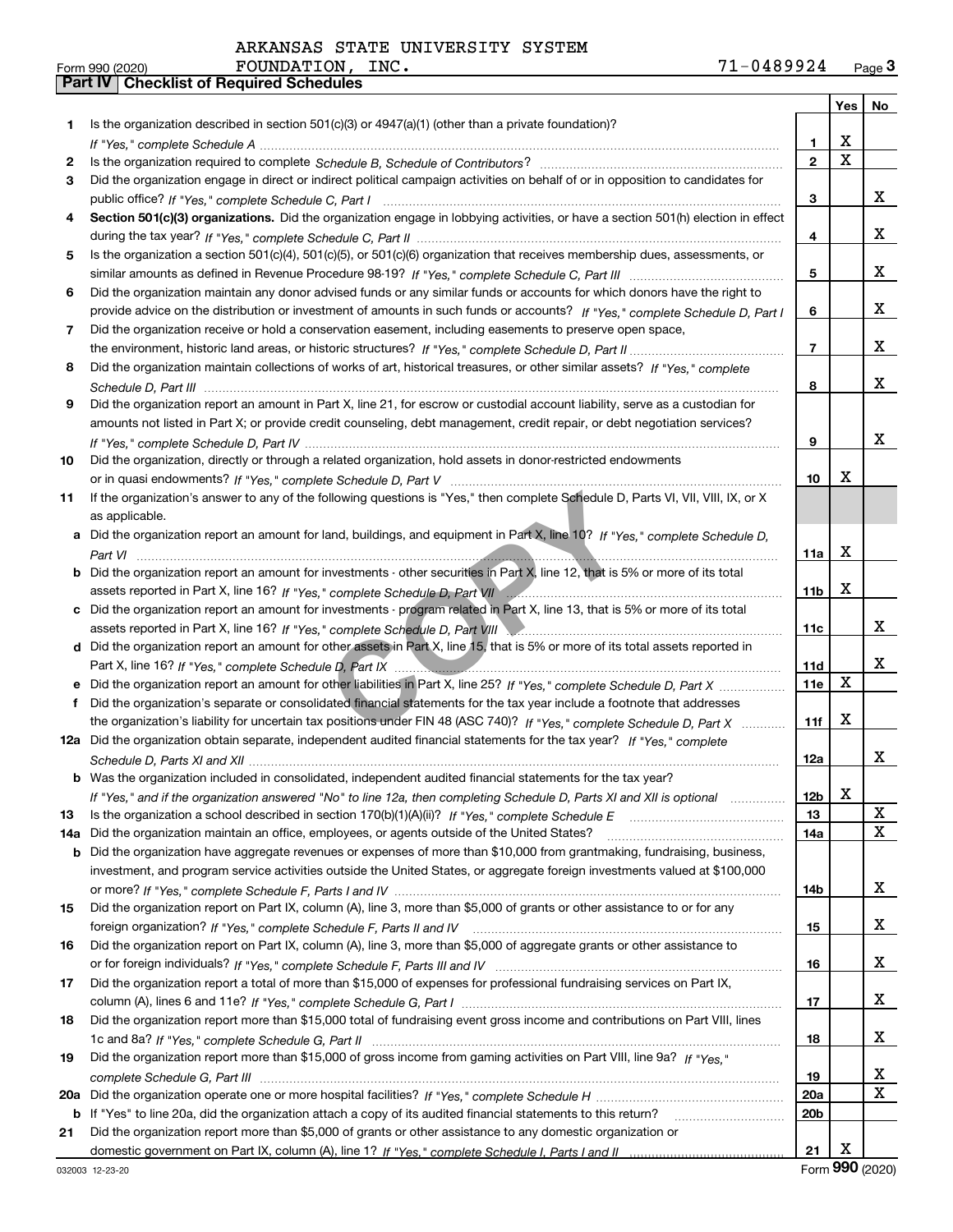*(continued)*

|               |                                                                                                                              |                 | Yes         | No               |
|---------------|------------------------------------------------------------------------------------------------------------------------------|-----------------|-------------|------------------|
| 22            | Did the organization report more than \$5,000 of grants or other assistance to or for domestic individuals on                |                 |             |                  |
|               |                                                                                                                              | 22              |             | x                |
| 23            | Did the organization answer "Yes" to Part VII, Section A, line 3, 4, or 5 about compensation of the organization's current   |                 |             |                  |
|               | and former officers, directors, trustees, key employees, and highest compensated employees? If "Yes," complete               |                 |             |                  |
|               |                                                                                                                              | 23              | X           |                  |
|               | 24a Did the organization have a tax-exempt bond issue with an outstanding principal amount of more than \$100,000 as of the  |                 |             |                  |
|               | last day of the year, that was issued after December 31, 2002? If "Yes," answer lines 24b through 24d and complete           |                 |             |                  |
|               |                                                                                                                              | 24a             |             | x                |
|               | <b>b</b> Did the organization invest any proceeds of tax-exempt bonds beyond a temporary period exception?                   | 24 <sub>b</sub> |             |                  |
|               | c Did the organization maintain an escrow account other than a refunding escrow at any time during the year to defease       |                 |             |                  |
|               | any tax-exempt bonds?                                                                                                        | 24c             |             |                  |
|               |                                                                                                                              | 24d             |             |                  |
|               | 25a Section 501(c)(3), 501(c)(4), and 501(c)(29) organizations. Did the organization engage in an excess benefit             |                 |             |                  |
|               |                                                                                                                              | 25a             |             | x                |
|               | b Is the organization aware that it engaged in an excess benefit transaction with a disqualified person in a prior year, and |                 |             |                  |
|               | that the transaction has not been reported on any of the organization's prior Forms 990 or 990-EZ? If "Yes," complete        |                 |             |                  |
|               | Schedule L, Part I                                                                                                           | 25b             |             | X                |
| 26            | Did the organization report any amount on Part X, line 5 or 22, for receivables from or payables to any current              |                 |             |                  |
|               | or former officer, director, trustee, key employee, creator or founder, substantial contributor, or 35%                      |                 |             |                  |
|               | controlled entity or family member of any of these persons? If "Yes," complete Schedule L, Part II                           | 26              |             | х                |
| 27            | Did the organization provide a grant or other assistance to any current or former officer, director, trustee, key employee,  |                 |             |                  |
|               | creator or founder, substantial contributor or employee thereof, a grant selection committee member, or to a 35% controlled  |                 |             |                  |
|               | entity (including an employee thereof) or family member of any of these persons? If "Yes," complete Schedule L, Part III     | 27              |             | х                |
| 28            | Was the organization a party to a business transaction with one of the following parties (see Schedule L, Part IV            |                 |             |                  |
|               | instructions, for applicable filing thresholds, conditions, and exceptions);                                                 |                 |             |                  |
|               | a A current or former officer, director, trustee, key employee, creator or founder, or substantial contributor? If           |                 |             |                  |
|               |                                                                                                                              | 28a             |             | х<br>$\mathbf X$ |
|               |                                                                                                                              | 28 <sub>b</sub> |             |                  |
|               | c A 35% controlled entity of one or more individuals and/or organizations described in lines 28a or 28b? If                  |                 |             | x                |
|               |                                                                                                                              | 28c<br>29       | $\mathbf X$ |                  |
| 29<br>30      | Did the organization receive contributions of art, historical treasures, or other similar assets, or qualified conservation  |                 |             |                  |
|               |                                                                                                                              | 30              |             | x                |
| 31            | Did the organization liquidate, terminate, or dissolve and cease operations? If "Yes," complete Schedule N, Part I           | 31              |             | $\mathbf X$      |
| 32            | Did the organization sell, exchange, dispose of, or transfer more than 25% of its net assets? If "Yes," complete             |                 |             |                  |
|               |                                                                                                                              | 32              |             | х                |
| 33            | Did the organization own 100% of an entity disregarded as separate from the organization under Regulations                   |                 |             |                  |
|               |                                                                                                                              | 33              |             | x                |
| 34            | Was the organization related to any tax-exempt or taxable entity? If "Yes," complete Schedule R, Part II, III, or IV, and    |                 |             |                  |
|               |                                                                                                                              | 34              | х           |                  |
|               | 35a Did the organization have a controlled entity within the meaning of section 512(b)(13)?                                  | <b>35a</b>      |             | X                |
|               | b If "Yes" to line 35a, did the organization receive any payment from or engage in any transaction with a controlled entity  |                 |             |                  |
|               |                                                                                                                              | 35 <sub>b</sub> |             |                  |
| 36            | Section 501(c)(3) organizations. Did the organization make any transfers to an exempt non-charitable related organization?   |                 |             |                  |
|               |                                                                                                                              | 36              | x           |                  |
| 37            | Did the organization conduct more than 5% of its activities through an entity that is not a related organization             |                 |             |                  |
|               |                                                                                                                              | 37              |             | x                |
| 38            | Did the organization complete Schedule O and provide explanations in Schedule O for Part VI, lines 11b and 19?               |                 |             |                  |
|               | Note: All Form 990 filers are required to complete Schedule O                                                                | 38              | x           |                  |
| <b>Part V</b> | <b>Statements Regarding Other IRS Filings and Tax Compliance</b>                                                             |                 |             |                  |
|               | Check if Schedule O contains a response or note to any line in this Part V                                                   |                 |             |                  |
|               |                                                                                                                              |                 | Yes         | No               |
|               | 15<br>1a                                                                                                                     |                 |             |                  |
|               | 0<br><b>b</b> Enter the number of Forms W-2G included in line 1a. Enter -0- if not applicable<br>1b                          |                 |             |                  |
|               | c Did the organization comply with backup withholding rules for reportable payments to vendors and reportable gaming         |                 |             |                  |
|               |                                                                                                                              | 1c              | х           |                  |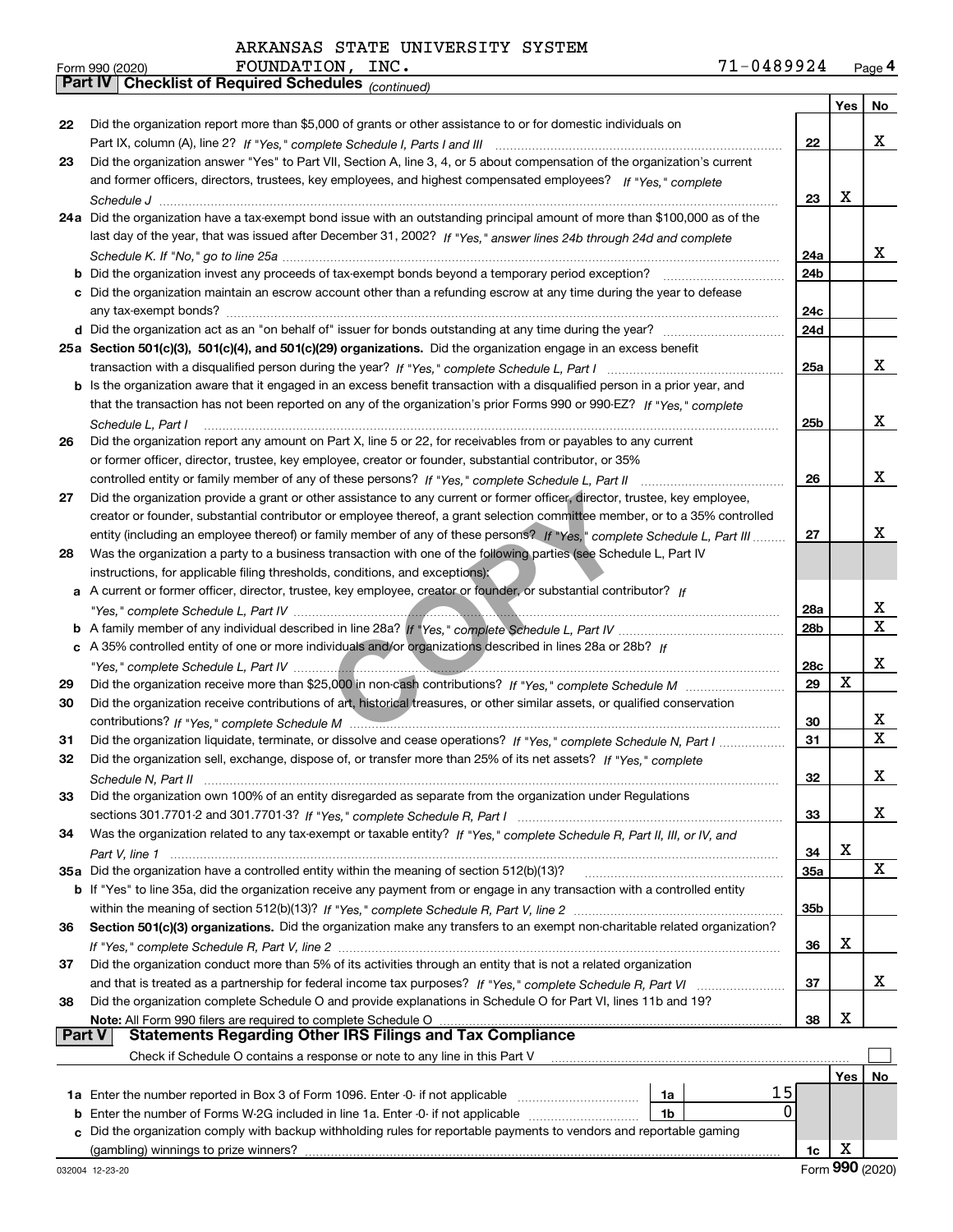| ARKANSAS STATE UNIVERSITY SYSTEM |
|----------------------------------|
|                                  |
|                                  |
|                                  |
|                                  |
|                                  |
|                                  |
|                                  |
|                                  |

|               | 71-0489924<br>FOUNDATION, INC.<br>Form 990 (2020)                                                                                               |          |     | $Page$ <sup>5</sup> |  |  |  |
|---------------|-------------------------------------------------------------------------------------------------------------------------------------------------|----------|-----|---------------------|--|--|--|
| <b>Part V</b> | Statements Regarding Other IRS Filings and Tax Compliance (continued)                                                                           |          |     |                     |  |  |  |
|               |                                                                                                                                                 |          | Yes | No                  |  |  |  |
|               | 2a Enter the number of employees reported on Form W-3, Transmittal of Wage and Tax Statements,                                                  |          |     |                     |  |  |  |
|               | filed for the calendar year ending with or within the year covered by this return<br>2a                                                         | 0        |     |                     |  |  |  |
| b             |                                                                                                                                                 | 2b       |     |                     |  |  |  |
|               |                                                                                                                                                 |          |     |                     |  |  |  |
| За            | Did the organization have unrelated business gross income of \$1,000 or more during the year?                                                   | 3a       |     | х                   |  |  |  |
| b             |                                                                                                                                                 | 3b       |     |                     |  |  |  |
|               | 4a At any time during the calendar year, did the organization have an interest in, or a signature or other authority over, a                    |          |     |                     |  |  |  |
|               |                                                                                                                                                 | 4a       |     | х                   |  |  |  |
|               | <b>b</b> If "Yes," enter the name of the foreign country $\blacktriangleright$                                                                  |          |     |                     |  |  |  |
|               | See instructions for filing requirements for FinCEN Form 114, Report of Foreign Bank and Financial Accounts (FBAR).                             |          |     |                     |  |  |  |
| 5a            | Was the organization a party to a prohibited tax shelter transaction at any time during the tax year?                                           | 5a       |     | х                   |  |  |  |
| b             |                                                                                                                                                 | 5b       |     | х                   |  |  |  |
| с             |                                                                                                                                                 | 5c       |     |                     |  |  |  |
|               | 6a Does the organization have annual gross receipts that are normally greater than \$100,000, and did the organization solicit                  |          |     |                     |  |  |  |
|               | any contributions that were not tax deductible as charitable contributions?                                                                     | 6a       |     | x                   |  |  |  |
|               | If "Yes," did the organization include with every solicitation an express statement that such contributions or gifts                            |          |     |                     |  |  |  |
|               | were not tax deductible?                                                                                                                        | 6b       |     |                     |  |  |  |
| 7             | Organizations that may receive deductible contributions under section 170(c).                                                                   |          |     |                     |  |  |  |
| а             | Did the organization receive a payment in excess of \$75 made partly as a contribution and partly for goods and services provided to the payor? | 7a       |     | х                   |  |  |  |
| b             | If "Yes," did the organization notify the donor of the value of the goods or services provided?                                                 | 7b       |     |                     |  |  |  |
| c             | Did the organization sell, exchange, or otherwise dispose of tangible personal property for which it was required                               |          |     | х                   |  |  |  |
|               |                                                                                                                                                 | 7c       |     |                     |  |  |  |
| d             | 7d                                                                                                                                              |          |     |                     |  |  |  |
| е<br>f        | Did the organization, during the year, pay premiums, directly or indirectly, on a personal benefit contract?                                    | 7e<br>7f |     | х<br>х              |  |  |  |
|               | If the organization received a contribution of qualified intellectual property, did the organization file Form 8899 as required?                | 7g       |     |                     |  |  |  |
| g<br>h        | If the organization received a contribution of cars, boats, airplanes, or other vehicles, did the organization file a Form 1098-C?              | 7h       |     |                     |  |  |  |
| 8             | Sponsoring organizations maintaining donor advised funds. Did a donor advised fund maintained by the                                            |          |     |                     |  |  |  |
|               | sponsoring organization have excess business holdings at any time during the year?                                                              | 8        |     |                     |  |  |  |
| 9             | Sponsoring organizations maintaining donor advised funds.                                                                                       |          |     |                     |  |  |  |
| а             | Did the sponsoring organization make any taxable distributions under section 4966?                                                              | 9а       |     |                     |  |  |  |
| b             | Did the sponsoring organization make a distribution to a donor, donor advisor, or related person?                                               | 9b       |     |                     |  |  |  |
| 10            | Section 501(c)(7) organizations. Enter:                                                                                                         |          |     |                     |  |  |  |
| а             | 10a                                                                                                                                             |          |     |                     |  |  |  |
|               |                                                                                                                                                 |          |     |                     |  |  |  |
| 11            | Section 501(c)(12) organizations. Enter:                                                                                                        |          |     |                     |  |  |  |
| a             | Gross income from members or shareholders<br>11a                                                                                                |          |     |                     |  |  |  |
| b             | Gross income from other sources (Do not net amounts due or paid to other sources against                                                        |          |     |                     |  |  |  |
|               | amounts due or received from them.)<br>11b                                                                                                      |          |     |                     |  |  |  |
|               | 12a Section 4947(a)(1) non-exempt charitable trusts. Is the organization filing Form 990 in lieu of Form 1041?                                  | 12a      |     |                     |  |  |  |
|               | 12 <sub>b</sub><br><b>b</b> If "Yes," enter the amount of tax-exempt interest received or accrued during the year <i>manument</i>               |          |     |                     |  |  |  |
| 13            | Section 501(c)(29) qualified nonprofit health insurance issuers.                                                                                |          |     |                     |  |  |  |
| a             | Is the organization licensed to issue qualified health plans in more than one state?                                                            | 13a      |     |                     |  |  |  |
|               | Note: See the instructions for additional information the organization must report on Schedule O.                                               |          |     |                     |  |  |  |
| b             | Enter the amount of reserves the organization is required to maintain by the states in which the                                                |          |     |                     |  |  |  |
|               | 13 <sub>b</sub>                                                                                                                                 |          |     |                     |  |  |  |
| c             | 13 <sub>c</sub>                                                                                                                                 |          |     | х                   |  |  |  |
| 14a           | Did the organization receive any payments for indoor tanning services during the tax year?                                                      |          |     |                     |  |  |  |
|               | <b>b</b> If "Yes," has it filed a Form 720 to report these payments? If "No," provide an explanation on Schedule O                              | 14b      |     |                     |  |  |  |
| 15            | Is the organization subject to the section 4960 tax on payment(s) of more than \$1,000,000 in remuneration or                                   |          |     |                     |  |  |  |
|               |                                                                                                                                                 | 15       |     | X                   |  |  |  |
|               | If "Yes," see instructions and file Form 4720, Schedule N.                                                                                      |          |     |                     |  |  |  |
| 16            | Is the organization an educational institution subject to the section 4968 excise tax on net investment income?                                 | 16       |     | X                   |  |  |  |
|               | If "Yes," complete Form 4720, Schedule O.                                                                                                       |          |     |                     |  |  |  |

Form (2020) **990**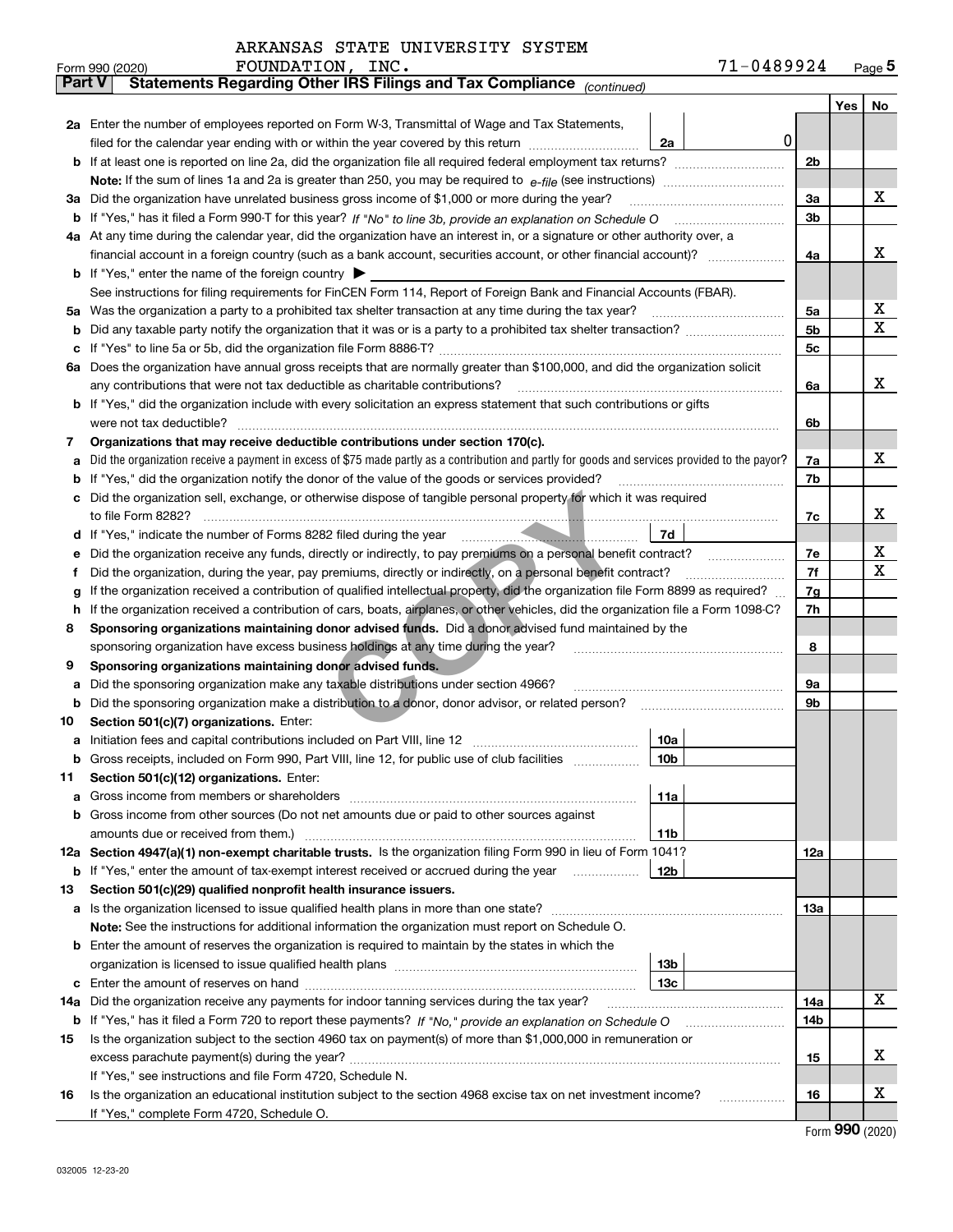#### FOUNDATION, INC. 71-0489924 ARKANSAS STATE UNIVERSITY SYSTEM

|    | FOUNDATION, INC.<br>71-0489924<br>Form 990 (2020)                                                                                                                                                                              |                 |                              | Page $6$                |
|----|--------------------------------------------------------------------------------------------------------------------------------------------------------------------------------------------------------------------------------|-----------------|------------------------------|-------------------------|
|    | <b>Part VI</b> Governance, Management, and Disclosure For each "Yes" response to lines 2 through 7b below, and for a "No" response                                                                                             |                 |                              |                         |
|    | to line 8a, 8b, or 10b below, describe the circumstances, processes, or changes on Schedule O. See instructions.                                                                                                               |                 |                              |                         |
|    | Check if Schedule O contains a response or note to any line in this Part VI                                                                                                                                                    |                 |                              | $\overline{\mathbf{x}}$ |
|    | <b>Section A. Governing Body and Management</b>                                                                                                                                                                                |                 |                              |                         |
|    |                                                                                                                                                                                                                                |                 | Yes                          | No                      |
|    | 14<br>1a Enter the number of voting members of the governing body at the end of the tax year<br>1a                                                                                                                             |                 |                              |                         |
|    | If there are material differences in voting rights among members of the governing body, or if the governing                                                                                                                    |                 |                              |                         |
|    | body delegated broad authority to an executive committee or similar committee, explain on Schedule O.                                                                                                                          |                 |                              |                         |
| b  | 14<br>Enter the number of voting members included on line 1a, above, who are independent<br>1b                                                                                                                                 |                 |                              |                         |
| 2  | Did any officer, director, trustee, or key employee have a family relationship or a business relationship with any other                                                                                                       |                 |                              |                         |
|    | officer, director, trustee, or key employee?<br>.                                                                                                                                                                              | 2               |                              | x                       |
| 3  | Did the organization delegate control over management duties customarily performed by or under the direct supervision                                                                                                          |                 |                              |                         |
|    | of officers, directors, trustees, or key employees to a management company or other person?                                                                                                                                    | 3               |                              | x                       |
| 4  | Did the organization make any significant changes to its governing documents since the prior Form 990 was filed?                                                                                                               | 4               |                              | X                       |
| 5  |                                                                                                                                                                                                                                | 5               |                              | X                       |
| 6  | Did the organization have members or stockholders?                                                                                                                                                                             | 6               |                              | X                       |
| 7a | Did the organization have members, stockholders, or other persons who had the power to elect or appoint one or                                                                                                                 |                 |                              |                         |
|    | more members of the governing body?                                                                                                                                                                                            | 7a              |                              | х                       |
| b  | Are any governance decisions of the organization reserved to (or subject to approval by) members, stockholders, or                                                                                                             |                 |                              |                         |
|    | persons other than the governing body?                                                                                                                                                                                         | 7b              |                              | X                       |
| 8  | Did the organization contemporaneously document the meetings held or written actions undertaken during the year by the following:                                                                                              |                 |                              |                         |
| a  |                                                                                                                                                                                                                                | 8a              | x                            |                         |
| b  | Each committee with authority to act on behalf of the governing body?                                                                                                                                                          | 8b              | X                            |                         |
| 9  | Is there any officer, director, trustee, or key employee listed in Part VII, Section A, who cannot be reached at the                                                                                                           |                 |                              |                         |
|    |                                                                                                                                                                                                                                | 9               |                              | x                       |
|    | Section B. Policies (This Section B requests information about policies not required by the Internal Revenue Code.)                                                                                                            |                 |                              |                         |
|    |                                                                                                                                                                                                                                |                 | Yes                          | No                      |
|    | 10a Did the organization have local chapters, branches, or affiliates?<br>10a Did the organization have local chapters, branches, or affiliates?                                                                               | 10a             |                              | х                       |
|    | <b>b</b> If "Yes," did the organization have written policies and procedures governing the activities of such chapters, affiliates,                                                                                            |                 |                              |                         |
|    | and branches to ensure their operations are consistent with the organization's exempt purposes?                                                                                                                                | 10 <sub>b</sub> |                              |                         |
|    | 11a Has the organization provided a complete copy of this Form 990 to all members of its governing body before filing the form?                                                                                                | 11a             | х                            |                         |
| b  | Describe in Schedule O the process, if any, used by the organization to review this Form 990.                                                                                                                                  |                 |                              |                         |
|    |                                                                                                                                                                                                                                | 12a             | x                            |                         |
| b  |                                                                                                                                                                                                                                | 12 <sub>b</sub> | X                            |                         |
| c  | Did the organization regularly and consistently monitor and enforce compliance with the policy? If "Yes." describe                                                                                                             |                 |                              |                         |
|    | in Schedule O how this was done measurement control to the state of the state of the state of the state of the                                                                                                                 | <u>12c</u>      | x<br>$\overline{\mathbf{x}}$ |                         |
|    |                                                                                                                                                                                                                                | 13              | X                            |                         |
| 14 | Did the organization have a written document retention and destruction policy?                                                                                                                                                 | 14              |                              |                         |
| 15 | Did the process for determining compensation of the following persons include a review and approval by independent                                                                                                             |                 |                              |                         |
|    | persons, comparability data, and contemporaneous substantiation of the deliberation and decision?                                                                                                                              |                 |                              |                         |
| a  | The organization's CEO, Executive Director, or top management official manufactured contains and contained a manufactured with the organization's CEO, Executive Director, or top management official manufactured with the st | 15a             |                              | x<br>X                  |
| b  | Other officers or key employees of the organization                                                                                                                                                                            | 15b             |                              |                         |
|    | If "Yes" to line 15a or 15b, describe the process in Schedule O (see instructions).                                                                                                                                            |                 |                              |                         |
|    | 16a Did the organization invest in, contribute assets to, or participate in a joint venture or similar arrangement with a                                                                                                      |                 |                              | x                       |
|    | taxable entity during the year?<br>b If "Yes," did the organization follow a written policy or procedure requiring the organization to evaluate its participation                                                              | 16a             |                              |                         |
|    | in joint venture arrangements under applicable federal tax law, and take steps to safeguard the organization's                                                                                                                 |                 |                              |                         |
|    |                                                                                                                                                                                                                                |                 |                              |                         |
|    | exempt status with respect to such arrangements?<br><b>Section C. Disclosure</b>                                                                                                                                               | 16b             |                              |                         |
| 17 | NONE<br>List the states with which a copy of this Form 990 is required to be filed $\blacktriangleright$                                                                                                                       |                 |                              |                         |
| 18 | Section 6104 requires an organization to make its Forms 1023 (1024 or 1024-A, if applicable), 990, and 990-T (Section 501(c)(3)s only) available                                                                               |                 |                              |                         |
|    | for public inspection. Indicate how you made these available. Check all that apply.                                                                                                                                            |                 |                              |                         |
|    | $X$ Own website<br>$X$ Upon request<br>Another's website<br>Other (explain on Schedule O)                                                                                                                                      |                 |                              |                         |
| 19 | Describe on Schedule O whether (and if so, how) the organization made its governing documents, conflict of interest policy, and financial                                                                                      |                 |                              |                         |
|    | statements available to the public during the tax year.                                                                                                                                                                        |                 |                              |                         |
|    |                                                                                                                                                                                                                                |                 |                              |                         |

| 20 State the name, address, and telephone number of the person who possesses the organization's books and records |  |
|-------------------------------------------------------------------------------------------------------------------|--|
| PHILIP JACKSON - 870-972-2775                                                                                     |  |
| P.O. BOX 1990, STATE UNIVERSITY, AR 72467-1990                                                                    |  |

Ī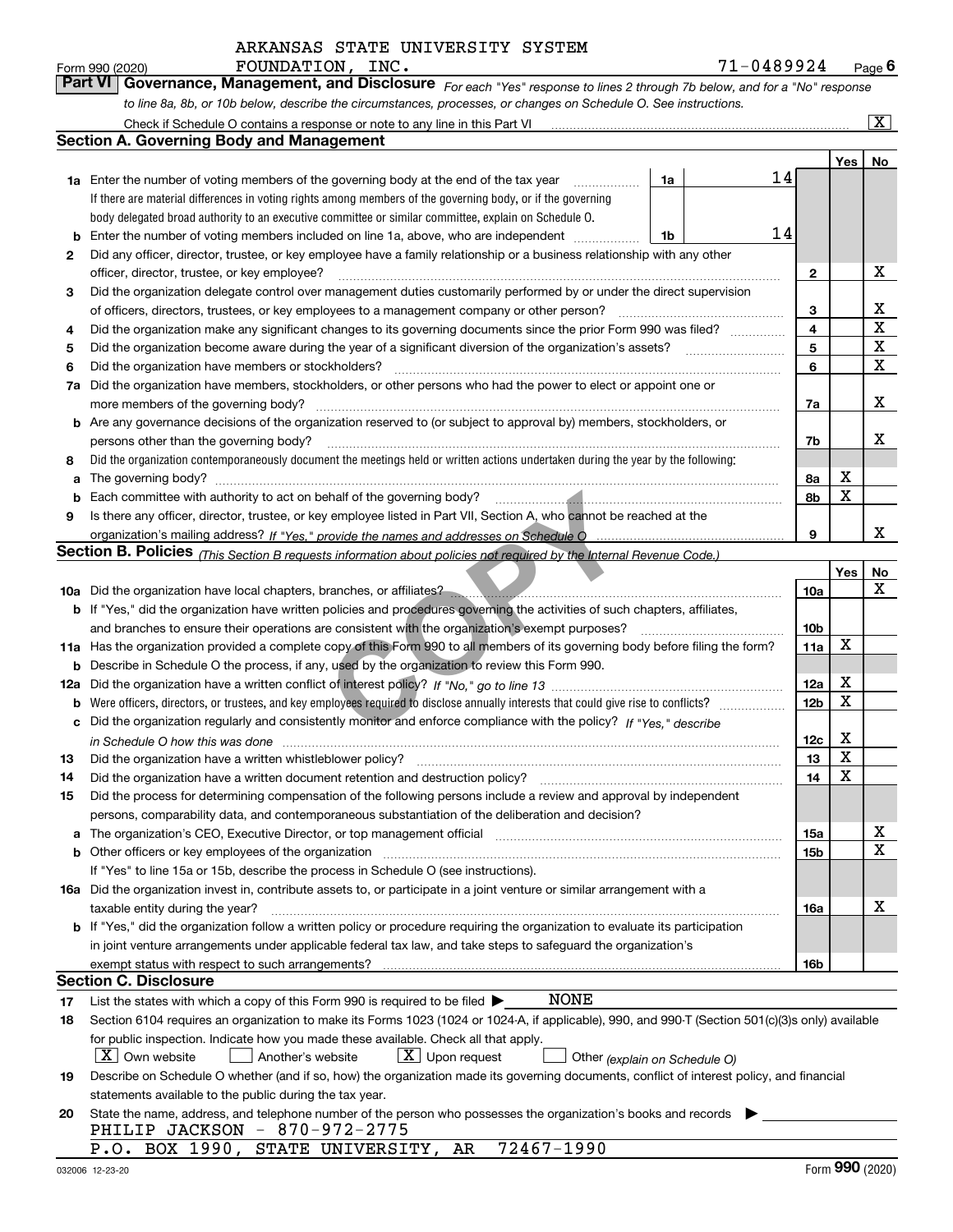|  | ARKANSAS STATE UNIVERSITY SYSTEM |  |
|--|----------------------------------|--|
|  |                                  |  |

 $\mathcal{L}^{\text{max}}$ 

| Form 990 (2020) | FOUNDATION, INC.                                                                           | 71-0489924 | Page 7 |
|-----------------|--------------------------------------------------------------------------------------------|------------|--------|
|                 | Part VII Compensation of Officers, Directors, Trustees, Key Employees, Highest Compensated |            |        |
|                 | Employees and Independent Contractors                                                      |            |        |

#### **Employees, and Independent Contractors**

Check if Schedule O contains a response or note to any line in this Part VII

**Section A. Officers, Directors, Trustees, Key Employees, and Highest Compensated Employees**

**1a**  Complete this table for all persons required to be listed. Report compensation for the calendar year ending with or within the organization's tax year. **•** List all of the organization's current officers, directors, trustees (whether individuals or organizations), regardless of amount of compensation.

Enter -0- in columns (D), (E), and (F) if no compensation was paid.

 $\bullet$  List all of the organization's  $\,$ current key employees, if any. See instructions for definition of "key employee."

• List the organization's five current highest compensated employees (other than an officer, director, trustee, or key employee) who received report-■ List the organization's five current highest compensated employees (other than an officer, director, trustee, or key employee) who received report-<br>able compensation (Box 5 of Form W-2 and/or Box 7 of Form 1099-MISC) of

**•** List all of the organization's former officers, key employees, and highest compensated employees who received more than \$100,000 of reportable compensation from the organization and any related organizations.

**former directors or trustees**  ¥ List all of the organization's that received, in the capacity as a former director or trustee of the organization, more than \$10,000 of reportable compensation from the organization and any related organizations.

See instructions for the order in which to list the persons above.

Check this box if neither the organization nor any related organization compensated any current officer, director, or trustee.  $\mathcal{L}^{\text{max}}$ 

| (A)                         | (B)                    |                                         |                               | (C)                             |              |                                   |        | (D)             | (E)             | (F)                          |
|-----------------------------|------------------------|-----------------------------------------|-------------------------------|---------------------------------|--------------|-----------------------------------|--------|-----------------|-----------------|------------------------------|
| Name and title              | Average                | Position<br>(do not check more than one |                               |                                 |              |                                   |        | Reportable      | Reportable      | Estimated                    |
|                             | hours per              |                                         | box, unless person is both an |                                 |              |                                   |        | compensation    | compensation    | amount of                    |
|                             | week                   |                                         |                               | officer and a director/trustee) |              |                                   |        | from            | from related    | other                        |
|                             | (list any              |                                         |                               |                                 |              |                                   |        | the             | organizations   | compensation                 |
|                             | hours for              |                                         |                               |                                 |              |                                   |        | organization    | (W-2/1099-MISC) | from the                     |
|                             | related                |                                         |                               |                                 |              |                                   |        | (W-2/1099-MISC) |                 | organization                 |
|                             | organizations<br>below |                                         |                               |                                 |              |                                   |        |                 |                 | and related<br>organizations |
|                             | line)                  | ndividual trustee or director           | nstitutional trustee          | Officer                         | Key employee | Highest compensated<br>  employee | Former |                 |                 |                              |
| PHILIP JACKSON<br>(1)       | 1.00                   |                                         |                               |                                 |              |                                   |        |                 |                 |                              |
| PRESIDENT                   | 40.00                  | $\mathbf x$                             |                               | X                               |              |                                   |        | 138,794.        | 0.              | 36,877.                      |
| MELISSA LIVINGSTON<br>(2)   | 1.00                   |                                         |                               |                                 |              |                                   |        |                 |                 |                              |
| <b>BOARD LIASON</b>         | 40.00                  | $\mathbf X$                             |                               | X                               |              |                                   |        | 44,232.         | 0.              | 13,500.                      |
| <b>JUDIOUS LEWIS</b><br>(3) | 1.00                   |                                         |                               |                                 |              |                                   |        |                 |                 |                              |
| <b>BOARD CHAIR</b>          |                        | X                                       |                               | $\overline{\mathbf{X}}$         |              |                                   |        | 0.              | $\mathbf 0$ .   | $0_{.}$                      |
| DR. HAZEL DICKEY<br>(4)     | 1.00                   |                                         |                               |                                 |              |                                   |        |                 |                 |                              |
| BOARD VICE CHAIR            |                        | $\overline{\mathbf{X}}$                 |                               | $\mathbf x$                     |              |                                   |        | 0.              | 0.              | $0_{.}$                      |
| MR. DOUG COY<br>(5)         | 1.00                   |                                         |                               |                                 |              |                                   |        |                 |                 |                              |
| IMMEDIATE PAST CHAIR        |                        | х                                       |                               | X                               |              |                                   |        | $\mathbf 0$ .   | 0.              | $0_{.}$                      |
| PAM KAIL<br>(6)             | 1.00                   |                                         |                               |                                 |              |                                   |        |                 |                 |                              |
| <b>SECRETARY</b>            |                        | $\mathbf X$                             |                               | X                               |              |                                   |        | $\mathbf 0$ .   | $\mathbf 0$ .   | $\mathbf 0$ .                |
| CHRIS VANLANDINGHAM<br>(7)  | 1.00                   |                                         |                               |                                 |              |                                   |        |                 |                 |                              |
| <b>DIRECTOR</b>             |                        | $\mathbf x$                             |                               |                                 |              |                                   |        | $\mathbf 0$ .   | $\mathbf 0$ .   | $\mathbf 0$ .                |
| JOHN E. BAINE<br>(8)        | 1.00                   |                                         |                               |                                 |              |                                   |        |                 |                 |                              |
| <b>DIRECTOR</b>             |                        | $\mathbf X$                             |                               |                                 |              |                                   |        | $\mathbf 0$ .   | $\mathbf 0$ .   | $\mathbf 0$ .                |
| (9)<br>JIM GOWEN, JR.       | 1.00                   |                                         |                               |                                 |              |                                   |        |                 |                 |                              |
| <b>DIRECTOR</b>             |                        | $\mathbf x$                             |                               |                                 |              |                                   |        | $\mathbf 0$ .   | $\mathbf 0$ .   | $0_{\cdot}$                  |
| (10) JOE MILES              | 1.00                   |                                         |                               |                                 |              |                                   |        |                 |                 |                              |
| <b>DIRECTOR</b>             |                        | $\mathbf X$                             |                               |                                 |              |                                   |        | $\mathbf 0$ .   | 0.              | $0_{.}$                      |
| (11) DAVID A. PICKLER       | 1.00                   |                                         |                               |                                 |              |                                   |        |                 |                 |                              |
| <b>DIRECTOR</b>             |                        | $\mathbf x$                             |                               |                                 |              |                                   |        | $\mathbf 0$ .   | $\mathbf 0$ .   | $\mathbf 0$ .                |
| (12) CHARLOTTE RAZER        | 1.00                   |                                         |                               |                                 |              |                                   |        |                 |                 |                              |
| <b>DIRECTOR</b>             |                        | $\mathbf X$                             |                               |                                 |              |                                   |        | $\mathbf 0$ .   | $\mathbf 0$ .   | $0_{.}$                      |
| (13) NESS SECHREST          | 1.00                   |                                         |                               |                                 |              |                                   |        |                 |                 |                              |
| <b>DIRECTOR</b>             |                        | $\mathbf X$                             |                               |                                 |              |                                   |        | $\mathbf 0$ .   | $\mathbf 0$ .   | $\mathbf 0$ .                |
| (14) DON WALSH              | 1.00                   |                                         |                               |                                 |              |                                   |        |                 |                 |                              |
| <b>DIRECTOR</b>             |                        | $\mathbf X$                             |                               |                                 |              |                                   |        | $\mathbf 0$ .   | 0.              | $0_{.}$                      |
| (15) CHARLES WELCH          | 1.00                   |                                         |                               |                                 |              |                                   |        |                 |                 |                              |
| EX-OFFICIO                  |                        | $\mathbf X$                             |                               |                                 |              |                                   |        | $\mathbf 0$ .   | 0.              | $\mathbf 0$ .                |
|                             |                        |                                         |                               |                                 |              |                                   |        |                 |                 |                              |
|                             |                        |                                         |                               |                                 |              |                                   |        |                 |                 |                              |
|                             |                        |                                         |                               |                                 |              |                                   |        |                 |                 |                              |
|                             |                        |                                         |                               |                                 |              |                                   |        |                 |                 |                              |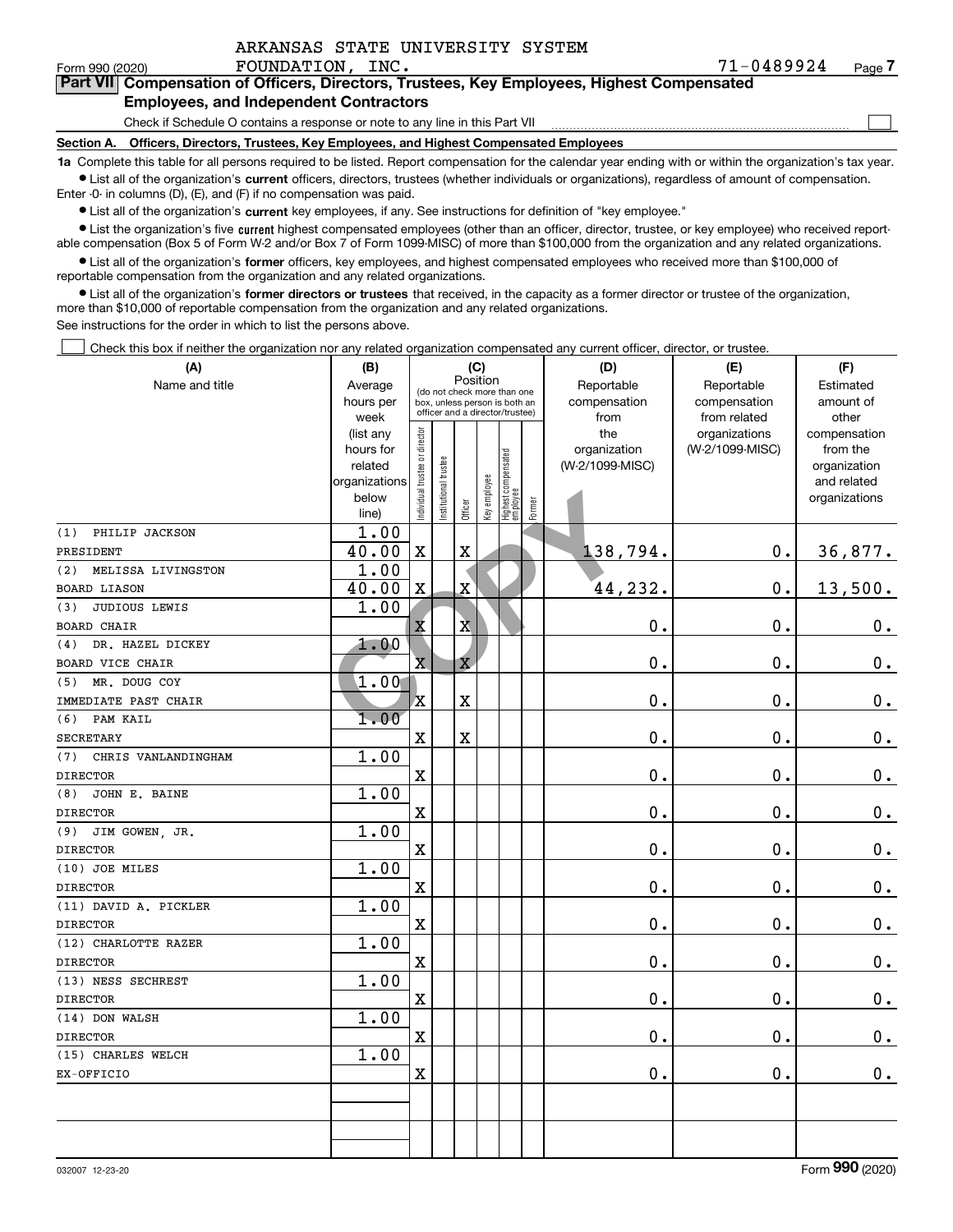|   | ARKANSAS STATE UNIVERSITY SYSTEM                                                                                                                                                                                                                                     |                                                                      |                                |                        |                                                                                                                    |              |                                   |        |                                                |                                                  |                                                                  |     |                                                                                   |                  |
|---|----------------------------------------------------------------------------------------------------------------------------------------------------------------------------------------------------------------------------------------------------------------------|----------------------------------------------------------------------|--------------------------------|------------------------|--------------------------------------------------------------------------------------------------------------------|--------------|-----------------------------------|--------|------------------------------------------------|--------------------------------------------------|------------------------------------------------------------------|-----|-----------------------------------------------------------------------------------|------------------|
|   | FOUNDATION, INC.<br>Form 990 (2020)<br><b>Part VII</b>                                                                                                                                                                                                               |                                                                      |                                |                        |                                                                                                                    |              |                                   |        |                                                | 71-0489924                                       |                                                                  |     |                                                                                   | Page 8           |
|   | Section A. Officers, Directors, Trustees, Key Employees, and Highest Compensated Employees (continued)<br>(A)<br>Name and title                                                                                                                                      | (B)<br>Average<br>hours per<br>week                                  |                                |                        | (C)<br>Position<br>(do not check more than one<br>box, unless person is both an<br>officer and a director/trustee) |              |                                   |        | (D)<br>Reportable<br>compensation              | (E)<br>Reportable<br>compensation                |                                                                  |     | (F)<br>Estimated<br>amount of                                                     |                  |
|   |                                                                                                                                                                                                                                                                      | (list any<br>hours for<br>related<br>organizations<br>below<br>line) | Individual trustee or director | In stitutional trustee | Officer                                                                                                            | Key employee | Highest compensated<br>  employee | Former | from<br>the<br>organization<br>(W-2/1099-MISC) | from related<br>organizations<br>(W-2/1099-MISC) |                                                                  |     | other<br>compensation<br>from the<br>organization<br>and related<br>organizations |                  |
|   |                                                                                                                                                                                                                                                                      |                                                                      |                                |                        |                                                                                                                    |              |                                   |        |                                                |                                                  |                                                                  |     |                                                                                   |                  |
|   |                                                                                                                                                                                                                                                                      |                                                                      |                                |                        |                                                                                                                    |              |                                   |        |                                                |                                                  |                                                                  |     |                                                                                   |                  |
|   |                                                                                                                                                                                                                                                                      |                                                                      |                                |                        |                                                                                                                    |              |                                   |        |                                                |                                                  |                                                                  |     |                                                                                   |                  |
|   |                                                                                                                                                                                                                                                                      |                                                                      |                                |                        |                                                                                                                    |              |                                   |        |                                                |                                                  |                                                                  |     |                                                                                   |                  |
|   |                                                                                                                                                                                                                                                                      |                                                                      |                                |                        |                                                                                                                    |              |                                   |        |                                                |                                                  |                                                                  |     |                                                                                   |                  |
|   | 1b Subtotal<br>c Total from continuation sheets to Part VII, Section A                                                                                                                                                                                               |                                                                      |                                |                        |                                                                                                                    |              |                                   |        | 183,026.<br>О.<br>183,026.                     |                                                  | 0.<br>$\overline{\mathfrak{0}}$ .<br>$\overline{\mathfrak{o}}$ . |     | 50, 377.<br>50,377.                                                               | $\overline{0}$ . |
| 2 | d Total (add lines 1b and 1c)<br>Total number of individuals (including but not limited to those listed above) who received more than \$100,000 of reportable                                                                                                        |                                                                      |                                |                        |                                                                                                                    |              |                                   |        |                                                |                                                  |                                                                  |     |                                                                                   |                  |
|   | compensation from the organization                                                                                                                                                                                                                                   |                                                                      |                                |                        |                                                                                                                    |              |                                   |        |                                                |                                                  |                                                                  |     | Yes                                                                               | <b>No</b>        |
| з | Did the organization list any former officer, director, trustee, key employee, or highest compensated employee on<br>line 1a? If "Yes," complete Schedule J for such individual manufactured contained and the 1a? If "Yes," complete Schedule J for such individual |                                                                      |                                |                        |                                                                                                                    |              |                                   |        |                                                |                                                  |                                                                  | з   |                                                                                   | X                |
| 4 | For any individual listed on line 1a, is the sum of reportable compensation and other compensation from the organization                                                                                                                                             |                                                                      |                                |                        |                                                                                                                    |              |                                   |        |                                                |                                                  |                                                                  |     | х                                                                                 |                  |
| 5 | Did any person listed on line 1a receive or accrue compensation from any unrelated organization or individual for services                                                                                                                                           |                                                                      |                                |                        |                                                                                                                    |              |                                   |        |                                                |                                                  |                                                                  | 4   |                                                                                   |                  |
|   | <b>Section B. Independent Contractors</b>                                                                                                                                                                                                                            |                                                                      |                                |                        |                                                                                                                    |              |                                   |        |                                                |                                                  |                                                                  | 5   |                                                                                   | x                |
| 1 | Complete this table for your five highest compensated independent contractors that received more than \$100,000 of compensation from                                                                                                                                 |                                                                      |                                |                        |                                                                                                                    |              |                                   |        |                                                |                                                  |                                                                  |     |                                                                                   |                  |
|   | the organization. Report compensation for the calendar year ending with or within the organization's tax year.<br>(A)<br>Name and business address                                                                                                                   |                                                                      |                                | <b>NONE</b>            |                                                                                                                    |              |                                   |        | (B)<br>Description of services                 |                                                  |                                                                  | (C) | Compensation                                                                      |                  |
|   |                                                                                                                                                                                                                                                                      |                                                                      |                                |                        |                                                                                                                    |              |                                   |        |                                                |                                                  |                                                                  |     |                                                                                   |                  |
|   |                                                                                                                                                                                                                                                                      |                                                                      |                                |                        |                                                                                                                    |              |                                   |        |                                                |                                                  |                                                                  |     |                                                                                   |                  |
|   |                                                                                                                                                                                                                                                                      |                                                                      |                                |                        |                                                                                                                    |              |                                   |        |                                                |                                                  |                                                                  |     |                                                                                   |                  |
|   |                                                                                                                                                                                                                                                                      |                                                                      |                                |                        |                                                                                                                    |              |                                   |        |                                                |                                                  |                                                                  |     |                                                                                   |                  |
|   |                                                                                                                                                                                                                                                                      |                                                                      |                                |                        |                                                                                                                    |              |                                   |        |                                                |                                                  |                                                                  |     |                                                                                   |                  |
| 2 | Total number of independent contractors (including but not limited to those listed above) who received more than<br>\$100,000 of compensation from the organization                                                                                                  |                                                                      |                                |                        |                                                                                                                    | 0            |                                   |        |                                                |                                                  |                                                                  |     | $F_{\text{arm}}$ 990 (2020)                                                       |                  |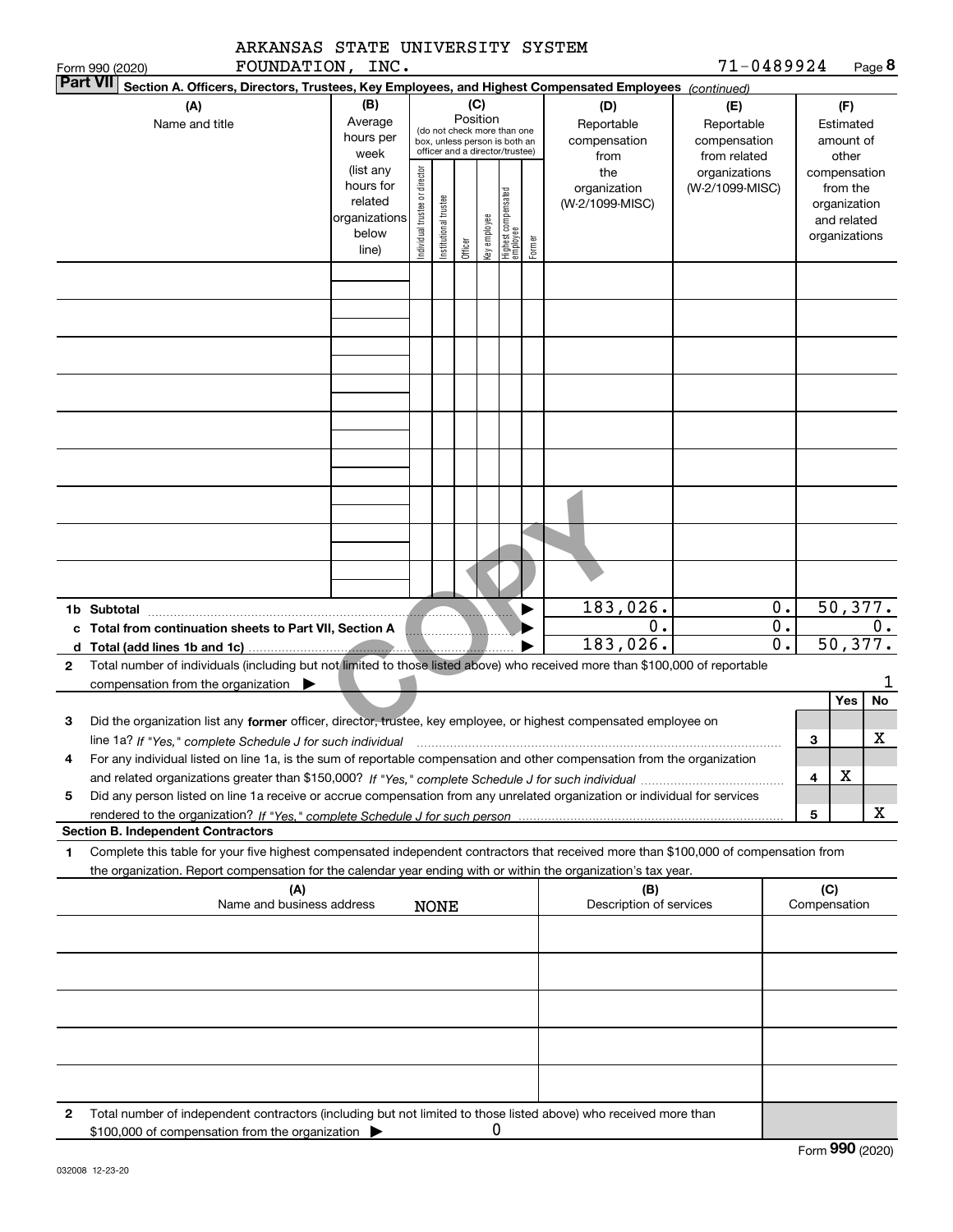|  | ARKANSAS STATE UNIVERSITY SYSTEM |  |
|--|----------------------------------|--|
|  |                                  |  |

|                                                           |    |        | FOUNDATION, INC.<br>Form 990 (2020)                                                                                   |                      |                      |                                       | 71-0489924                                      | Page 9                                                          |
|-----------------------------------------------------------|----|--------|-----------------------------------------------------------------------------------------------------------------------|----------------------|----------------------|---------------------------------------|-------------------------------------------------|-----------------------------------------------------------------|
| <b>Part VIII</b>                                          |    |        | <b>Statement of Revenue</b>                                                                                           |                      |                      |                                       |                                                 |                                                                 |
|                                                           |    |        | Check if Schedule O contains a response or note to any line in this Part VIII                                         |                      |                      | (B)                                   |                                                 |                                                                 |
|                                                           |    |        |                                                                                                                       |                      | (A)<br>Total revenue | Related or exempt<br>function revenue | $\overline{C}$<br>Unrelated<br>business revenue | (D)<br>Revenue excluded<br>from tax under<br>sections 512 - 514 |
|                                                           |    |        | 1a<br>1 a Federated campaigns                                                                                         |                      |                      |                                       |                                                 |                                                                 |
| Contributions, Gifts, Grants<br>and Other Similar Amounts |    |        | 1 <sub>b</sub><br><b>b</b> Membership dues<br>$\ldots \ldots \ldots \ldots \ldots$                                    |                      |                      |                                       |                                                 |                                                                 |
|                                                           |    |        | 1 <sub>c</sub><br>c Fundraising events                                                                                |                      |                      |                                       |                                                 |                                                                 |
|                                                           |    |        | 1 <sub>d</sub><br>d Related organizations                                                                             | 336,381.             |                      |                                       |                                                 |                                                                 |
|                                                           |    |        | 1e<br>e Government grants (contributions)                                                                             |                      |                      |                                       |                                                 |                                                                 |
|                                                           |    |        | f All other contributions, gifts, grants, and                                                                         |                      |                      |                                       |                                                 |                                                                 |
|                                                           |    |        | similar amounts not included above<br>1f                                                                              | 11,864,568.          |                      |                                       |                                                 |                                                                 |
|                                                           |    |        | 1g <br>Noncash contributions included in lines 1a-1f                                                                  | 6,785,917.           |                      |                                       |                                                 |                                                                 |
|                                                           |    |        |                                                                                                                       |                      | 12,200,949.          |                                       |                                                 |                                                                 |
|                                                           |    |        |                                                                                                                       | <b>Business Code</b> |                      |                                       |                                                 |                                                                 |
|                                                           |    | 2 a    | <u> 1989 - Johann Barn, mars ann an t-Amhain Aonaich an t-Aonaich an t-Aonaich an t-Aonaich an t-Aonaich an t-Aon</u> |                      |                      |                                       |                                                 |                                                                 |
| Program Service<br>Revenue                                |    | b      | <u> 1989 - Johann Barn, mars eta bainar eta industrial eta baina eta baina eta baina eta baina eta baina eta bain</u> |                      |                      |                                       |                                                 |                                                                 |
|                                                           |    | с      |                                                                                                                       |                      |                      |                                       |                                                 |                                                                 |
|                                                           |    | d      |                                                                                                                       |                      |                      |                                       |                                                 |                                                                 |
|                                                           |    | е      |                                                                                                                       |                      |                      |                                       |                                                 |                                                                 |
|                                                           |    |        | f All other program service revenue                                                                                   |                      |                      |                                       |                                                 |                                                                 |
|                                                           |    | g      |                                                                                                                       | ▶                    |                      |                                       |                                                 |                                                                 |
|                                                           | 3  |        | Investment income (including dividends, interest, and                                                                 |                      |                      |                                       |                                                 |                                                                 |
|                                                           |    |        |                                                                                                                       | ▶                    | 1,568,524.           |                                       |                                                 | 1,568,524.                                                      |
|                                                           | 4  |        | Income from investment of tax-exempt bond proceeds                                                                    |                      |                      |                                       |                                                 |                                                                 |
|                                                           | 5  |        | (i) Real                                                                                                              | (ii) Personal        |                      |                                       |                                                 |                                                                 |
|                                                           |    |        |                                                                                                                       |                      |                      |                                       |                                                 |                                                                 |
|                                                           |    | 6а     | Gross rents<br><b>6a</b><br>Less: rental expenses<br>6b                                                               |                      |                      |                                       |                                                 |                                                                 |
|                                                           |    | b<br>с | 6c<br>Rental income or (loss)                                                                                         |                      |                      |                                       |                                                 |                                                                 |
|                                                           |    |        | d Net rental income or (loss)                                                                                         | ▶                    |                      |                                       |                                                 |                                                                 |
|                                                           |    |        | (i) Securities<br>7 a Gross amount from sales of                                                                      | (ii) Other           |                      |                                       |                                                 |                                                                 |
|                                                           |    |        | 22, 342, 786.<br>7a<br>assets other than inventory                                                                    |                      |                      |                                       |                                                 |                                                                 |
|                                                           |    |        | <b>b</b> Less: cost or other basis                                                                                    |                      |                      |                                       |                                                 |                                                                 |
|                                                           |    |        | 7b   18, 947, 182.<br>and sales expenses                                                                              |                      |                      |                                       |                                                 |                                                                 |
| evenue                                                    |    |        | 7c<br>3,395,604.<br>c Gain or (loss)                                                                                  |                      |                      |                                       |                                                 |                                                                 |
| Ĕ.                                                        |    |        |                                                                                                                       |                      | 3,395,604.           |                                       |                                                 | 3,395,604.                                                      |
| Other                                                     |    |        | 8 a Gross income from fundraising events (not                                                                         |                      |                      |                                       |                                                 |                                                                 |
|                                                           |    |        | including \$<br>and the contract of the contract of                                                                   |                      |                      |                                       |                                                 |                                                                 |
|                                                           |    |        | contributions reported on line 1c). See                                                                               |                      |                      |                                       |                                                 |                                                                 |
|                                                           |    |        | 8а                                                                                                                    |                      |                      |                                       |                                                 |                                                                 |
|                                                           |    |        | 8b                                                                                                                    |                      |                      |                                       |                                                 |                                                                 |
|                                                           |    |        | c Net income or (loss) from fundraising events                                                                        |                      |                      |                                       |                                                 |                                                                 |
|                                                           |    |        | 9 a Gross income from gaming activities. See                                                                          |                      |                      |                                       |                                                 |                                                                 |
|                                                           |    |        | 9а                                                                                                                    |                      |                      |                                       |                                                 |                                                                 |
|                                                           |    |        | 9 <sub>b</sub>                                                                                                        |                      |                      |                                       |                                                 |                                                                 |
|                                                           |    |        | c Net income or (loss) from gaming activities                                                                         |                      |                      |                                       |                                                 |                                                                 |
|                                                           |    |        | 10 a Gross sales of inventory, less returns                                                                           |                      |                      |                                       |                                                 |                                                                 |
|                                                           |    |        | 10a<br>10 <sub>b</sub><br><b>b</b> Less: cost of goods sold                                                           |                      |                      |                                       |                                                 |                                                                 |
|                                                           |    |        | c Net income or (loss) from sales of inventory                                                                        |                      |                      |                                       |                                                 |                                                                 |
|                                                           |    |        |                                                                                                                       | <b>Business Code</b> |                      |                                       |                                                 |                                                                 |
|                                                           |    |        | 11 a OTHER INCOME                                                                                                     | 611710               | 366,537.             |                                       |                                                 | 366,537.                                                        |
| Miscellaneous<br>Revenue                                  |    | b      |                                                                                                                       |                      |                      |                                       |                                                 |                                                                 |
|                                                           |    | с      |                                                                                                                       |                      |                      |                                       |                                                 |                                                                 |
|                                                           |    |        |                                                                                                                       |                      |                      |                                       |                                                 |                                                                 |
|                                                           |    |        |                                                                                                                       | ▶                    | 366,537.             |                                       |                                                 |                                                                 |
|                                                           | 12 |        |                                                                                                                       |                      | 17,531,614.          | 0.                                    | 0.                                              | 5,330,665.                                                      |
| 032009 12-23-20                                           |    |        |                                                                                                                       |                      |                      |                                       |                                                 | Form 990 (2020)                                                 |
|                                                           |    |        |                                                                                                                       |                      |                      |                                       |                                                 |                                                                 |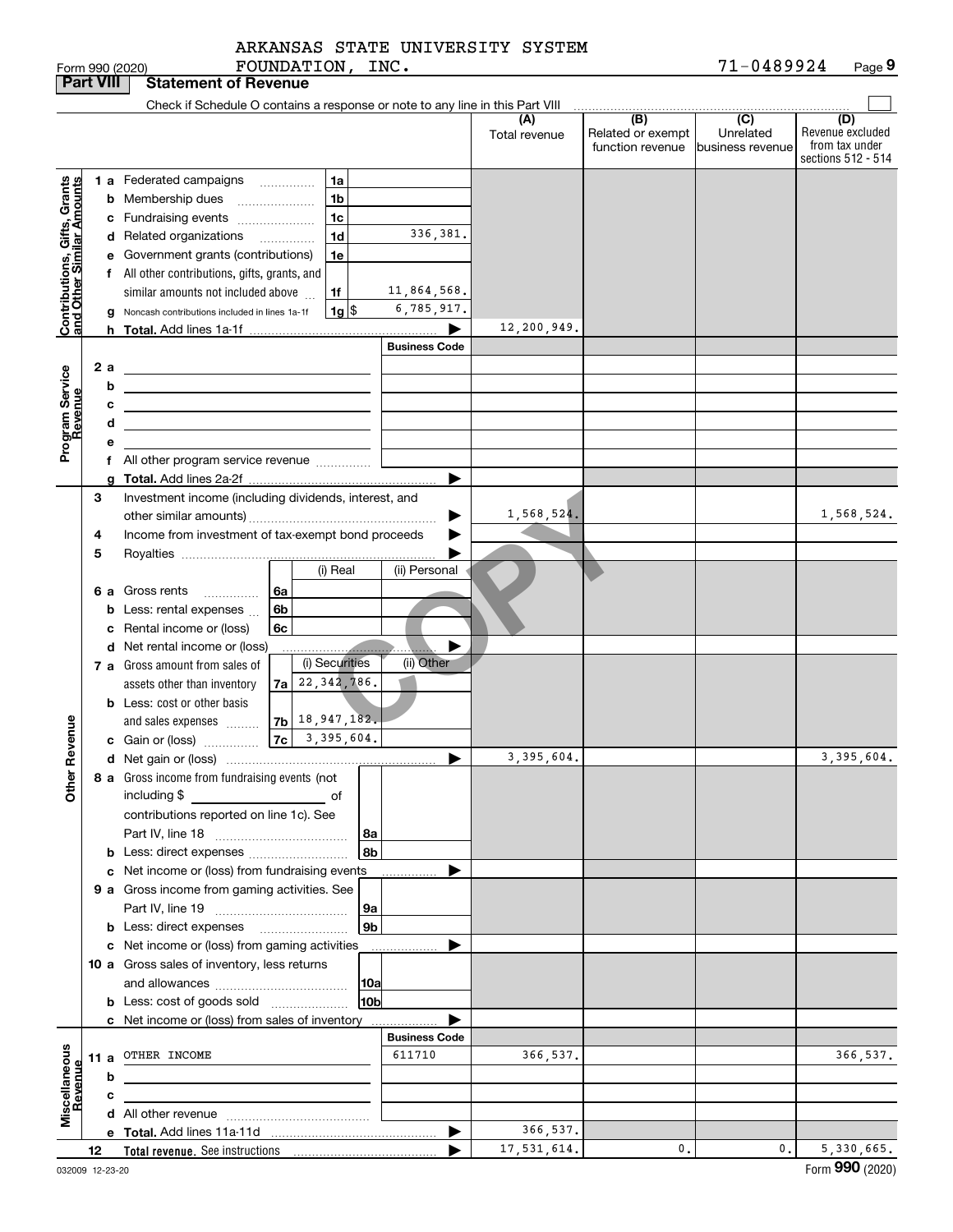#### Form 990 (2020) Page **Part IX Statement of Functional Expenses**  ${\tt FOUNDATION}$ ,  ${\tt INC.}$   ${\tt 71-0489924}$ ARKANSAS STATE UNIVERSITY SYSTEM

| Section 501(c)(3) and 501(c)(4) organizations must complete all columns. All other organizations must complete column (A). |                                                                                                                                                                                                            |                       |                                    |                                           |                                |  |  |  |
|----------------------------------------------------------------------------------------------------------------------------|------------------------------------------------------------------------------------------------------------------------------------------------------------------------------------------------------------|-----------------------|------------------------------------|-------------------------------------------|--------------------------------|--|--|--|
|                                                                                                                            | Check if Schedule O contains a response or note to any line in this Part IX                                                                                                                                |                       |                                    |                                           |                                |  |  |  |
|                                                                                                                            | Do not include amounts reported on lines 6b,<br>7b, 8b, 9b, and 10b of Part VIII.                                                                                                                          | (A)<br>Total expenses | (B)<br>Program service<br>expenses | (C)<br>Management and<br>general expenses | (D)<br>Fundraising<br>expenses |  |  |  |
| 1                                                                                                                          | Grants and other assistance to domestic organizations                                                                                                                                                      |                       |                                    |                                           |                                |  |  |  |
|                                                                                                                            | and domestic governments. See Part IV, line 21                                                                                                                                                             | 2,989,713.            | 2,989,713.                         |                                           |                                |  |  |  |
| $\mathbf{2}$                                                                                                               | Grants and other assistance to domestic                                                                                                                                                                    |                       |                                    |                                           |                                |  |  |  |
|                                                                                                                            | individuals. See Part IV, line 22                                                                                                                                                                          |                       |                                    |                                           |                                |  |  |  |
| 3                                                                                                                          | Grants and other assistance to foreign                                                                                                                                                                     |                       |                                    |                                           |                                |  |  |  |
|                                                                                                                            | organizations, foreign governments, and foreign                                                                                                                                                            |                       |                                    |                                           |                                |  |  |  |
|                                                                                                                            | individuals. See Part IV, lines 15 and 16                                                                                                                                                                  |                       |                                    |                                           |                                |  |  |  |
| 4                                                                                                                          | Benefits paid to or for members                                                                                                                                                                            |                       |                                    |                                           |                                |  |  |  |
| 5                                                                                                                          | Compensation of current officers, directors,                                                                                                                                                               |                       |                                    |                                           |                                |  |  |  |
|                                                                                                                            | trustees, and key employees                                                                                                                                                                                | 234,369.              | 187,495.                           | 46,874.                                   |                                |  |  |  |
| 6                                                                                                                          | Compensation not included above to disqualified                                                                                                                                                            |                       |                                    |                                           |                                |  |  |  |
|                                                                                                                            | persons (as defined under section 4958(f)(1)) and                                                                                                                                                          |                       |                                    |                                           |                                |  |  |  |
|                                                                                                                            | persons described in section $4958(c)(3)(B)$                                                                                                                                                               |                       |                                    |                                           |                                |  |  |  |
| 7                                                                                                                          |                                                                                                                                                                                                            | 124,516.              | 99,613.                            | 24,903.                                   |                                |  |  |  |
| 8                                                                                                                          | Pension plan accruals and contributions (include                                                                                                                                                           |                       |                                    |                                           |                                |  |  |  |
|                                                                                                                            | section 401(k) and 403(b) employer contributions)                                                                                                                                                          |                       |                                    |                                           |                                |  |  |  |
| 9                                                                                                                          |                                                                                                                                                                                                            | 87,135.               | 76, 218.                           | <u> 10,917.</u>                           |                                |  |  |  |
| 10                                                                                                                         |                                                                                                                                                                                                            | $\overline{24,485}$ . | 19,588.                            | $\overline{4,897}$ .                      |                                |  |  |  |
| 11                                                                                                                         | Fees for services (nonemployees):                                                                                                                                                                          |                       |                                    |                                           |                                |  |  |  |
| a                                                                                                                          |                                                                                                                                                                                                            |                       |                                    |                                           |                                |  |  |  |
| b                                                                                                                          |                                                                                                                                                                                                            |                       |                                    |                                           |                                |  |  |  |
| c                                                                                                                          |                                                                                                                                                                                                            | 114,046.              | 91,577.                            | 22,469.                                   |                                |  |  |  |
| d                                                                                                                          |                                                                                                                                                                                                            |                       |                                    |                                           |                                |  |  |  |
| е                                                                                                                          | Professional fundraising services. See Part IV, line 17                                                                                                                                                    | 877,374.              | 877,374.                           |                                           |                                |  |  |  |
| f                                                                                                                          | Investment management fees                                                                                                                                                                                 |                       |                                    |                                           |                                |  |  |  |
| g                                                                                                                          | Other. (If line 11g amount exceeds 10% of line 25,                                                                                                                                                         | <u>11,151.</u>        | <u>11,151.</u>                     |                                           |                                |  |  |  |
| 12                                                                                                                         | column (A) amount, list line 11g expenses on Sch 0.)                                                                                                                                                       | 48,541.               | 48,541.                            |                                           |                                |  |  |  |
| 13                                                                                                                         |                                                                                                                                                                                                            | 53,669.               | 45,819.                            | 7,850.                                    |                                |  |  |  |
| 14                                                                                                                         |                                                                                                                                                                                                            | 49,809.               | 41,207.                            | 8,602.                                    |                                |  |  |  |
| 15                                                                                                                         |                                                                                                                                                                                                            |                       |                                    |                                           |                                |  |  |  |
| 16                                                                                                                         |                                                                                                                                                                                                            | 3,750.                | 3,750.                             |                                           |                                |  |  |  |
| 17                                                                                                                         |                                                                                                                                                                                                            | 13,468.               | 13,468.                            |                                           |                                |  |  |  |
| 18                                                                                                                         | Payments of travel or entertainment expenses                                                                                                                                                               |                       |                                    |                                           |                                |  |  |  |
|                                                                                                                            | for any federal, state, or local public officials                                                                                                                                                          |                       |                                    |                                           |                                |  |  |  |
| 19                                                                                                                         | Conferences, conventions, and meetings                                                                                                                                                                     |                       |                                    |                                           |                                |  |  |  |
| 20                                                                                                                         | Interest                                                                                                                                                                                                   |                       |                                    |                                           |                                |  |  |  |
| 21                                                                                                                         |                                                                                                                                                                                                            |                       |                                    |                                           |                                |  |  |  |
| 22                                                                                                                         | Depreciation, depletion, and amortization                                                                                                                                                                  | 56, 114.              | 44,891.                            | 11,223.                                   |                                |  |  |  |
| 23                                                                                                                         | Insurance                                                                                                                                                                                                  | $\overline{24,252}$ . | 24,252.                            |                                           |                                |  |  |  |
| 24                                                                                                                         | Other expenses. Itemize expenses not covered<br>above (List miscellaneous expenses on line 24e. If<br>line 24e amount exceeds 10% of line 25, column (A)<br>amount, list line 24e expenses on Schedule O.) |                       |                                    |                                           |                                |  |  |  |
| a                                                                                                                          | SUPPLIES                                                                                                                                                                                                   | 173,433.              | 173,433.                           |                                           |                                |  |  |  |
| b                                                                                                                          | MUSIC PERFORMANCE                                                                                                                                                                                          | 92,450.               | 92,450.                            |                                           |                                |  |  |  |
| C                                                                                                                          | OTHER EXPENSES                                                                                                                                                                                             | 84,219.               | 84, 153.                           | 66.                                       |                                |  |  |  |
| d                                                                                                                          | BUSINESS MEALS & ENTERT                                                                                                                                                                                    | 77,644.               | 77,644.                            |                                           |                                |  |  |  |
|                                                                                                                            | e All other expenses                                                                                                                                                                                       | 289,814.              | 270, 165.                          | 19,649.                                   |                                |  |  |  |
| 25                                                                                                                         | Total functional expenses. Add lines 1 through 24e                                                                                                                                                         | 5,429,952.            | 5,272,502.                         | 157,450.                                  | 0.                             |  |  |  |
| 26                                                                                                                         | Joint costs. Complete this line only if the organization                                                                                                                                                   |                       |                                    |                                           |                                |  |  |  |
|                                                                                                                            | reported in column (B) joint costs from a combined                                                                                                                                                         |                       |                                    |                                           |                                |  |  |  |
|                                                                                                                            | educational campaign and fundraising solicitation.<br>Check here $\blacktriangleright$                                                                                                                     |                       |                                    |                                           |                                |  |  |  |
|                                                                                                                            | if following SOP 98-2 (ASC 958-720)                                                                                                                                                                        |                       |                                    |                                           |                                |  |  |  |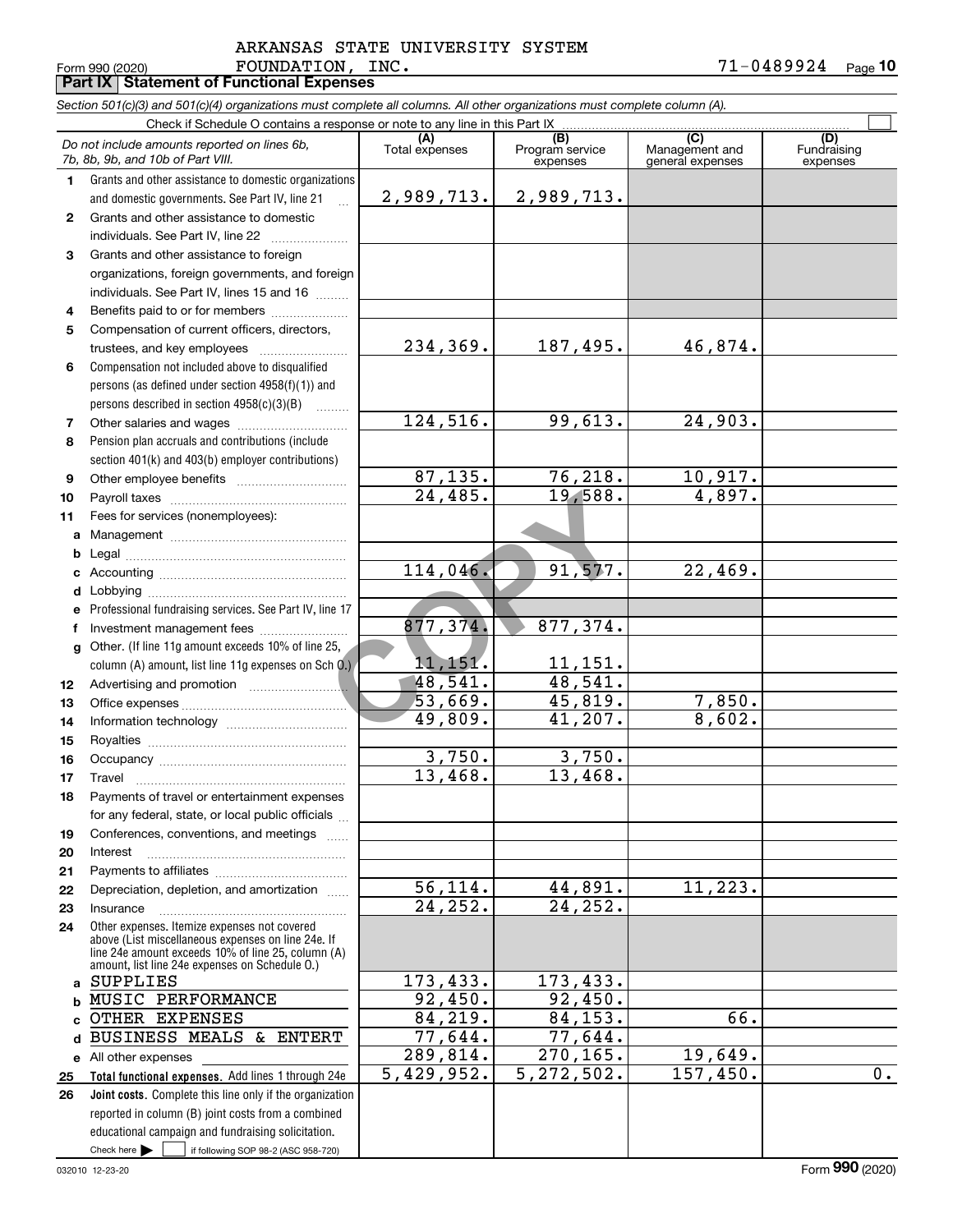|  | Form 990 (2020) |
|--|-----------------|
|  |                 |

|                             | Form 990 (2020) | FUUNDATION,<br>TMC.                                                                                                                                                                                                                  |                             |                 | 71-0489924<br>Page II |
|-----------------------------|-----------------|--------------------------------------------------------------------------------------------------------------------------------------------------------------------------------------------------------------------------------------|-----------------------------|-----------------|-----------------------|
|                             | Part X          | <b>Balance Sheet</b>                                                                                                                                                                                                                 |                             |                 |                       |
|                             |                 | Check if Schedule O contains a response or note to any line in this Part X [11] manuscription contains a response or note to any line in this Part X [11] manuscription of the Schedule O contains a response or note to any l       |                             |                 |                       |
|                             |                 |                                                                                                                                                                                                                                      | (A)<br>Beginning of year    |                 | (B)<br>End of year    |
|                             | 1               |                                                                                                                                                                                                                                      | 717,799.                    | $\mathbf{1}$    | 426,842.              |
|                             | 2               |                                                                                                                                                                                                                                      | 11, 159, 061.               | $\mathbf{2}$    | 8,959,953.            |
|                             | 3               |                                                                                                                                                                                                                                      | 7,290,530.                  | 3               | 5,948,943.            |
|                             | 4               |                                                                                                                                                                                                                                      |                             | 4               |                       |
|                             | 5               | Loans and other receivables from any current or former officer, director,                                                                                                                                                            |                             |                 |                       |
|                             |                 | trustee, key employee, creator or founder, substantial contributor, or 35%                                                                                                                                                           |                             |                 |                       |
|                             |                 | controlled entity or family member of any of these persons [                                                                                                                                                                         |                             | 5               |                       |
|                             | 6               | Loans and other receivables from other disqualified persons (as defined                                                                                                                                                              |                             |                 |                       |
|                             |                 | under section $4958(f)(1)$ , and persons described in section $4958(c)(3)(B)$<br>$\ldots$                                                                                                                                            |                             | 6               |                       |
|                             | 7               |                                                                                                                                                                                                                                      |                             | $\overline{7}$  |                       |
| Assets                      | 8               |                                                                                                                                                                                                                                      |                             | 8               |                       |
|                             | 9               | Prepaid expenses and deferred charges                                                                                                                                                                                                | 19,835.                     | 9               | 35,824.               |
|                             |                 | 10a Land, buildings, and equipment: cost or other                                                                                                                                                                                    |                             |                 |                       |
|                             |                 | basis. Complete Part VI of Schedule D    10a   2, 384, 185.                                                                                                                                                                          |                             |                 |                       |
|                             |                 | 670, 304.                                                                                                                                                                                                                            | 1,734,996.                  | 10 <sub>c</sub> | 1,713,881.            |
|                             | 11              |                                                                                                                                                                                                                                      | 84,975,701.                 | 11              | 106,946,805.          |
|                             | 12              |                                                                                                                                                                                                                                      | 6,477,844.                  | 12 <sup>2</sup> | 11,959,116.           |
|                             | 13              |                                                                                                                                                                                                                                      |                             | 13              |                       |
|                             | 14              |                                                                                                                                                                                                                                      |                             | 14              |                       |
|                             | 15              |                                                                                                                                                                                                                                      | 99,442.                     | 15              | 100,082.              |
|                             | 16              |                                                                                                                                                                                                                                      | 112, 475, 208.              | 16              | 136,091,446.          |
|                             | 17              |                                                                                                                                                                                                                                      | $\overline{121}$ , 324.     | 17              | 47,250.               |
|                             | 18              |                                                                                                                                                                                                                                      |                             | 18              |                       |
|                             | 19              | Deferred revenue <b>contract and the contract of the contract of the contract of the contract of the contract of the contract of the contract of the contract of the contract of the contract of the contract of the contract of</b> |                             | 19              |                       |
|                             | 20              |                                                                                                                                                                                                                                      |                             | 20              |                       |
|                             | 21              | Escrow or custodial account liability. Complete Part IV of Schedule Domession                                                                                                                                                        |                             | 21              |                       |
|                             | 22              | Loans and other payables to any current or former officer, director,                                                                                                                                                                 |                             |                 |                       |
|                             |                 | trustee, key employee, creator or founder, substantial contributor, or 35%                                                                                                                                                           |                             |                 |                       |
| Liabilities                 |                 | controlled entity or family member of any of these persons                                                                                                                                                                           |                             | 22              |                       |
|                             | 23              |                                                                                                                                                                                                                                      |                             | 23              |                       |
|                             | 24              |                                                                                                                                                                                                                                      |                             | 24              | 28,619.               |
|                             | 25              | Other liabilities (including federal income tax, payables to related third                                                                                                                                                           |                             |                 |                       |
|                             |                 | parties, and other liabilities not included on lines 17-24). Complete Part X                                                                                                                                                         |                             |                 |                       |
|                             |                 | of Schedule D                                                                                                                                                                                                                        | 19,800,287.                 | 25              | 16, 384, 667.         |
|                             | 26              | Total liabilities. Add lines 17 through 25                                                                                                                                                                                           | 19,921,611.                 | 26              | 16, 460, 536.         |
|                             |                 | Organizations that follow FASB ASC 958, check here $\triangleright \lfloor X \rfloor$                                                                                                                                                |                             |                 |                       |
|                             |                 | and complete lines 27, 28, 32, and 33.                                                                                                                                                                                               |                             |                 |                       |
|                             | 27              | Net assets without donor restrictions                                                                                                                                                                                                | 6,792,524.                  | 27              | 8,083,461.            |
|                             | 28              |                                                                                                                                                                                                                                      | 85,761,073.                 | 28              | 111,547,449.          |
|                             |                 | Organizations that do not follow FASB ASC 958, check here $\blacktriangleright$                                                                                                                                                      |                             |                 |                       |
|                             |                 | and complete lines 29 through 33.                                                                                                                                                                                                    |                             |                 |                       |
|                             | 29              |                                                                                                                                                                                                                                      |                             | 29              |                       |
|                             | 30              | Paid-in or capital surplus, or land, building, or equipment fund                                                                                                                                                                     |                             | 30              |                       |
| Net Assets or Fund Balances | 31              | Retained earnings, endowment, accumulated income, or other funds                                                                                                                                                                     |                             | 31              |                       |
|                             | 32              |                                                                                                                                                                                                                                      | $\overline{92}$ , 553, 597. | 32              | 119,630,910.          |
|                             | 33              |                                                                                                                                                                                                                                      | 112,475,208.                | 33              | 136,091,446.          |
|                             |                 |                                                                                                                                                                                                                                      |                             |                 | Form 990 (2020)       |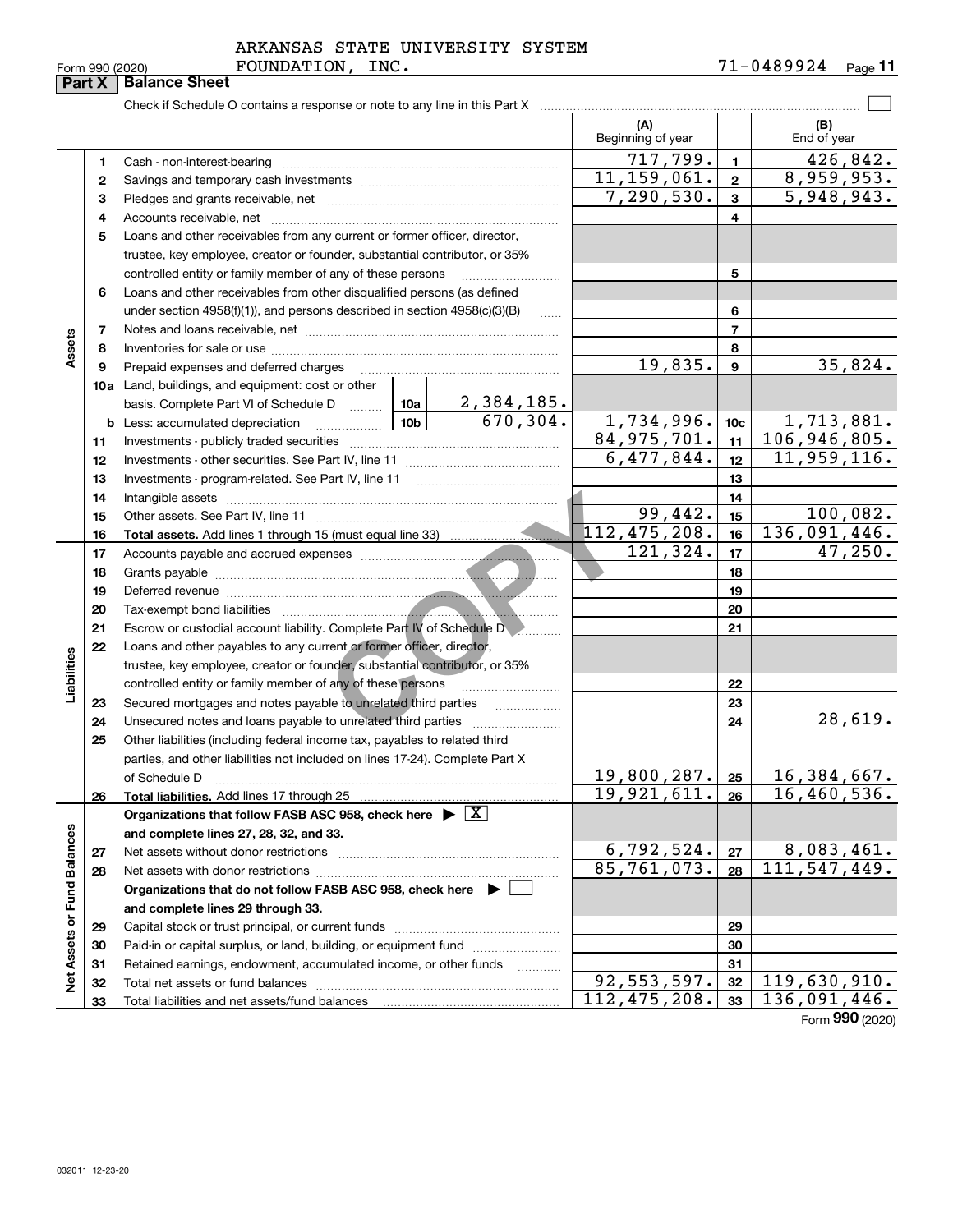|              | ARKANSAS STATE UNIVERSITY SYSTEM                                                                                                                                                                                               |                         |            |                             |     |                       |
|--------------|--------------------------------------------------------------------------------------------------------------------------------------------------------------------------------------------------------------------------------|-------------------------|------------|-----------------------------|-----|-----------------------|
|              | FOUNDATION, INC.<br>Form 990 (2020)                                                                                                                                                                                            |                         | 71-0489924 |                             |     | $_{\text{Page}}$ 12   |
|              | <b>Part XI   Reconciliation of Net Assets</b>                                                                                                                                                                                  |                         |            |                             |     |                       |
|              |                                                                                                                                                                                                                                |                         |            |                             |     | $\overline{\text{X}}$ |
|              |                                                                                                                                                                                                                                |                         |            |                             |     |                       |
| 1            |                                                                                                                                                                                                                                | $\blacksquare$          |            | 17,531,614.                 |     |                       |
| $\mathbf{2}$ |                                                                                                                                                                                                                                | $\mathbf{2}$            |            | 5,429,952.                  |     |                       |
| з            | Revenue less expenses. Subtract line 2 from line 1                                                                                                                                                                             | 3                       |            | 12, 101, 662.               |     |                       |
| 4            |                                                                                                                                                                                                                                | $\overline{\mathbf{4}}$ |            | $\overline{92, 553, 597}$ . |     |                       |
| 5            | Net unrealized gains (losses) on investments [11] matter continuum matter is a set of the set of the set of the                                                                                                                | 5                       |            | 15, 242, 300.               |     |                       |
| 6            | Donated services and use of facilities [111] matter contracts and the facilities in the matter of facilities [11] matter contracts and use of facilities [11] matter contracts and the service of the service of the service o | 6                       |            |                             |     |                       |
| 7            | Investment expenses www.communication.communication.com/interaction.com/interaction.com/interaction.com/interaction.com/interaction.com/interaction.com/interaction.com/interaction.com/interaction.com/interaction.com/intera | $\overline{7}$          |            |                             |     |                       |
| 8            | Prior period adjustments with the continuum contract of the contract of the contract of the contract of the contract of the contract of the contract of the contract of the contract of the contract of the contract of the co | 8                       |            | $-250,649.$                 |     |                       |
| 9            | Other changes in net assets or fund balances (explain on Schedule O)                                                                                                                                                           | 9                       |            |                             |     | $-16,000.$            |
| 10           | Net assets or fund balances at end of year. Combine lines 3 through 9 (must equal Part X, line 32,                                                                                                                             |                         |            |                             |     |                       |
|              | column (B))                                                                                                                                                                                                                    | 10                      |            | 119,630,910.                |     |                       |
|              | Part XII Financial Statements and Reporting                                                                                                                                                                                    |                         |            |                             |     |                       |
|              |                                                                                                                                                                                                                                |                         |            |                             |     |                       |
|              |                                                                                                                                                                                                                                |                         |            |                             | Yes | No                    |
| 1            | $\boxed{\mathbf{X}}$ Accrual<br>Accounting method used to prepare the Form 990: [16] Cash<br>$\Box$ Other                                                                                                                      |                         |            |                             |     |                       |
|              | If the organization changed its method of accounting from a prior year or checked "Other," explain in Schedule O.                                                                                                              |                         |            |                             |     |                       |
|              | 2a Were the organization's financial statements compiled or reviewed by an independent accountant?                                                                                                                             |                         |            | 2a                          |     | х                     |
|              | If "Yes," check a box below to indicate whether the financial statements for the year were compiled or reviewed on a                                                                                                           |                         |            |                             |     |                       |
|              | separate basis, consolidated basis, or both:                                                                                                                                                                                   |                         |            |                             |     |                       |
|              | Consolidated basis<br>Separate basis<br>Both consolidated and separate basis                                                                                                                                                   |                         |            |                             |     |                       |
|              | <b>b</b> Were the organization's financial statements audited by an independent accountant?                                                                                                                                    |                         |            | 2 <sub>b</sub>              | Х   |                       |
|              | If "Yes," check a box below to indicate whether the financial statements for the year were audited on a separate basis,                                                                                                        |                         |            |                             |     |                       |
|              | consolidated basis, or both:                                                                                                                                                                                                   |                         |            |                             |     |                       |
|              | $\boxed{\textbf{X}}$ Consolidated basis<br>Separate basis<br>Both consolidated and separate basis                                                                                                                              |                         |            |                             |     |                       |
|              | c If "Yes" to line 2a or 2b, does the organization have a committee that assumes responsibility for oversight of the audit,                                                                                                    |                         |            |                             |     |                       |
|              |                                                                                                                                                                                                                                |                         |            | 2c                          | Х   |                       |
|              | If the organization changed either its oversight process or selection process during the tax year, explain on Schedule O.                                                                                                      |                         |            |                             |     |                       |
|              | 3a As a result of a federal award, was the organization required to undergo an audit or audits as set forth in the Single Audit                                                                                                |                         |            |                             |     |                       |
|              |                                                                                                                                                                                                                                |                         |            | За                          |     | X                     |
|              | b If "Yes," did the organization undergo the required audit or audits? If the organization did not undergo the required audit                                                                                                  |                         |            |                             |     |                       |
|              | or audits, explain why on Schedule O and describe any steps taken to undergo such audits                                                                                                                                       |                         |            | 3b                          |     |                       |
|              |                                                                                                                                                                                                                                |                         |            | Form 990 (2020)             |     |                       |
|              |                                                                                                                                                                                                                                |                         |            |                             |     |                       |

Form (2020) **990**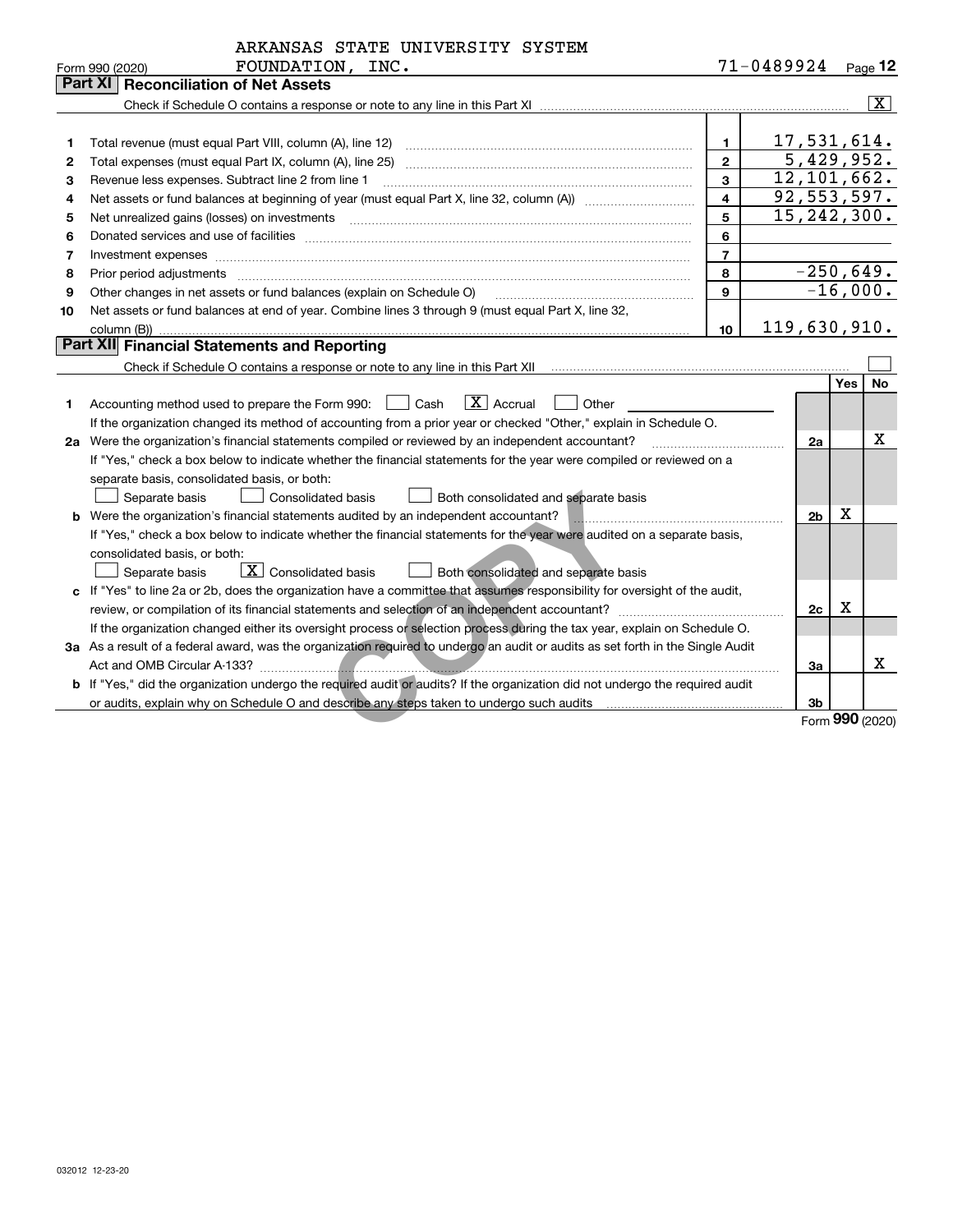| <b>SCHEDULE A</b><br><b>Public Charity Status and Public Support</b> |                                               |  |                                                                               |                                                                                                                                                                                                                                               |                                                                | OMB No. 1545-0047 |                            |  |                                       |
|----------------------------------------------------------------------|-----------------------------------------------|--|-------------------------------------------------------------------------------|-----------------------------------------------------------------------------------------------------------------------------------------------------------------------------------------------------------------------------------------------|----------------------------------------------------------------|-------------------|----------------------------|--|---------------------------------------|
| (Form 990 or 990-EZ)                                                 |                                               |  | Complete if the organization is a section 501(c)(3) organization or a section |                                                                                                                                                                                                                                               |                                                                |                   |                            |  |                                       |
|                                                                      |                                               |  | 4947(a)(1) nonexempt charitable trust.                                        |                                                                                                                                                                                                                                               |                                                                |                   |                            |  |                                       |
|                                                                      | Department of the Treasury                    |  | Attach to Form 990 or Form 990-EZ.                                            |                                                                                                                                                                                                                                               | <b>Open to Public</b>                                          |                   |                            |  |                                       |
|                                                                      | Internal Revenue Service                      |  |                                                                               | Go to www.irs.gov/Form990 for instructions and the latest information.                                                                                                                                                                        |                                                                |                   |                            |  | Inspection                            |
|                                                                      | Name of the organization                      |  |                                                                               | ARKANSAS STATE UNIVERSITY SYSTEM                                                                                                                                                                                                              |                                                                |                   |                            |  | <b>Employer identification number</b> |
|                                                                      |                                               |  | FOUNDATION, INC.                                                              |                                                                                                                                                                                                                                               |                                                                |                   |                            |  | 71-0489924                            |
| Part I                                                               |                                               |  |                                                                               | Reason for Public Charity Status. (All organizations must complete this part.) See instructions.                                                                                                                                              |                                                                |                   |                            |  |                                       |
|                                                                      |                                               |  |                                                                               | The organization is not a private foundation because it is: (For lines 1 through 12, check only one box.)                                                                                                                                     |                                                                |                   |                            |  |                                       |
| 1                                                                    |                                               |  |                                                                               | A church, convention of churches, or association of churches described in section 170(b)(1)(A)(i).                                                                                                                                            |                                                                |                   |                            |  |                                       |
| 2                                                                    |                                               |  |                                                                               | A school described in section 170(b)(1)(A)(ii). (Attach Schedule E (Form 990 or 990-EZ).)                                                                                                                                                     |                                                                |                   |                            |  |                                       |
| 3                                                                    |                                               |  |                                                                               | A hospital or a cooperative hospital service organization described in section 170(b)(1)(A)(iii).                                                                                                                                             |                                                                |                   |                            |  |                                       |
|                                                                      |                                               |  |                                                                               | A medical research organization operated in conjunction with a hospital described in section 170(b)(1)(A)(iii). Enter the hospital's name,                                                                                                    |                                                                |                   |                            |  |                                       |
|                                                                      | city, and state:<br>ΧI                        |  |                                                                               | An organization operated for the benefit of a college or university owned or operated by a governmental unit described in                                                                                                                     |                                                                |                   |                            |  |                                       |
| 5                                                                    |                                               |  | section 170(b)(1)(A)(iv). (Complete Part II.)                                 |                                                                                                                                                                                                                                               |                                                                |                   |                            |  |                                       |
| 6                                                                    |                                               |  |                                                                               | A federal, state, or local government or governmental unit described in section 170(b)(1)(A)(v).                                                                                                                                              |                                                                |                   |                            |  |                                       |
| 7                                                                    |                                               |  |                                                                               | An organization that normally receives a substantial part of its support from a governmental unit or from the general public described in                                                                                                     |                                                                |                   |                            |  |                                       |
|                                                                      |                                               |  | section 170(b)(1)(A)(vi). (Complete Part II.)                                 |                                                                                                                                                                                                                                               |                                                                |                   |                            |  |                                       |
| 8                                                                    |                                               |  |                                                                               | A community trust described in section 170(b)(1)(A)(vi). (Complete Part II.)                                                                                                                                                                  |                                                                |                   |                            |  |                                       |
| 9                                                                    |                                               |  |                                                                               | An agricultural research organization described in section 170(b)(1)(A)(ix) operated in conjunction with a land-grant college                                                                                                                 |                                                                |                   |                            |  |                                       |
|                                                                      |                                               |  |                                                                               | or university or a non-land-grant college of agriculture (see instructions). Enter the name, city, and state of the college or                                                                                                                |                                                                |                   |                            |  |                                       |
|                                                                      | university:                                   |  |                                                                               |                                                                                                                                                                                                                                               |                                                                |                   |                            |  |                                       |
| 10                                                                   |                                               |  |                                                                               | An organization that normally receives (1) more than 33 1/3% of its support from contributions, membership fees, and gross receipts from                                                                                                      |                                                                |                   |                            |  |                                       |
|                                                                      |                                               |  |                                                                               | activities related to its exempt functions, subject to certain exceptions; and (2) no more than 33 1/3% of its support from gross investment                                                                                                  |                                                                |                   |                            |  |                                       |
|                                                                      |                                               |  |                                                                               | income and unrelated business taxable income (less section 511 tax) from businesses acquired by the organization after June 30, 1975.                                                                                                         |                                                                |                   |                            |  |                                       |
|                                                                      |                                               |  | See section 509(a)(2). (Complete Part III.)                                   |                                                                                                                                                                                                                                               |                                                                |                   |                            |  |                                       |
| 11                                                                   |                                               |  |                                                                               | An organization organized and operated exclusively to test for public safety. See section 509(a)(4).                                                                                                                                          |                                                                |                   |                            |  |                                       |
| 12                                                                   |                                               |  |                                                                               | An organization organized and operated exclusively for the benefit of, to perform the functions of, or to carry out the purposes of one or                                                                                                    |                                                                |                   |                            |  |                                       |
|                                                                      |                                               |  |                                                                               | more publicly supported organizations described in section 509(a)(1) or section 509(a)(2). See section 509(a)(3). Check the box in                                                                                                            |                                                                |                   |                            |  |                                       |
| а                                                                    |                                               |  |                                                                               | lines 12a through 12d that describes the type of supporting organization and complete lines 12e, 12f, and 12g.<br>Type I. A supporting organization operated, supervised, or controlled by its supported organization(s), typically by giving |                                                                |                   |                            |  |                                       |
|                                                                      |                                               |  |                                                                               | the supported organization(s) the power to regularly appoint or elect a majority of the directors or trustees of the supporting                                                                                                               |                                                                |                   |                            |  |                                       |
|                                                                      |                                               |  | organization. You must complete Part IV, Sections A and B.                    |                                                                                                                                                                                                                                               |                                                                |                   |                            |  |                                       |
| b                                                                    |                                               |  |                                                                               | Type II. A supporting organization supervised or controlled in connection with its supported organization(s), by having                                                                                                                       |                                                                |                   |                            |  |                                       |
|                                                                      |                                               |  |                                                                               | control or management of the supporting organization vested in the same persons that control or manage the supported                                                                                                                          |                                                                |                   |                            |  |                                       |
|                                                                      |                                               |  | organization(s). You must complete Part IV, Sections A and C.                 |                                                                                                                                                                                                                                               |                                                                |                   |                            |  |                                       |
| с                                                                    |                                               |  |                                                                               | Type III functionally integrated. A supporting organization operated in connection with, and functionally integrated with,                                                                                                                    |                                                                |                   |                            |  |                                       |
|                                                                      |                                               |  |                                                                               | its supported organization(s) (see instructions). You must complete Part IV, Sections A, D, and E.                                                                                                                                            |                                                                |                   |                            |  |                                       |
| d                                                                    |                                               |  |                                                                               | Type III non-functionally integrated. A supporting organization operated in connection with its supported organization(s)                                                                                                                     |                                                                |                   |                            |  |                                       |
|                                                                      |                                               |  |                                                                               | that is not functionally integrated. The organization generally must satisfy a distribution requirement and an attentiveness                                                                                                                  |                                                                |                   |                            |  |                                       |
|                                                                      |                                               |  |                                                                               | requirement (see instructions). You must complete Part IV, Sections A and D, and Part V.                                                                                                                                                      |                                                                |                   |                            |  |                                       |
| е                                                                    |                                               |  |                                                                               | Check this box if the organization received a written determination from the IRS that it is a Type I, Type II, Type III                                                                                                                       |                                                                |                   |                            |  |                                       |
|                                                                      |                                               |  |                                                                               | functionally integrated, or Type III non-functionally integrated supporting organization.                                                                                                                                                     |                                                                |                   |                            |  |                                       |
|                                                                      | f Enter the number of supported organizations |  | Provide the following information about the supported organization(s).        |                                                                                                                                                                                                                                               |                                                                |                   |                            |  |                                       |
|                                                                      | (i) Name of supported                         |  | (ii) EIN                                                                      | (iii) Type of organization                                                                                                                                                                                                                    | (iv) Is the organization listed<br>in your governing document? |                   | (v) Amount of monetary     |  | (vi) Amount of other                  |
|                                                                      | organization                                  |  |                                                                               | (described on lines 1-10<br>above (see instructions))                                                                                                                                                                                         | Yes                                                            | No.               | support (see instructions) |  | support (see instructions)            |
|                                                                      |                                               |  |                                                                               |                                                                                                                                                                                                                                               |                                                                |                   |                            |  |                                       |
|                                                                      |                                               |  |                                                                               |                                                                                                                                                                                                                                               |                                                                |                   |                            |  |                                       |
|                                                                      |                                               |  |                                                                               |                                                                                                                                                                                                                                               |                                                                |                   |                            |  |                                       |
|                                                                      |                                               |  |                                                                               |                                                                                                                                                                                                                                               |                                                                |                   |                            |  |                                       |
|                                                                      |                                               |  |                                                                               |                                                                                                                                                                                                                                               |                                                                |                   |                            |  |                                       |
|                                                                      |                                               |  |                                                                               |                                                                                                                                                                                                                                               |                                                                |                   |                            |  |                                       |
|                                                                      |                                               |  |                                                                               |                                                                                                                                                                                                                                               |                                                                |                   |                            |  |                                       |
|                                                                      |                                               |  |                                                                               |                                                                                                                                                                                                                                               |                                                                |                   |                            |  |                                       |
|                                                                      |                                               |  |                                                                               |                                                                                                                                                                                                                                               |                                                                |                   |                            |  |                                       |
|                                                                      |                                               |  |                                                                               |                                                                                                                                                                                                                                               |                                                                |                   |                            |  |                                       |
| Total                                                                |                                               |  |                                                                               |                                                                                                                                                                                                                                               |                                                                |                   |                            |  |                                       |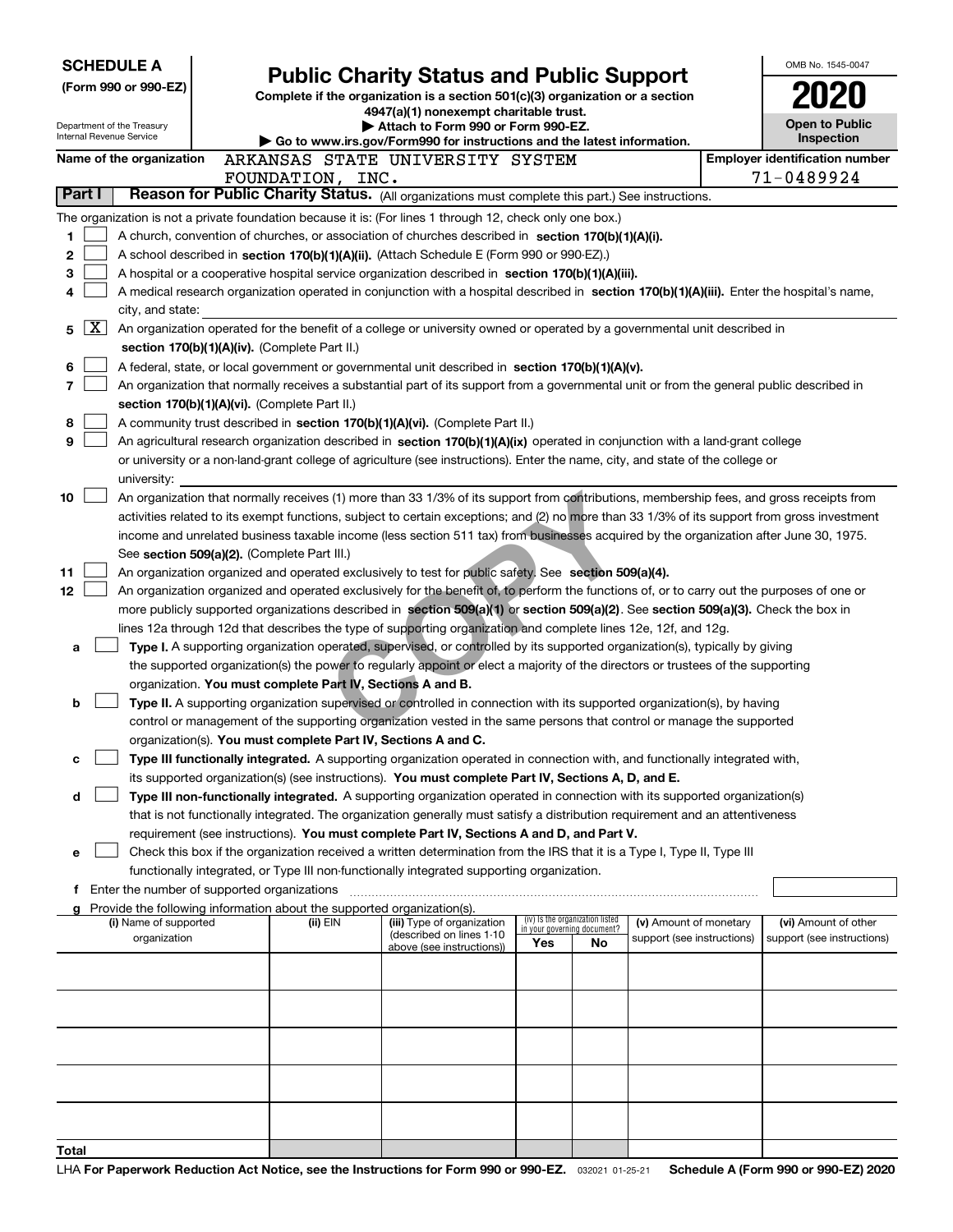#### Schedule A (Form 990 or 990-EZ) 2020 Page FOUNDATION, INC. 71-0489924

**2**

(Complete only if you checked the box on line 5, 7, or 8 of Part I or if the organization failed to qualify under Part III. If the organization fails to qualify under the tests listed below, please complete Part III.) **Part II Support Schedule for Organizations Described in Sections 170(b)(1)(A)(iv) and 170(b)(1)(A)(vi)** 

| Calendar year (or fiscal year beginning in)<br>(f) Total<br>(a) 2016<br>(b) 2017<br>$(c)$ 2018<br>$(d)$ 2019<br>(e) 2020<br>1 Gifts, grants, contributions, and<br>membership fees received. (Do not<br>7725405.14177692.12123669.<br>5342040. 11872993. 51241799.<br>include any "unusual grants.")<br>2 Tax revenues levied for the organ-<br>ization's benefit and either paid to<br>or expended on its behalf<br>3 The value of services or facilities<br>furnished by a governmental unit to<br><u>314,940.   317,602.   323,257.   312,405.   327,956.   1596160.</u><br>the organization without charge<br>8040345.14495294.12446926.<br>5654445.12200949.52837959.<br>4 Total. Add lines 1 through 3<br>The portion of total contributions<br>5<br>by each person (other than a<br>governmental unit or publicly<br>supported organization) included<br>on line 1 that exceeds 2% of the<br>amount shown on line 11,<br>18428485.<br>column (f) |   |  |  |  |  |  |
|---------------------------------------------------------------------------------------------------------------------------------------------------------------------------------------------------------------------------------------------------------------------------------------------------------------------------------------------------------------------------------------------------------------------------------------------------------------------------------------------------------------------------------------------------------------------------------------------------------------------------------------------------------------------------------------------------------------------------------------------------------------------------------------------------------------------------------------------------------------------------------------------------------------------------------------------------------|---|--|--|--|--|--|
|                                                                                                                                                                                                                                                                                                                                                                                                                                                                                                                                                                                                                                                                                                                                                                                                                                                                                                                                                         |   |  |  |  |  |  |
|                                                                                                                                                                                                                                                                                                                                                                                                                                                                                                                                                                                                                                                                                                                                                                                                                                                                                                                                                         |   |  |  |  |  |  |
|                                                                                                                                                                                                                                                                                                                                                                                                                                                                                                                                                                                                                                                                                                                                                                                                                                                                                                                                                         |   |  |  |  |  |  |
|                                                                                                                                                                                                                                                                                                                                                                                                                                                                                                                                                                                                                                                                                                                                                                                                                                                                                                                                                         |   |  |  |  |  |  |
|                                                                                                                                                                                                                                                                                                                                                                                                                                                                                                                                                                                                                                                                                                                                                                                                                                                                                                                                                         |   |  |  |  |  |  |
|                                                                                                                                                                                                                                                                                                                                                                                                                                                                                                                                                                                                                                                                                                                                                                                                                                                                                                                                                         |   |  |  |  |  |  |
|                                                                                                                                                                                                                                                                                                                                                                                                                                                                                                                                                                                                                                                                                                                                                                                                                                                                                                                                                         |   |  |  |  |  |  |
|                                                                                                                                                                                                                                                                                                                                                                                                                                                                                                                                                                                                                                                                                                                                                                                                                                                                                                                                                         |   |  |  |  |  |  |
|                                                                                                                                                                                                                                                                                                                                                                                                                                                                                                                                                                                                                                                                                                                                                                                                                                                                                                                                                         |   |  |  |  |  |  |
|                                                                                                                                                                                                                                                                                                                                                                                                                                                                                                                                                                                                                                                                                                                                                                                                                                                                                                                                                         |   |  |  |  |  |  |
|                                                                                                                                                                                                                                                                                                                                                                                                                                                                                                                                                                                                                                                                                                                                                                                                                                                                                                                                                         |   |  |  |  |  |  |
|                                                                                                                                                                                                                                                                                                                                                                                                                                                                                                                                                                                                                                                                                                                                                                                                                                                                                                                                                         |   |  |  |  |  |  |
|                                                                                                                                                                                                                                                                                                                                                                                                                                                                                                                                                                                                                                                                                                                                                                                                                                                                                                                                                         |   |  |  |  |  |  |
|                                                                                                                                                                                                                                                                                                                                                                                                                                                                                                                                                                                                                                                                                                                                                                                                                                                                                                                                                         |   |  |  |  |  |  |
|                                                                                                                                                                                                                                                                                                                                                                                                                                                                                                                                                                                                                                                                                                                                                                                                                                                                                                                                                         |   |  |  |  |  |  |
|                                                                                                                                                                                                                                                                                                                                                                                                                                                                                                                                                                                                                                                                                                                                                                                                                                                                                                                                                         |   |  |  |  |  |  |
|                                                                                                                                                                                                                                                                                                                                                                                                                                                                                                                                                                                                                                                                                                                                                                                                                                                                                                                                                         |   |  |  |  |  |  |
|                                                                                                                                                                                                                                                                                                                                                                                                                                                                                                                                                                                                                                                                                                                                                                                                                                                                                                                                                         |   |  |  |  |  |  |
|                                                                                                                                                                                                                                                                                                                                                                                                                                                                                                                                                                                                                                                                                                                                                                                                                                                                                                                                                         |   |  |  |  |  |  |
| 34409474.<br>6 Public support. Subtract line 5 from line 4.                                                                                                                                                                                                                                                                                                                                                                                                                                                                                                                                                                                                                                                                                                                                                                                                                                                                                             |   |  |  |  |  |  |
| <b>Section B. Total Support</b>                                                                                                                                                                                                                                                                                                                                                                                                                                                                                                                                                                                                                                                                                                                                                                                                                                                                                                                         |   |  |  |  |  |  |
| Calendar year (or fiscal year beginning in)<br>$(c)$ 2018<br>(a) 2016<br>(b) 2017<br>$(d)$ 2019<br>(e) 2020<br>(f) Total                                                                                                                                                                                                                                                                                                                                                                                                                                                                                                                                                                                                                                                                                                                                                                                                                                |   |  |  |  |  |  |
| 8040345.14495294.12446926.<br>5654445.12200949.52837959.<br><b>7</b> Amounts from line 4                                                                                                                                                                                                                                                                                                                                                                                                                                                                                                                                                                                                                                                                                                                                                                                                                                                                |   |  |  |  |  |  |
| Gross income from interest,<br>8                                                                                                                                                                                                                                                                                                                                                                                                                                                                                                                                                                                                                                                                                                                                                                                                                                                                                                                        |   |  |  |  |  |  |
| dividends, payments received on                                                                                                                                                                                                                                                                                                                                                                                                                                                                                                                                                                                                                                                                                                                                                                                                                                                                                                                         |   |  |  |  |  |  |
| securities loans, rents, royalties,                                                                                                                                                                                                                                                                                                                                                                                                                                                                                                                                                                                                                                                                                                                                                                                                                                                                                                                     |   |  |  |  |  |  |
| 2272712.<br>3203639.<br>1568524.11532608.<br>1783803.<br>2703930.<br>and income from similar sources                                                                                                                                                                                                                                                                                                                                                                                                                                                                                                                                                                                                                                                                                                                                                                                                                                                    |   |  |  |  |  |  |
| <b>9</b> Net income from unrelated business                                                                                                                                                                                                                                                                                                                                                                                                                                                                                                                                                                                                                                                                                                                                                                                                                                                                                                             |   |  |  |  |  |  |
| activities, whether or not the                                                                                                                                                                                                                                                                                                                                                                                                                                                                                                                                                                                                                                                                                                                                                                                                                                                                                                                          |   |  |  |  |  |  |
| business is regularly carried on                                                                                                                                                                                                                                                                                                                                                                                                                                                                                                                                                                                                                                                                                                                                                                                                                                                                                                                        |   |  |  |  |  |  |
| 10 Other income. Do not include gain                                                                                                                                                                                                                                                                                                                                                                                                                                                                                                                                                                                                                                                                                                                                                                                                                                                                                                                    |   |  |  |  |  |  |
| or loss from the sale of capital                                                                                                                                                                                                                                                                                                                                                                                                                                                                                                                                                                                                                                                                                                                                                                                                                                                                                                                        |   |  |  |  |  |  |
| $378, 152.$ 380, 320. 328, 400. 351, 540. 366, 537.<br>1804949.<br>assets (Explain in Part VI.)                                                                                                                                                                                                                                                                                                                                                                                                                                                                                                                                                                                                                                                                                                                                                                                                                                                         |   |  |  |  |  |  |
| 66175516.<br>11 Total support. Add lines 7 through 10                                                                                                                                                                                                                                                                                                                                                                                                                                                                                                                                                                                                                                                                                                                                                                                                                                                                                                   |   |  |  |  |  |  |
| 12<br><b>12</b> Gross receipts from related activities, etc. (see instructions)                                                                                                                                                                                                                                                                                                                                                                                                                                                                                                                                                                                                                                                                                                                                                                                                                                                                         |   |  |  |  |  |  |
| 13 First 5 years. If the Form 990 is for the organization's first, second, third, fourth, or fifth tax year as a section 501(c)(3)                                                                                                                                                                                                                                                                                                                                                                                                                                                                                                                                                                                                                                                                                                                                                                                                                      |   |  |  |  |  |  |
| organization, check this box and stop here manufactured and according to the state of the state of the state of the state of the state of the state of the state of the state of the state of the state of the state of the st                                                                                                                                                                                                                                                                                                                                                                                                                                                                                                                                                                                                                                                                                                                          |   |  |  |  |  |  |
| <b>Section C. Computation of Public Support Percentage</b>                                                                                                                                                                                                                                                                                                                                                                                                                                                                                                                                                                                                                                                                                                                                                                                                                                                                                              |   |  |  |  |  |  |
| 52.00<br>14                                                                                                                                                                                                                                                                                                                                                                                                                                                                                                                                                                                                                                                                                                                                                                                                                                                                                                                                             | % |  |  |  |  |  |
| 58.84<br>15                                                                                                                                                                                                                                                                                                                                                                                                                                                                                                                                                                                                                                                                                                                                                                                                                                                                                                                                             | % |  |  |  |  |  |
|                                                                                                                                                                                                                                                                                                                                                                                                                                                                                                                                                                                                                                                                                                                                                                                                                                                                                                                                                         |   |  |  |  |  |  |
| 16a 33 1/3% support test - 2020. If the organization did not check the box on line 13, and line 14 is 33 1/3% or more, check this box and                                                                                                                                                                                                                                                                                                                                                                                                                                                                                                                                                                                                                                                                                                                                                                                                               |   |  |  |  |  |  |
| $\blacktriangleright$ $\boxed{\text{X}}$<br>stop here. The organization qualifies as a publicly supported organization                                                                                                                                                                                                                                                                                                                                                                                                                                                                                                                                                                                                                                                                                                                                                                                                                                  |   |  |  |  |  |  |
| b 33 1/3% support test - 2019. If the organization did not check a box on line 13 or 16a, and line 15 is 33 1/3% or more, check this box                                                                                                                                                                                                                                                                                                                                                                                                                                                                                                                                                                                                                                                                                                                                                                                                                |   |  |  |  |  |  |
| and stop here. The organization qualifies as a publicly supported organization                                                                                                                                                                                                                                                                                                                                                                                                                                                                                                                                                                                                                                                                                                                                                                                                                                                                          |   |  |  |  |  |  |
| 17a 10% -facts-and-circumstances test - 2020. If the organization did not check a box on line 13, 16a, or 16b, and line 14 is 10% or more,                                                                                                                                                                                                                                                                                                                                                                                                                                                                                                                                                                                                                                                                                                                                                                                                              |   |  |  |  |  |  |
| and if the organization meets the facts-and-circumstances test, check this box and stop here. Explain in Part VI how the organization                                                                                                                                                                                                                                                                                                                                                                                                                                                                                                                                                                                                                                                                                                                                                                                                                   |   |  |  |  |  |  |
| meets the facts-and-circumstances test. The organization qualifies as a publicly supported organization                                                                                                                                                                                                                                                                                                                                                                                                                                                                                                                                                                                                                                                                                                                                                                                                                                                 |   |  |  |  |  |  |
| <b>b 10% -facts-and-circumstances test - 2019.</b> If the organization did not check a box on line 13, 16a, 16b, or 17a, and line 15 is 10% or                                                                                                                                                                                                                                                                                                                                                                                                                                                                                                                                                                                                                                                                                                                                                                                                          |   |  |  |  |  |  |
| more, and if the organization meets the facts-and-circumstances test, check this box and stop here. Explain in Part VI how the                                                                                                                                                                                                                                                                                                                                                                                                                                                                                                                                                                                                                                                                                                                                                                                                                          |   |  |  |  |  |  |
| organization meets the facts-and-circumstances test. The organization qualifies as a publicly supported organization                                                                                                                                                                                                                                                                                                                                                                                                                                                                                                                                                                                                                                                                                                                                                                                                                                    |   |  |  |  |  |  |
| Private foundation. If the organization did not check a box on line 13, 16a, 16b, 17a, or 17b, check this box and see instructions<br>18<br><b>Cohodulo A (Form 000 or 000 EZ) 2020</b>                                                                                                                                                                                                                                                                                                                                                                                                                                                                                                                                                                                                                                                                                                                                                                 |   |  |  |  |  |  |

**Schedule A (Form 990 or 990-EZ) 2020**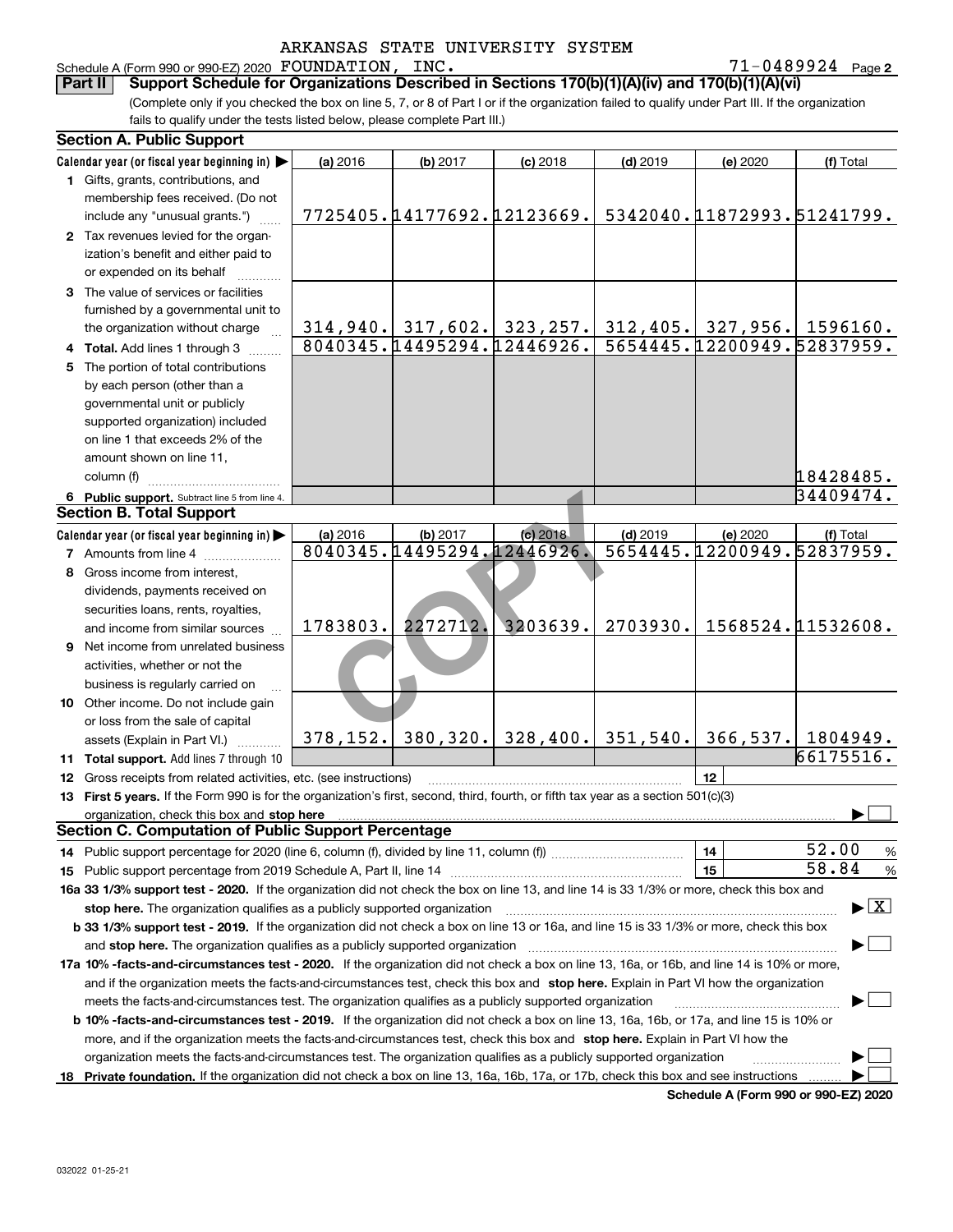Schedule A (Form 990 or 990-EZ) 2020 Page FOUNDATION, INC. 71-0489924

**3**

(Complete only if you checked the box on line 10 of Part I or if the organization failed to qualify under Part II. If the organization fails to qualify under the tests listed below, please complete Part II.)

|     | <b>Section A. Public Support</b>                                                                                                                                                                                                                                                                                                                                                   |          |          |            |            |    |          |                                             |
|-----|------------------------------------------------------------------------------------------------------------------------------------------------------------------------------------------------------------------------------------------------------------------------------------------------------------------------------------------------------------------------------------|----------|----------|------------|------------|----|----------|---------------------------------------------|
|     | Calendar year (or fiscal year beginning in) $\blacktriangleright$                                                                                                                                                                                                                                                                                                                  | (a) 2016 | (b) 2017 | $(c)$ 2018 | $(d)$ 2019 |    | (e) 2020 | (f) Total                                   |
|     | 1 Gifts, grants, contributions, and                                                                                                                                                                                                                                                                                                                                                |          |          |            |            |    |          |                                             |
|     | membership fees received. (Do not                                                                                                                                                                                                                                                                                                                                                  |          |          |            |            |    |          |                                             |
|     | include any "unusual grants.")                                                                                                                                                                                                                                                                                                                                                     |          |          |            |            |    |          |                                             |
|     | <b>2</b> Gross receipts from admissions,<br>merchandise sold or services per-<br>formed, or facilities furnished in<br>any activity that is related to the<br>organization's tax-exempt purpose                                                                                                                                                                                    |          |          |            |            |    |          |                                             |
|     | 3 Gross receipts from activities that<br>are not an unrelated trade or bus-                                                                                                                                                                                                                                                                                                        |          |          |            |            |    |          |                                             |
|     | iness under section 513                                                                                                                                                                                                                                                                                                                                                            |          |          |            |            |    |          |                                             |
|     | 4 Tax revenues levied for the organ-<br>ization's benefit and either paid to<br>or expended on its behalf                                                                                                                                                                                                                                                                          |          |          |            |            |    |          |                                             |
|     | 5 The value of services or facilities                                                                                                                                                                                                                                                                                                                                              |          |          |            |            |    |          |                                             |
|     | furnished by a governmental unit to<br>the organization without charge                                                                                                                                                                                                                                                                                                             |          |          |            |            |    |          |                                             |
|     | <b>6 Total.</b> Add lines 1 through 5                                                                                                                                                                                                                                                                                                                                              |          |          |            |            |    |          |                                             |
|     | 7a Amounts included on lines 1, 2, and<br>3 received from disqualified persons                                                                                                                                                                                                                                                                                                     |          |          |            |            |    |          |                                             |
|     | <b>b</b> Amounts included on lines 2 and 3 received<br>from other than disqualified persons that<br>exceed the greater of \$5,000 or 1% of the<br>amount on line 13 for the year                                                                                                                                                                                                   |          |          |            |            |    |          |                                             |
|     | c Add lines 7a and 7b                                                                                                                                                                                                                                                                                                                                                              |          |          |            |            |    |          |                                             |
|     | 8 Public support. (Subtract line 7c from line 6.)                                                                                                                                                                                                                                                                                                                                  |          |          |            |            |    |          |                                             |
|     | <b>Section B. Total Support</b>                                                                                                                                                                                                                                                                                                                                                    |          |          |            |            |    |          |                                             |
|     | Calendar year (or fiscal year beginning in)                                                                                                                                                                                                                                                                                                                                        | (a) 2016 | (b) 2017 | $(c)$ 2018 | $(d)$ 2019 |    | (e) 2020 | (f) Total                                   |
|     | 9 Amounts from line 6                                                                                                                                                                                                                                                                                                                                                              |          |          |            |            |    |          |                                             |
|     | <b>10a</b> Gross income from interest,<br>dividends, payments received on<br>securities loans, rents, royalties,<br>and income from similar sources                                                                                                                                                                                                                                |          |          |            |            |    |          |                                             |
|     | <b>b</b> Unrelated business taxable income                                                                                                                                                                                                                                                                                                                                         |          |          |            |            |    |          |                                             |
|     | (less section 511 taxes) from businesses                                                                                                                                                                                                                                                                                                                                           |          |          |            |            |    |          |                                             |
|     | acquired after June 30, 1975                                                                                                                                                                                                                                                                                                                                                       |          |          |            |            |    |          |                                             |
|     | c Add lines 10a and 10b<br>11 Net income from unrelated business<br>activities not included in line 10b,<br>whether or not the business is<br>regularly carried on                                                                                                                                                                                                                 |          |          |            |            |    |          |                                             |
|     | <b>12</b> Other income. Do not include gain<br>or loss from the sale of capital<br>assets (Explain in Part VI.)                                                                                                                                                                                                                                                                    |          |          |            |            |    |          |                                             |
|     | <b>13</b> Total support. (Add lines 9, 10c, 11, and 12.)                                                                                                                                                                                                                                                                                                                           |          |          |            |            |    |          |                                             |
|     | 14 First 5 years. If the Form 990 is for the organization's first, second, third, fourth, or fifth tax year as a section 501(c)(3) organization,<br>check this box and stop here manufactured and control the state of the state of the state of the state of the state of the state of the state of the state of the state of the state of the state of the state of the state of |          |          |            |            |    |          |                                             |
|     | <b>Section C. Computation of Public Support Percentage</b>                                                                                                                                                                                                                                                                                                                         |          |          |            |            |    |          |                                             |
|     | 15 Public support percentage for 2020 (line 8, column (f), divided by line 13, column (f))                                                                                                                                                                                                                                                                                         |          |          |            |            | 15 |          | %                                           |
| 16. | Public support percentage from 2019 Schedule A, Part III, line 15                                                                                                                                                                                                                                                                                                                  |          |          |            |            | 16 |          | %                                           |
|     | <b>Section D. Computation of Investment Income Percentage</b>                                                                                                                                                                                                                                                                                                                      |          |          |            |            |    |          |                                             |
|     | 17 Investment income percentage for 2020 (line 10c, column (f), divided by line 13, column (f))                                                                                                                                                                                                                                                                                    |          |          |            |            | 17 |          | %                                           |
|     | 18 Investment income percentage from 2019 Schedule A, Part III, line 17                                                                                                                                                                                                                                                                                                            |          |          |            |            | 18 |          | %                                           |
|     | 19a 33 1/3% support tests - 2020. If the organization did not check the box on line 14, and line 15 is more than 33 1/3%, and line 17 is not                                                                                                                                                                                                                                       |          |          |            |            |    |          |                                             |
|     | more than 33 1/3%, check this box and stop here. The organization qualifies as a publicly supported organization                                                                                                                                                                                                                                                                   |          |          |            |            |    |          | $\sim$<br>▶                                 |
|     | b 33 1/3% support tests - 2019. If the organization did not check a box on line 14 or line 19a, and line 16 is more than 33 1/3%, and                                                                                                                                                                                                                                              |          |          |            |            |    |          |                                             |
|     | line 18 is not more than 33 1/3%, check this box and stop here. The organization qualifies as a publicly supported organization                                                                                                                                                                                                                                                    |          |          |            |            |    |          |                                             |
|     | 20 Private foundation. If the organization did not check a box on line 14, 19a, or 19b, check this box and see instructions                                                                                                                                                                                                                                                        |          |          |            |            |    |          | <b>Cohodulo A (Form 000 or 000 EZ) 2020</b> |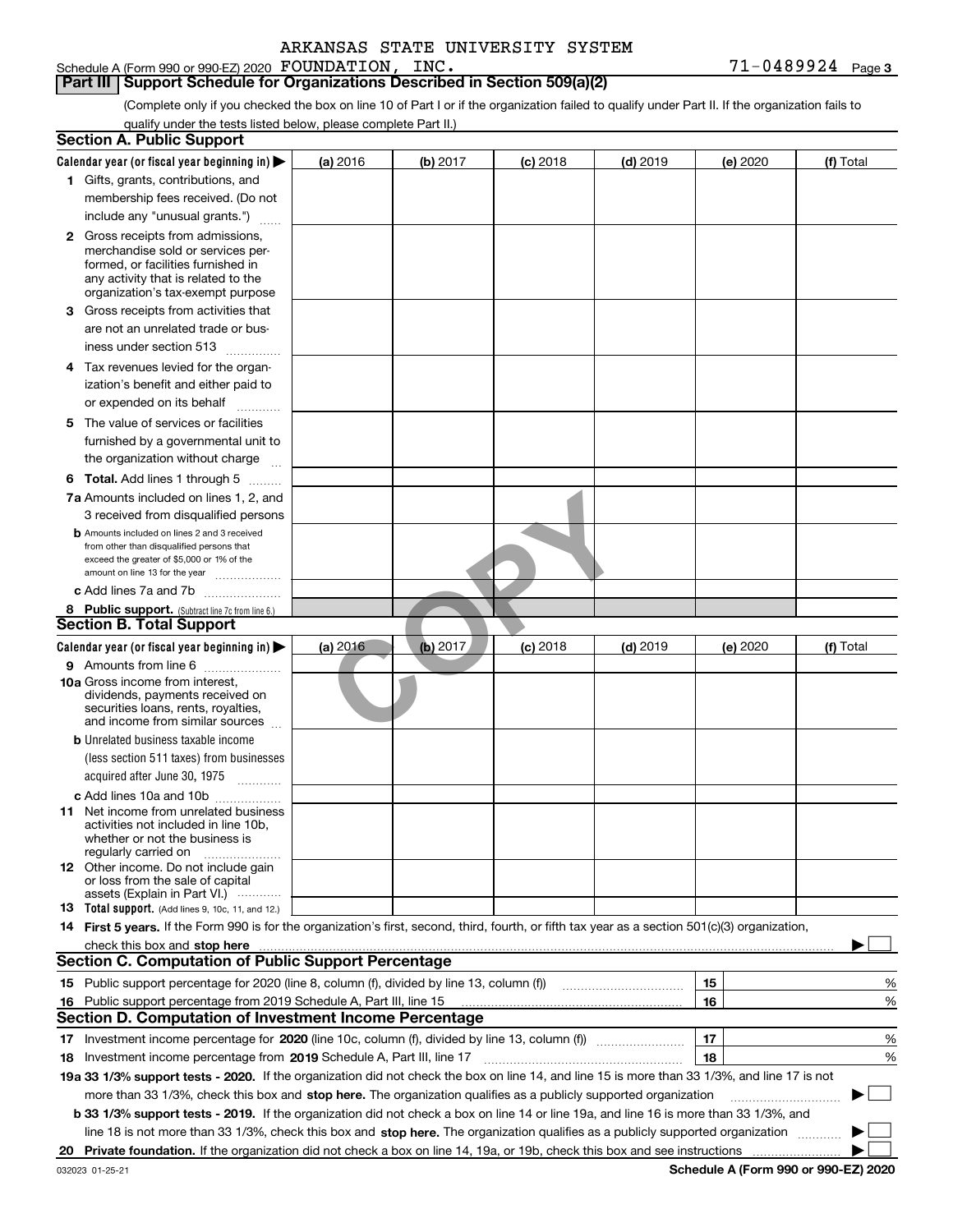## **Part IV Supporting Organizations**

(Complete only if you checked a box in line 12 on Part I. If you checked box 12a, Part I, complete Sections A and B. If you checked box 12b, Part I, complete Sections A and C. If you checked box 12c, Part I, complete Sections A, D, and E. If you checked box 12d, Part I, complete Sections A and D, and complete Part V.)

## **Section A. All Supporting Organizations**

- **1** Are all of the organization's supported organizations listed by name in the organization's governing documents? If "No," describe in **Part VI** how the supported organizations are designated. If designated by *class or purpose, describe the designation. If historic and continuing relationship, explain.*
- **2** Did the organization have any supported organization that does not have an IRS determination of status under section 509(a)(1) or (2)? If "Yes," explain in Part VI how the organization determined that the supported *organization was described in section 509(a)(1) or (2).*
- **3a** Did the organization have a supported organization described in section 501(c)(4), (5), or (6)? If "Yes," answer *lines 3b and 3c below.*
- **b** Did the organization confirm that each supported organization qualified under section 501(c)(4), (5), or (6) and satisfied the public support tests under section 509(a)(2)? If "Yes," describe in **Part VI** when and how the *organization made the determination.*
- **c**Did the organization ensure that all support to such organizations was used exclusively for section 170(c)(2)(B) purposes? If "Yes," explain in **Part VI** what controls the organization put in place to ensure such use.
- **4a***If* Was any supported organization not organized in the United States ("foreign supported organization")? *"Yes," and if you checked box 12a or 12b in Part I, answer lines 4b and 4c below.*
- **b** Did the organization have ultimate control and discretion in deciding whether to make grants to the foreign supported organization? If "Yes," describe in **Part VI** how the organization had such control and discretion *despite being controlled or supervised by or in connection with its supported organizations.*
- **c** Did the organization support any foreign supported organization that does not have an IRS determination under sections 501(c)(3) and 509(a)(1) or (2)? If "Yes," explain in **Part VI** what controls the organization used *to ensure that all support to the foreign supported organization was used exclusively for section 170(c)(2)(B) purposes.*
- **5a***If "Yes,"* Did the organization add, substitute, or remove any supported organizations during the tax year? answer lines 5b and 5c below (if applicable). Also, provide detail in **Part VI,** including (i) the names and EIN *numbers of the supported organizations added, substituted, or removed; (ii) the reasons for each such action; (iii) the authority under the organization's organizing document authorizing such action; and (iv) how the action was accomplished (such as by amendment to the organizing document).* in **Part VI** how the organization had such control and d<br>proving in connection with its supported organizations.<br>upported organization that does not have an IRS determ<br>?)? If "Yes," explain in **Part VI** what controls the o
- **b** Type I or Type II only. Was any added or substituted supported organization part of a class already designated in the organization's organizing document?
- **cSubstitutions only.**  Was the substitution the result of an event beyond the organization's control?
- **6** Did the organization provide support (whether in the form of grants or the provision of services or facilities) to **Part VI.** *If "Yes," provide detail in* support or benefit one or more of the filing organization's supported organizations? anyone other than (i) its supported organizations, (ii) individuals that are part of the charitable class benefited by one or more of its supported organizations, or (iii) other supporting organizations that also
- **7**Did the organization provide a grant, loan, compensation, or other similar payment to a substantial contributor *If "Yes," complete Part I of Schedule L (Form 990 or 990-EZ).* regard to a substantial contributor? (as defined in section 4958(c)(3)(C)), a family member of a substantial contributor, or a 35% controlled entity with
- **8** Did the organization make a loan to a disqualified person (as defined in section 4958) not described in line 7? *If "Yes," complete Part I of Schedule L (Form 990 or 990-EZ).*
- **9a** Was the organization controlled directly or indirectly at any time during the tax year by one or more in section 509(a)(1) or (2))? If "Yes," *provide detail in* <code>Part VI.</code> disqualified persons, as defined in section 4946 (other than foundation managers and organizations described
- **b** Did one or more disqualified persons (as defined in line 9a) hold a controlling interest in any entity in which the supporting organization had an interest? If "Yes," provide detail in P**art VI**.
- **c**Did a disqualified person (as defined in line 9a) have an ownership interest in, or derive any personal benefit from, assets in which the supporting organization also had an interest? If "Yes," provide detail in P**art VI.**
- **10a** Was the organization subject to the excess business holdings rules of section 4943 because of section supporting organizations)? If "Yes," answer line 10b below. 4943(f) (regarding certain Type II supporting organizations, and all Type III non-functionally integrated
- **b** Did the organization have any excess business holdings in the tax year? (Use Schedule C, Form 4720, to *determine whether the organization had excess business holdings.)*

032024 01-25-21



**1**

**Yes**

 **No**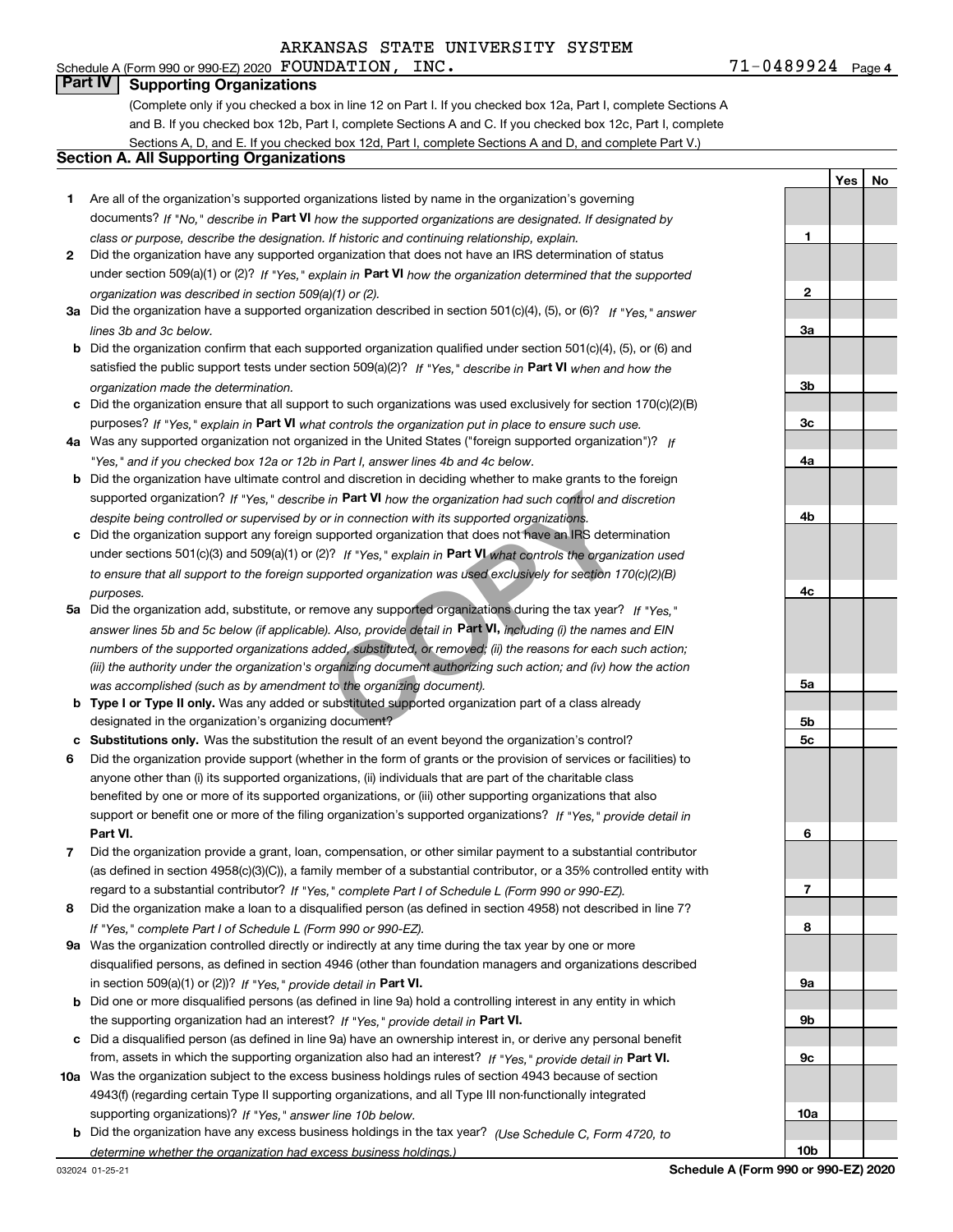**Part IV Supporting Organizations** *(continued)*

**5** Schedule A (Form 990 or 990-EZ) 2020 Page FOUNDATION, INC. 71-0489924

|     |                                                                                                                                                                                                                                                            |              | Yes l | No |
|-----|------------------------------------------------------------------------------------------------------------------------------------------------------------------------------------------------------------------------------------------------------------|--------------|-------|----|
| 11. | Has the organization accepted a gift or contribution from any of the following persons?                                                                                                                                                                    |              |       |    |
|     | a A person who directly or indirectly controls, either alone or together with persons described in lines 11b and                                                                                                                                           |              |       |    |
|     | 11c below, the governing body of a supported organization?                                                                                                                                                                                                 | 11a          |       |    |
|     | <b>b</b> A family member of a person described in line 11a above?                                                                                                                                                                                          | 11b          |       |    |
|     | c A 35% controlled entity of a person described in line 11a or 11b above? If "Yes" to line 11a, 11b, or 11c, provide                                                                                                                                       |              |       |    |
|     | detail in Part VI.                                                                                                                                                                                                                                         | 11c          |       |    |
|     | <b>Section B. Type I Supporting Organizations</b>                                                                                                                                                                                                          |              |       |    |
|     |                                                                                                                                                                                                                                                            |              | Yes   | No |
| 1   | Did the governing body, members of the governing body, officers acting in their official capacity, or membership of one or                                                                                                                                 |              |       |    |
|     | more supported organizations have the power to regularly appoint or elect at least a majority of the organization's officers,                                                                                                                              |              |       |    |
|     | directors, or trustees at all times during the tax year? If "No," describe in Part VI how the supported organization(s)                                                                                                                                    |              |       |    |
|     | effectively operated, supervised, or controlled the organization's activities. If the organization had more than one supported<br>organization, describe how the powers to appoint and/or remove officers, directors, or trustees were allocated among the |              |       |    |
|     | supported organizations and what conditions or restrictions, if any, applied to such powers during the tax year.                                                                                                                                           | 1            |       |    |
| 2   | Did the organization operate for the benefit of any supported organization other than the supported                                                                                                                                                        |              |       |    |
|     | organization(s) that operated, supervised, or controlled the supporting organization? If "Yes," explain in                                                                                                                                                 |              |       |    |
|     | Part VI how providing such benefit carried out the purposes of the supported organization(s) that operated,                                                                                                                                                |              |       |    |
|     | supervised, or controlled the supporting organization.                                                                                                                                                                                                     | $\mathbf{2}$ |       |    |
|     | Section C. Type II Supporting Organizations                                                                                                                                                                                                                |              |       |    |
|     |                                                                                                                                                                                                                                                            |              | Yes   | No |
| 1   | Were a majority of the organization's directors or trustees during the tax year also a majority of the directors                                                                                                                                           |              |       |    |
|     | or trustees of each of the organization's supported organization(s)? If "No," describe in Part VI how control                                                                                                                                              |              |       |    |
|     | or management of the supporting organization was vested in the same persons that controlled or managed                                                                                                                                                     |              |       |    |
|     | the supported organization(s).                                                                                                                                                                                                                             | 1            |       |    |
|     | Section D. All Type III Supporting Organizations                                                                                                                                                                                                           |              |       |    |
|     |                                                                                                                                                                                                                                                            |              | Yes   | No |
| 1   | Did the organization provide to each of its supported organizations, by the last day of the fifth month of the                                                                                                                                             |              |       |    |
|     | organization's tax year, (i) a written notice describing the type and amount of support provided during the prior tax                                                                                                                                      |              |       |    |
|     | year, (ii) a copy of the Form 990 that was most recently filed as of the date of notification, and (iii) copies of the                                                                                                                                     |              |       |    |
|     | organization's governing documents in effect on the date of notification, to the extent not previously provided?                                                                                                                                           | 1            |       |    |
| 2   | Were any of the organization's officers, directors, or trustees either (i) appointed or elected by the supported                                                                                                                                           |              |       |    |
|     | organization(s) or (ii) serving on the governing body of a supported organization? If "No," explain in Part VI how                                                                                                                                         |              |       |    |
|     | the organization maintained a close and continuous working relationship with the supported organization(s).                                                                                                                                                | $\mathbf{2}$ |       |    |
| 3   | By reason of the relationship described in line 2, above, did the organization's supported organizations have a                                                                                                                                            |              |       |    |
|     | significant voice in the organization's investment policies and in directing the use of the organization's                                                                                                                                                 |              |       |    |
|     | income or assets at all times during the tax year? If "Yes," describe in Part VI the role the organization's                                                                                                                                               |              |       |    |
|     | supported organizations played in this regard.                                                                                                                                                                                                             | 3            |       |    |
|     | Section E. Type III Functionally Integrated Supporting Organizations                                                                                                                                                                                       |              |       |    |
| 1   |                                                                                                                                                                                                                                                            |              |       |    |
| a   | Check the box next to the method that the organization used to satisfy the Integral Part Test during the year (see instructions).<br>The organization satisfied the Activities Test. Complete line 2 below.                                                |              |       |    |
| b   | The organization is the parent of each of its supported organizations. Complete line 3 below.                                                                                                                                                              |              |       |    |
| c   | The organization supported a governmental entity. Describe in Part VI how you supported a governmental entity (see instructions).                                                                                                                          |              |       |    |
| 2   | Activities Test. Answer lines 2a and 2b below.                                                                                                                                                                                                             |              | Yes   | No |
| а   | Did substantially all of the organization's activities during the tax year directly further the exempt purposes of                                                                                                                                         |              |       |    |
|     | the supported organization(s) to which the organization was responsive? If "Yes," then in Part VI identify                                                                                                                                                 |              |       |    |
|     |                                                                                                                                                                                                                                                            |              |       |    |
|     | those supported organizations and explain how these activities directly furthered their exempt purposes,                                                                                                                                                   |              |       |    |
|     | how the organization was responsive to those supported organizations, and how the organization determined                                                                                                                                                  |              |       |    |
|     | that these activities constituted substantially all of its activities.                                                                                                                                                                                     | 2a           |       |    |
| b   | Did the activities described in line 2a, above, constitute activities that, but for the organization's involvement,                                                                                                                                        |              |       |    |
|     | one or more of the organization's supported organization(s) would have been engaged in? If "Yes," explain in                                                                                                                                               |              |       |    |
|     | <b>Part VI</b> the reasons for the organization's position that its supported organization(s) would have engaged in                                                                                                                                        |              |       |    |
|     | these activities but for the organization's involvement.                                                                                                                                                                                                   | 2b           |       |    |
| 3   | Parent of Supported Organizations. Answer lines 3a and 3b below.                                                                                                                                                                                           |              |       |    |
| а   | Did the organization have the power to regularly appoint or elect a majority of the officers, directors, or                                                                                                                                                |              |       |    |
|     | trustees of each of the supported organizations? If "Yes" or "No" provide details in Part VI.                                                                                                                                                              | За           |       |    |
|     | <b>b</b> Did the organization exercise a substantial degree of direction over the policies, programs, and activities of each                                                                                                                               |              |       |    |
|     | of its supported organizations? If "Yes." describe in Part VI the role played by the organization in this regard.                                                                                                                                          | 3b           |       |    |
|     | Schedule A (Form 990 or 990-EZ) 2020<br>032025 01-25-21                                                                                                                                                                                                    |              |       |    |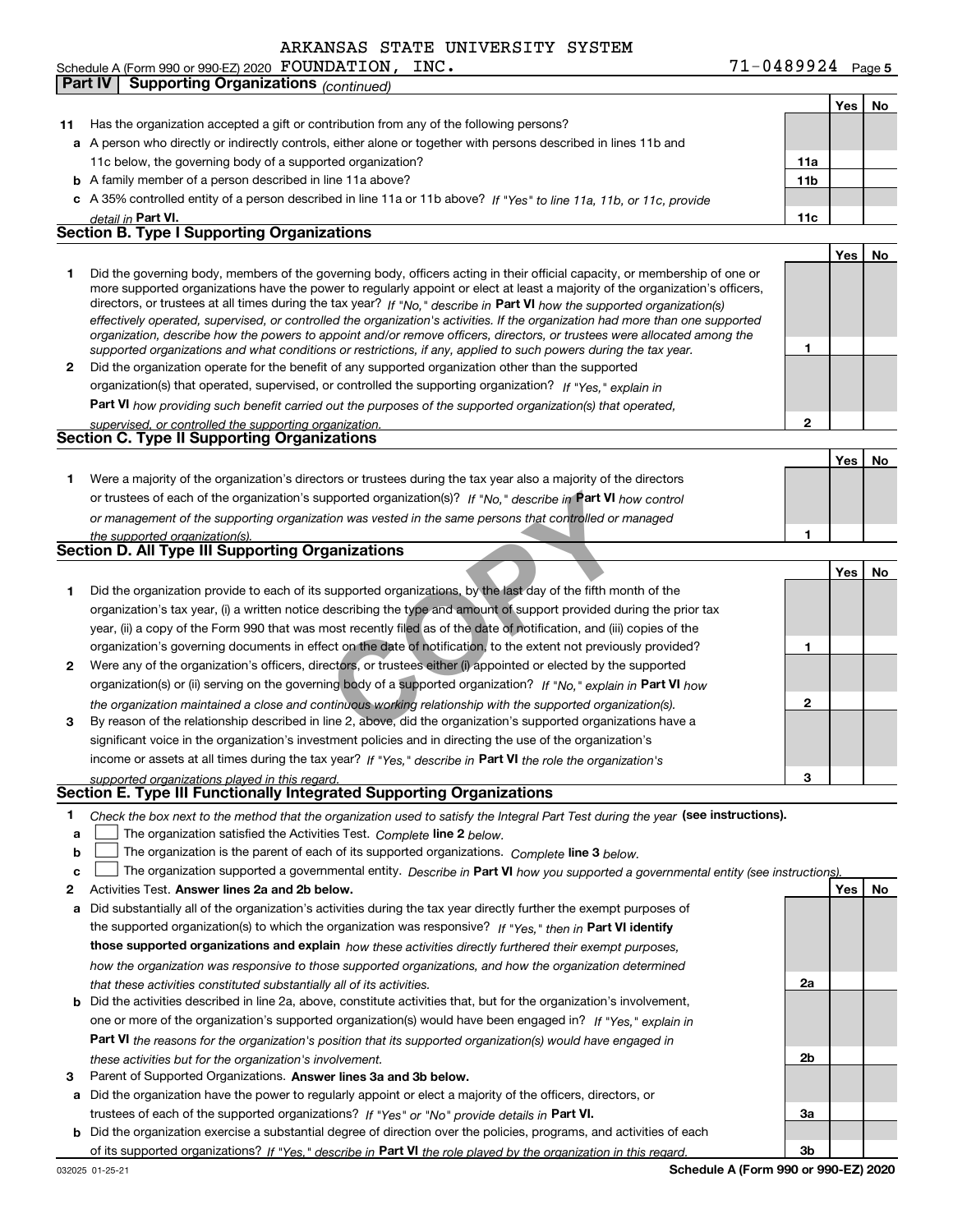#### **1Part VI** Check here if the organization satisfied the Integral Part Test as a qualifying trust on Nov. 20, 1970 ( *explain in* Part **VI**). See instructions. **Section A - Adjusted Net Income 123** Other gross income (see instructions) **4**Add lines 1 through 3. **56** Portion of operating expenses paid or incurred for production or **78** Adjusted Net Income (subtract lines 5, 6, and 7 from line 4) **8 8 1234567Section B - Minimum Asset Amount 1**Aggregate fair market value of all non-exempt-use assets (see **2**Acquisition indebtedness applicable to non-exempt-use assets **3** Subtract line 2 from line 1d. **4**Cash deemed held for exempt use. Enter 0.015 of line 3 (for greater amount, **5** Net value of non-exempt-use assets (subtract line 4 from line 3) **678a** Average monthly value of securities **b** Average monthly cash balances **c**Fair market value of other non-exempt-use assets **dTotal**  (add lines 1a, 1b, and 1c) **eDiscount** claimed for blockage or other factors **1a1b1c1d2345678**<u>(explain in detail in **Part VI**):</u> **Minimum Asset Amount**  (add line 7 to line 6) **Section C - Distributable Amount 123456123456Distributable Amount.** Subtract line 5 from line 4, unless subject to Schedule A (Form 990 or 990-EZ) 2020 Page FOUNDATION, INC. 71-0489924 All other Type III non-functionally integrated supporting organizations must complete Sections A through E. (B) Current Year (optional)(A) Prior Year Net short-term capital gain Recoveries of prior-year distributions Depreciation and depletion collection of gross income or for management, conservation, or maintenance of property held for production of income (see instructions) Other expenses (see instructions) (B) Current Year (optional)(A) Prior Year instructions for short tax year or assets held for part of year): see instructions). Multiply line 5 by 0.035. Recoveries of prior-year distributions Current Year Adjusted net income for prior year (from Section A, line 8, column A) Enter 0.85 of line 1. Minimum asset amount for prior year (from Section B, line 8, column A) Enter greater of line 2 or line 3. Income tax imposed in prior year emergency temporary reduction (see instructions). **Part V Type III Non-Functionally Integrated 509(a)(3) Supporting Organizations**   $\mathcal{L}^{\text{max}}$ **COPY**

**7**Check here if the current year is the organization's first as a non-functionally integrated Type III supporting organization (see instructions). $\mathcal{L}^{\text{max}}$ 

**Schedule A (Form 990 or 990-EZ) 2020**

032026 01-25-21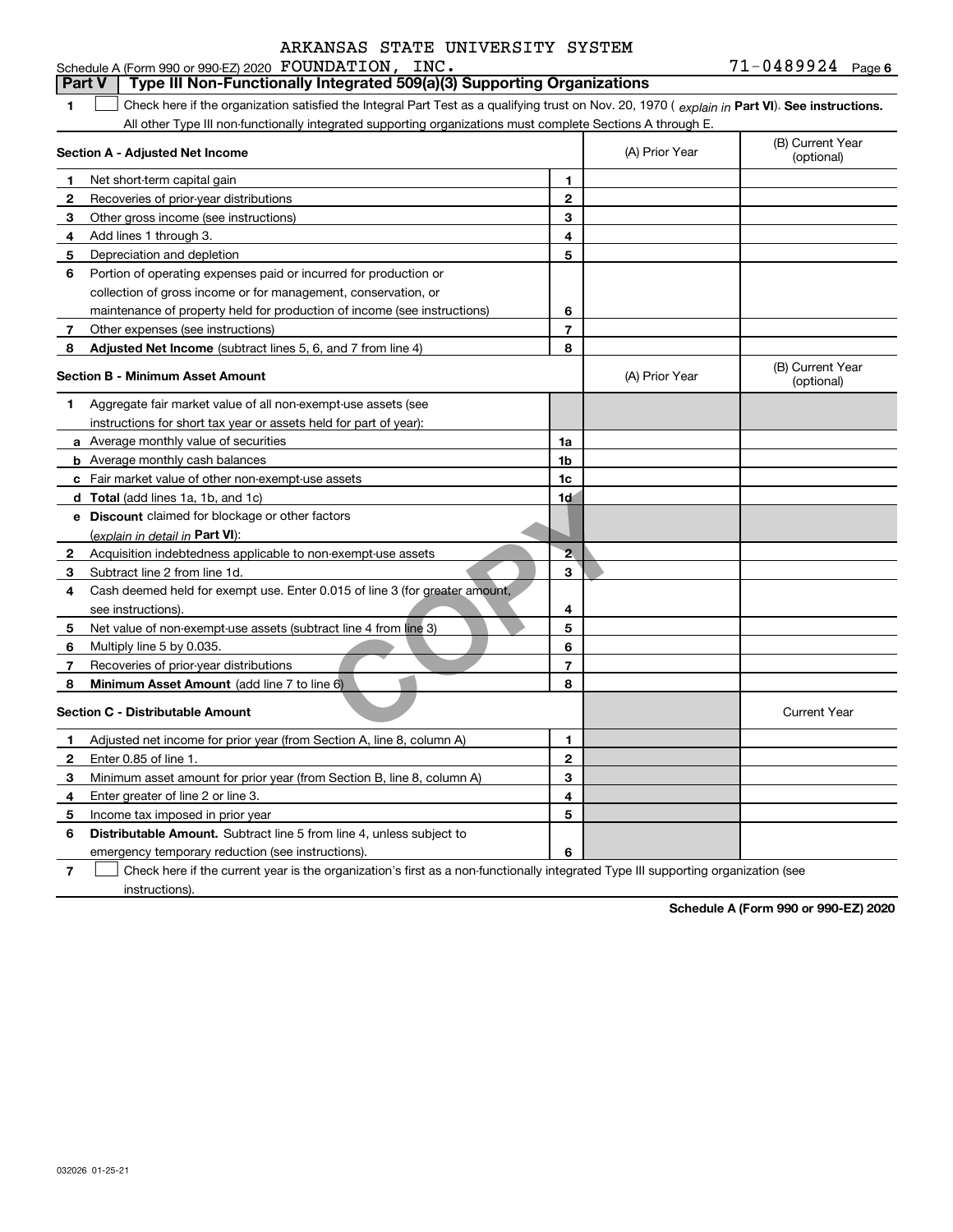| -0489924 | ז מחגי |
|----------|--------|
|          |        |

|               | Schedule A (Form 990 or 990-EZ) 2020 FOUNDATION, INC.                                         |                                    |                                               |    | $71 - 0489924$ Page 7                            |  |
|---------------|-----------------------------------------------------------------------------------------------|------------------------------------|-----------------------------------------------|----|--------------------------------------------------|--|
| <b>Part V</b> | Type III Non-Functionally Integrated 509(a)(3) Supporting Organizations (continued)           |                                    |                                               |    |                                                  |  |
|               | <b>Section D - Distributions</b>                                                              |                                    |                                               |    | <b>Current Year</b>                              |  |
| 1.            | Amounts paid to supported organizations to accomplish exempt purposes                         |                                    |                                               | 1. |                                                  |  |
| 2             | Amounts paid to perform activity that directly furthers exempt purposes of supported          |                                    |                                               |    |                                                  |  |
|               | organizations, in excess of income from activity                                              |                                    |                                               | 2  |                                                  |  |
| 3             | Administrative expenses paid to accomplish exempt purposes of supported organizations         |                                    |                                               | 3  |                                                  |  |
| 4             | Amounts paid to acquire exempt-use assets                                                     |                                    |                                               | 4  |                                                  |  |
| 5             | Qualified set-aside amounts (prior IRS approval required - <i>provide details in</i> Part VI) |                                    |                                               | 5  |                                                  |  |
| 6             | Other distributions ( <i>describe in</i> Part VI). See instructions.                          |                                    |                                               | 6  |                                                  |  |
| 7             | Total annual distributions. Add lines 1 through 6.                                            |                                    |                                               | 7  |                                                  |  |
| 8             | Distributions to attentive supported organizations to which the organization is responsive    |                                    |                                               |    |                                                  |  |
|               | (provide details in Part VI). See instructions.                                               |                                    |                                               | 8  |                                                  |  |
| 9             | Distributable amount for 2020 from Section C, line 6                                          |                                    |                                               | 9  |                                                  |  |
| 10            | Line 8 amount divided by line 9 amount                                                        |                                    |                                               | 10 |                                                  |  |
|               | <b>Section E - Distribution Allocations</b> (see instructions)                                | (i)<br><b>Excess Distributions</b> | (ii)<br><b>Underdistributions</b><br>Pre-2020 |    | (iii)<br><b>Distributable</b><br>Amount for 2020 |  |
| 1             | Distributable amount for 2020 from Section C, line 6                                          |                                    |                                               |    |                                                  |  |
| 2             | Underdistributions, if any, for years prior to 2020 (reason-                                  |                                    |                                               |    |                                                  |  |
|               | able cause required - explain in Part VI). See instructions.                                  |                                    |                                               |    |                                                  |  |
| 3             | Excess distributions carryover, if any, to 2020                                               |                                    |                                               |    |                                                  |  |
|               | a From 2015                                                                                   |                                    |                                               |    |                                                  |  |
|               | <b>b</b> From 2016                                                                            |                                    |                                               |    |                                                  |  |
|               | $c$ From 2017                                                                                 |                                    |                                               |    |                                                  |  |
|               | d From 2018                                                                                   |                                    |                                               |    |                                                  |  |
|               | e From 2019                                                                                   |                                    |                                               |    |                                                  |  |
|               | f Total of lines 3a through 3e                                                                |                                    |                                               |    |                                                  |  |
|               | g Applied to underdistributions of prior years                                                |                                    |                                               |    |                                                  |  |
|               | <b>h</b> Applied to 2020 distributable amount                                                 |                                    |                                               |    |                                                  |  |
|               | i Carryover from 2015 not applied (see instructions)                                          |                                    |                                               |    |                                                  |  |
|               | Remainder. Subtract lines 3g, 3h, and 3i from line 3f.                                        |                                    |                                               |    |                                                  |  |
| 4             | Distributions for 2020 from Section D,                                                        |                                    |                                               |    |                                                  |  |
|               | line $7:$                                                                                     |                                    |                                               |    |                                                  |  |
|               | <b>a</b> Applied to underdistributions of prior years                                         |                                    |                                               |    |                                                  |  |
|               | <b>b</b> Applied to 2020 distributable amount                                                 |                                    |                                               |    |                                                  |  |
|               | <b>c</b> Remainder. Subtract lines 4a and 4b from line 4.                                     |                                    |                                               |    |                                                  |  |
|               | Remaining underdistributions for years prior to 2020, if                                      |                                    |                                               |    |                                                  |  |
|               | any. Subtract lines 3g and 4a from line 2. For result greater                                 |                                    |                                               |    |                                                  |  |
|               | than zero, explain in Part VI. See instructions.                                              |                                    |                                               |    |                                                  |  |
| 6             | Remaining underdistributions for 2020. Subtract lines 3h                                      |                                    |                                               |    |                                                  |  |
|               | and 4b from line 1. For result greater than zero, explain in                                  |                                    |                                               |    |                                                  |  |
|               | <b>Part VI.</b> See instructions.                                                             |                                    |                                               |    |                                                  |  |
| 7             | Excess distributions carryover to 2021. Add lines 3j                                          |                                    |                                               |    |                                                  |  |
|               | and 4c.                                                                                       |                                    |                                               |    |                                                  |  |
| 8             | Breakdown of line 7:                                                                          |                                    |                                               |    |                                                  |  |
|               | a Excess from 2016                                                                            |                                    |                                               |    |                                                  |  |
|               | <b>b</b> Excess from 2017                                                                     |                                    |                                               |    |                                                  |  |
|               | c Excess from 2018                                                                            |                                    |                                               |    |                                                  |  |
|               | d Excess from 2019                                                                            |                                    |                                               |    |                                                  |  |
|               | e Excess from 2020                                                                            |                                    |                                               |    | 000E20000                                        |  |

**Schedule A (Form 990 or 990-EZ) 2020**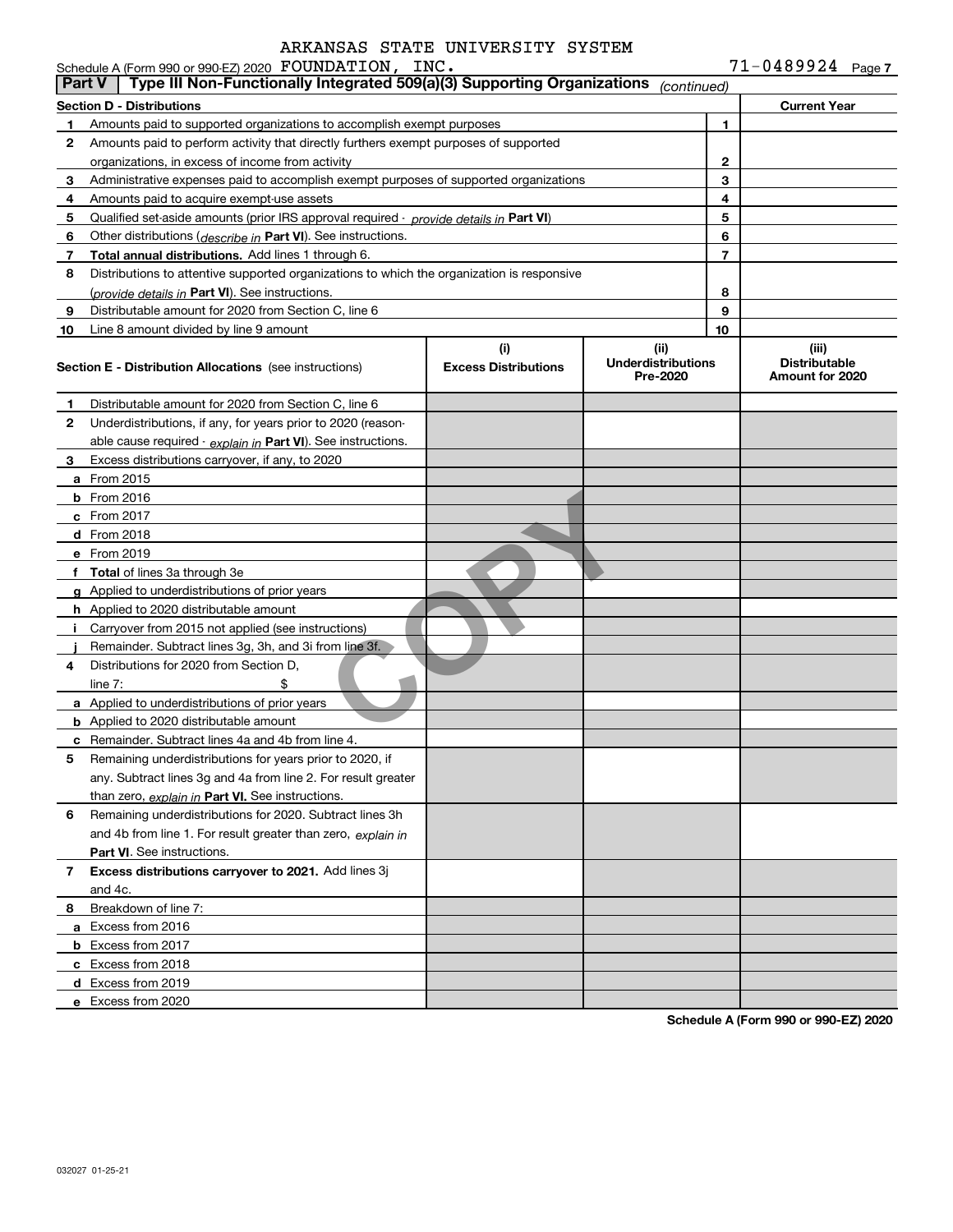|                |                                                                                                                                                                                                                                                                                                                                                                                                                                                                                                                                                                                             | ARKANSAS STATE UNIVERSITY SYSTEM |                   |
|----------------|---------------------------------------------------------------------------------------------------------------------------------------------------------------------------------------------------------------------------------------------------------------------------------------------------------------------------------------------------------------------------------------------------------------------------------------------------------------------------------------------------------------------------------------------------------------------------------------------|----------------------------------|-------------------|
|                | Schedule A (Form 990 or 990-EZ) 2020 FOUNDATION, INC.                                                                                                                                                                                                                                                                                                                                                                                                                                                                                                                                       |                                  | 71-0489924 Page 8 |
| <b>Part VI</b> | Supplemental Information. Provide the explanations required by Part II, line 10; Part II, line 17a or 17b; Part III, line 12;<br>Part IV, Section A, lines 1, 2, 3b, 3c, 4b, 4c, 5a, 6, 9a, 9b, 9c, 11a, 11b, and 11c; Part IV, Section B, lines 1 and 2; Part IV, Section C,<br>line 1; Part IV, Section D, lines 2 and 3; Part IV, Section E, lines 1c, 2a, 2b, 3a, and 3b; Part V, line 1; Part V, Section B, line 1e; Part V,<br>Section D, lines 5, 6, and 8; and Part V, Section E, lines 2, 5, and 6. Also complete this part for any additional information.<br>(See instructions.) |                                  |                   |
|                |                                                                                                                                                                                                                                                                                                                                                                                                                                                                                                                                                                                             |                                  |                   |
|                |                                                                                                                                                                                                                                                                                                                                                                                                                                                                                                                                                                                             |                                  |                   |
|                |                                                                                                                                                                                                                                                                                                                                                                                                                                                                                                                                                                                             |                                  |                   |
|                |                                                                                                                                                                                                                                                                                                                                                                                                                                                                                                                                                                                             |                                  |                   |
|                |                                                                                                                                                                                                                                                                                                                                                                                                                                                                                                                                                                                             |                                  |                   |
|                |                                                                                                                                                                                                                                                                                                                                                                                                                                                                                                                                                                                             |                                  |                   |
|                |                                                                                                                                                                                                                                                                                                                                                                                                                                                                                                                                                                                             |                                  |                   |
|                |                                                                                                                                                                                                                                                                                                                                                                                                                                                                                                                                                                                             |                                  |                   |
|                |                                                                                                                                                                                                                                                                                                                                                                                                                                                                                                                                                                                             |                                  |                   |
|                |                                                                                                                                                                                                                                                                                                                                                                                                                                                                                                                                                                                             |                                  |                   |
|                |                                                                                                                                                                                                                                                                                                                                                                                                                                                                                                                                                                                             |                                  |                   |
|                |                                                                                                                                                                                                                                                                                                                                                                                                                                                                                                                                                                                             |                                  |                   |
|                |                                                                                                                                                                                                                                                                                                                                                                                                                                                                                                                                                                                             |                                  |                   |
|                |                                                                                                                                                                                                                                                                                                                                                                                                                                                                                                                                                                                             |                                  |                   |
|                |                                                                                                                                                                                                                                                                                                                                                                                                                                                                                                                                                                                             |                                  |                   |
|                |                                                                                                                                                                                                                                                                                                                                                                                                                                                                                                                                                                                             |                                  |                   |
|                |                                                                                                                                                                                                                                                                                                                                                                                                                                                                                                                                                                                             |                                  |                   |
|                |                                                                                                                                                                                                                                                                                                                                                                                                                                                                                                                                                                                             |                                  |                   |
|                |                                                                                                                                                                                                                                                                                                                                                                                                                                                                                                                                                                                             |                                  |                   |
|                |                                                                                                                                                                                                                                                                                                                                                                                                                                                                                                                                                                                             |                                  |                   |
|                |                                                                                                                                                                                                                                                                                                                                                                                                                                                                                                                                                                                             |                                  |                   |
|                |                                                                                                                                                                                                                                                                                                                                                                                                                                                                                                                                                                                             |                                  |                   |
|                |                                                                                                                                                                                                                                                                                                                                                                                                                                                                                                                                                                                             |                                  |                   |
|                |                                                                                                                                                                                                                                                                                                                                                                                                                                                                                                                                                                                             |                                  |                   |
|                |                                                                                                                                                                                                                                                                                                                                                                                                                                                                                                                                                                                             |                                  |                   |
|                |                                                                                                                                                                                                                                                                                                                                                                                                                                                                                                                                                                                             |                                  |                   |
|                |                                                                                                                                                                                                                                                                                                                                                                                                                                                                                                                                                                                             |                                  |                   |
|                |                                                                                                                                                                                                                                                                                                                                                                                                                                                                                                                                                                                             |                                  |                   |
|                |                                                                                                                                                                                                                                                                                                                                                                                                                                                                                                                                                                                             |                                  |                   |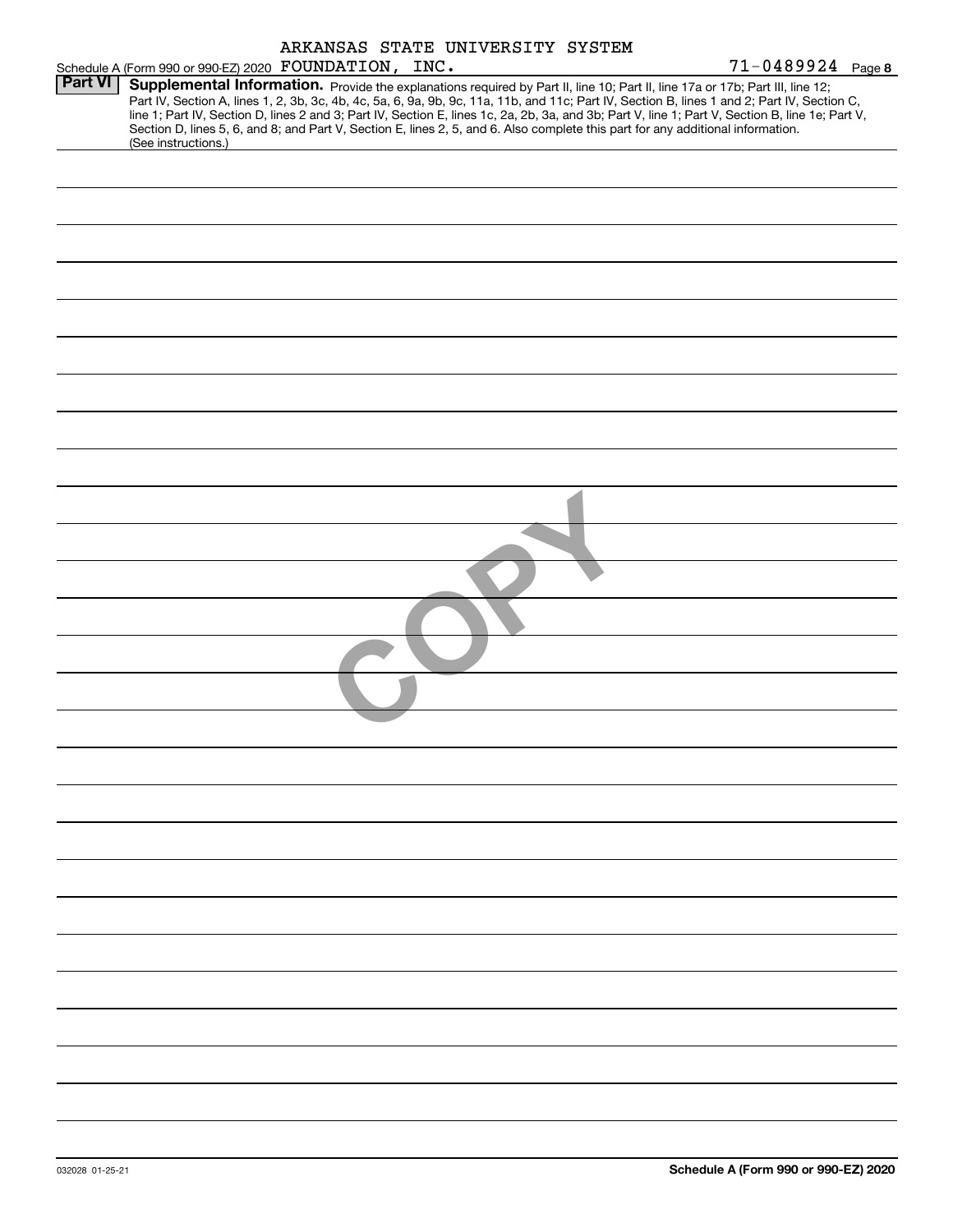|                  | <b>Supplemental Financial Statements</b><br><b>SCHEDULE D</b> |                                                                                                                                                | OMB No. 1545-0047                                                                         |                                                |  |                                       |                                                    |
|------------------|---------------------------------------------------------------|------------------------------------------------------------------------------------------------------------------------------------------------|-------------------------------------------------------------------------------------------|------------------------------------------------|--|---------------------------------------|----------------------------------------------------|
|                  | (Form 990)                                                    | Complete if the organization answered "Yes" on Form 990,                                                                                       |                                                                                           |                                                |  |                                       |                                                    |
|                  |                                                               | Part IV, line 6, 7, 8, 9, 10, 11a, 11b, 11c, 11d, 11e, 11f, 12a, or 12b.                                                                       |                                                                                           |                                                |  |                                       | Open to Public                                     |
|                  | Department of the Treasury<br>Internal Revenue Service        | Go to www.irs.gov/Form990 for instructions and the latest information.                                                                         | Attach to Form 990.                                                                       |                                                |  |                                       | <b>Inspection</b>                                  |
|                  | ARKANSAS STATE UNIVERSITY SYSTEM<br>Name of the organization  |                                                                                                                                                |                                                                                           |                                                |  | <b>Employer identification number</b> |                                                    |
| FOUNDATION, INC. |                                                               |                                                                                                                                                |                                                                                           |                                                |  | 71-0489924                            |                                                    |
| Part I           |                                                               | Organizations Maintaining Donor Advised Funds or Other Similar Funds or Accounts. Complete if the                                              |                                                                                           |                                                |  |                                       |                                                    |
|                  |                                                               | organization answered "Yes" on Form 990, Part IV, line 6.                                                                                      |                                                                                           |                                                |  |                                       |                                                    |
|                  |                                                               |                                                                                                                                                | (a) Donor advised funds                                                                   |                                                |  |                                       | (b) Funds and other accounts                       |
| 1                |                                                               |                                                                                                                                                |                                                                                           |                                                |  |                                       |                                                    |
| 2                |                                                               | Aggregate value of contributions to (during year)                                                                                              | the control of the control of the control of the control of the control of the control of |                                                |  |                                       |                                                    |
| з                |                                                               |                                                                                                                                                |                                                                                           |                                                |  |                                       |                                                    |
| 4                |                                                               |                                                                                                                                                |                                                                                           |                                                |  |                                       |                                                    |
| 5                |                                                               | Did the organization inform all donors and donor advisors in writing that the assets held in donor advised funds                               |                                                                                           |                                                |  |                                       |                                                    |
|                  |                                                               |                                                                                                                                                |                                                                                           |                                                |  |                                       | Yes<br>No                                          |
| 6                |                                                               | Did the organization inform all grantees, donors, and donor advisors in writing that grant funds can be used only                              |                                                                                           |                                                |  |                                       |                                                    |
|                  | impermissible private benefit?                                | for charitable purposes and not for the benefit of the donor or donor advisor, or for any other purpose conferring                             |                                                                                           |                                                |  |                                       | Yes<br>No.                                         |
| Part II          |                                                               | Conservation Easements. Complete if the organization answered "Yes" on Form 990, Part IV, line 7.                                              |                                                                                           |                                                |  |                                       |                                                    |
| 1                |                                                               | Purpose(s) of conservation easements held by the organization (check all that apply).                                                          |                                                                                           |                                                |  |                                       |                                                    |
|                  |                                                               | Preservation of land for public use (for example, recreation or education)                                                                     |                                                                                           |                                                |  |                                       | Preservation of a historically important land area |
|                  |                                                               | Protection of natural habitat                                                                                                                  |                                                                                           | Preservation of a certified historic structure |  |                                       |                                                    |
|                  |                                                               | Preservation of open space                                                                                                                     |                                                                                           |                                                |  |                                       |                                                    |
| 2                |                                                               | Complete lines 2a through 2d if the organization held a qualified conservation contribution in the form of a conservation easement on the last |                                                                                           |                                                |  |                                       |                                                    |
|                  | day of the tax year.                                          |                                                                                                                                                |                                                                                           |                                                |  |                                       | Held at the End of the Tax Year                    |
| a                |                                                               |                                                                                                                                                |                                                                                           |                                                |  | 2a                                    |                                                    |
| b                |                                                               | Total acreage restricted by conservation easements                                                                                             |                                                                                           |                                                |  | 2b                                    |                                                    |
| c                |                                                               |                                                                                                                                                |                                                                                           |                                                |  | 2c                                    |                                                    |
| d                |                                                               | Number of conservation easements included in (c) acquired after 7/25/06, and not on a historic structure                                       |                                                                                           |                                                |  |                                       |                                                    |
|                  |                                                               |                                                                                                                                                |                                                                                           |                                                |  | 2d                                    |                                                    |
| 3                |                                                               | Number of conservation easements modified, transferred, released, extinguished, or terminated by the organization during the tax               |                                                                                           |                                                |  |                                       |                                                    |
|                  | $year \blacktriangleright$                                    |                                                                                                                                                |                                                                                           |                                                |  |                                       |                                                    |
| 4                |                                                               | Number of states where property subject to conservation easement is located >                                                                  |                                                                                           |                                                |  |                                       |                                                    |
| 5                |                                                               | Does the organization have a written policy regarding the periodic monitoring, inspection, handling of                                         |                                                                                           |                                                |  |                                       |                                                    |
|                  |                                                               | violations, and enforcement of the conservation easements it holds?                                                                            |                                                                                           |                                                |  |                                       | <b>No</b><br>Yes                                   |
| 6                |                                                               | Staff and volunteer hours devoted to monitoring, inspecting, handling of violations, and enforcing conservation easements during the year      |                                                                                           |                                                |  |                                       |                                                    |
|                  |                                                               |                                                                                                                                                |                                                                                           |                                                |  |                                       |                                                    |
| 7                |                                                               | Amount of expenses incurred in monitoring, inspecting, handling of violations, and enforcing conservation easements during the year            |                                                                                           |                                                |  |                                       |                                                    |
|                  | $\blacktriangleright$ \$                                      |                                                                                                                                                |                                                                                           |                                                |  |                                       |                                                    |
| 8                |                                                               | Does each conservation easement reported on line 2(d) above satisfy the requirements of section 170(h)(4)(B)(i)                                |                                                                                           |                                                |  |                                       | Yes<br>No                                          |
| 9                |                                                               | In Part XIII, describe how the organization reports conservation easements in its revenue and expense statement and                            |                                                                                           |                                                |  |                                       |                                                    |
|                  |                                                               | balance sheet, and include, if applicable, the text of the footnote to the organization's financial statements that describes the              |                                                                                           |                                                |  |                                       |                                                    |
|                  |                                                               | organization's accounting for conservation easements.                                                                                          |                                                                                           |                                                |  |                                       |                                                    |
|                  | Part III                                                      | Organizations Maintaining Collections of Art, Historical Treasures, or Other Similar Assets.                                                   |                                                                                           |                                                |  |                                       |                                                    |
|                  |                                                               | Complete if the organization answered "Yes" on Form 990, Part IV, line 8.                                                                      |                                                                                           |                                                |  |                                       |                                                    |
|                  |                                                               | 1a If the organization elected, as permitted under FASB ASC 958, not to report in its revenue statement and balance sheet works                |                                                                                           |                                                |  |                                       |                                                    |
|                  |                                                               | of art, historical treasures, or other similar assets held for public exhibition, education, or research in furtherance of public              |                                                                                           |                                                |  |                                       |                                                    |
|                  |                                                               | service, provide in Part XIII the text of the footnote to its financial statements that describes these items.                                 |                                                                                           |                                                |  |                                       |                                                    |
| b                |                                                               | If the organization elected, as permitted under FASB ASC 958, to report in its revenue statement and balance sheet works of                    |                                                                                           |                                                |  |                                       |                                                    |
|                  |                                                               | art, historical treasures, or other similar assets held for public exhibition, education, or research in furtherance of public service,        |                                                                                           |                                                |  |                                       |                                                    |
|                  |                                                               | provide the following amounts relating to these items:                                                                                         |                                                                                           |                                                |  |                                       |                                                    |
|                  |                                                               |                                                                                                                                                |                                                                                           |                                                |  |                                       | $\frac{1}{2}$                                      |
|                  |                                                               | (ii) Assets included in Form 990, Part X [11] [2000] [2010] Assets included in Form 990, Part X [11] [11] [200                                 |                                                                                           |                                                |  |                                       |                                                    |
| 2                |                                                               | If the organization received or held works of art, historical treasures, or other similar assets for financial gain, provide                   |                                                                                           |                                                |  |                                       |                                                    |
|                  |                                                               | the following amounts required to be reported under FASB ASC 958 relating to these items:                                                      |                                                                                           |                                                |  |                                       |                                                    |
| а                |                                                               |                                                                                                                                                |                                                                                           |                                                |  |                                       | $\frac{1}{2}$                                      |
|                  |                                                               |                                                                                                                                                |                                                                                           |                                                |  | $\blacktriangleright$ s               |                                                    |
|                  |                                                               | LHA For Paperwork Reduction Act Notice, see the Instructions for Form 990.                                                                     |                                                                                           |                                                |  |                                       | Schedule D (Form 990) 2020                         |

| 032051 12-01-20 |
|-----------------|
|                 |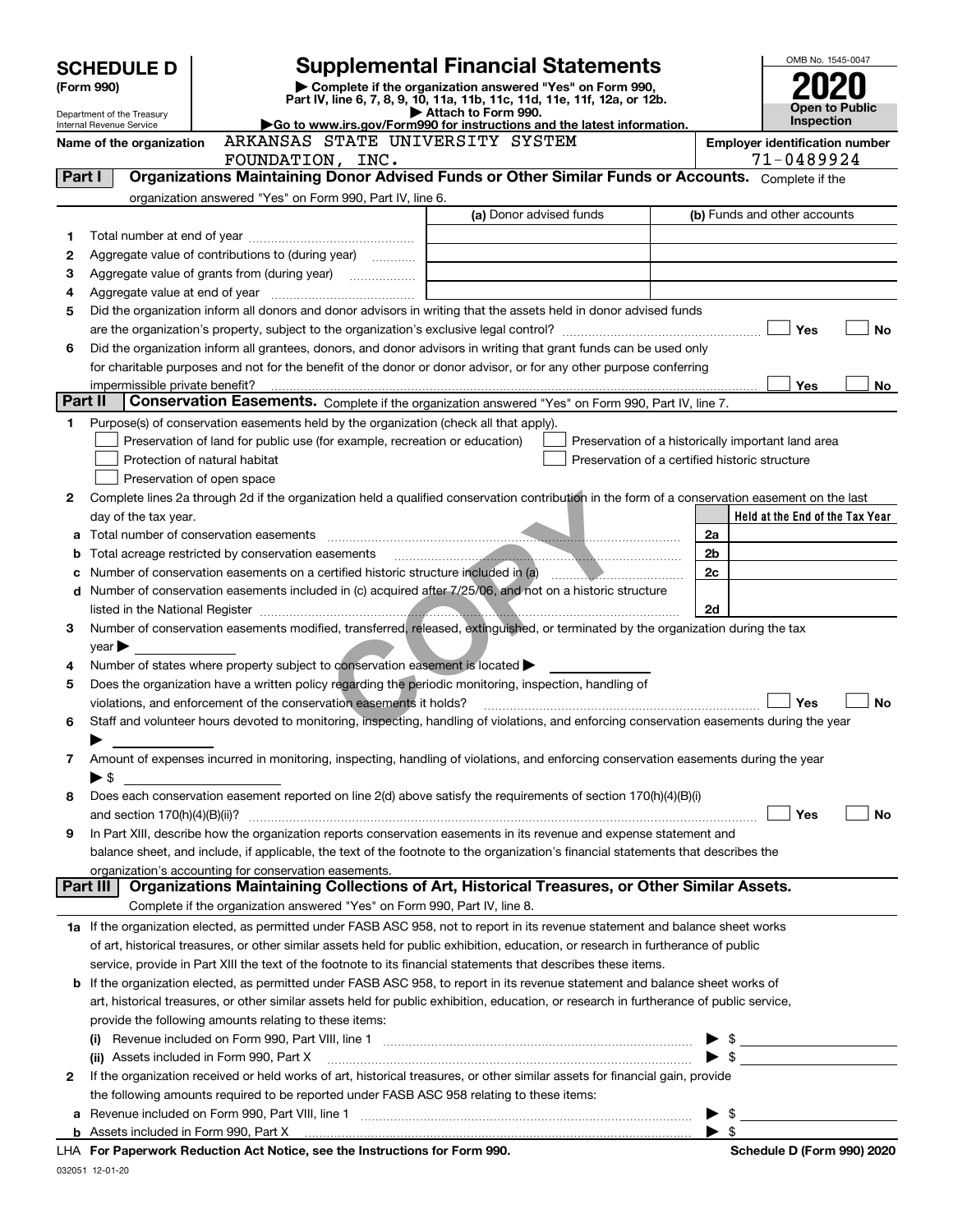|               |                                                                                                                                                                                                                                | ARKANSAS STATE UNIVERSITY SYSTEM        |                |                                                                                                                                                                                                                                |               |                                 |                       |                     |
|---------------|--------------------------------------------------------------------------------------------------------------------------------------------------------------------------------------------------------------------------------|-----------------------------------------|----------------|--------------------------------------------------------------------------------------------------------------------------------------------------------------------------------------------------------------------------------|---------------|---------------------------------|-----------------------|---------------------|
|               | Schedule D (Form 990) 2020                                                                                                                                                                                                     | FOUNDATION, INC.                        |                |                                                                                                                                                                                                                                |               |                                 | $71 - 0489924$ Page 2 |                     |
|               | Part III<br>Organizations Maintaining Collections of Art, Historical Treasures, or Other Similar Assets (continued)                                                                                                            |                                         |                |                                                                                                                                                                                                                                |               |                                 |                       |                     |
| 3             | Using the organization's acquisition, accession, and other records, check any of the following that make significant use of its                                                                                                |                                         |                |                                                                                                                                                                                                                                |               |                                 |                       |                     |
|               | collection items (check all that apply):                                                                                                                                                                                       |                                         |                |                                                                                                                                                                                                                                |               |                                 |                       |                     |
| a             | Public exhibition                                                                                                                                                                                                              |                                         |                | Loan or exchange program                                                                                                                                                                                                       |               |                                 |                       |                     |
| b             | Scholarly research                                                                                                                                                                                                             |                                         |                | Other and the control of the control of the control of the control of the control of the control of the control of the control of the control of the control of the control of the control of the control of the control of th |               |                                 |                       |                     |
| с             | Preservation for future generations                                                                                                                                                                                            |                                         |                |                                                                                                                                                                                                                                |               |                                 |                       |                     |
|               | Provide a description of the organization's collections and explain how they further the organization's exempt purpose in Part XIII.                                                                                           |                                         |                |                                                                                                                                                                                                                                |               |                                 |                       |                     |
| 5             | During the year, did the organization solicit or receive donations of art, historical treasures, or other similar assets                                                                                                       |                                         |                |                                                                                                                                                                                                                                |               |                                 |                       |                     |
|               | to be sold to raise funds rather than to be maintained as part of the organization's collection?                                                                                                                               |                                         |                |                                                                                                                                                                                                                                |               |                                 | Yes                   | No                  |
|               | Part IV<br>Escrow and Custodial Arrangements. Complete if the organization answered "Yes" on Form 990, Part IV, line 9, or                                                                                                     |                                         |                |                                                                                                                                                                                                                                |               |                                 |                       |                     |
|               | reported an amount on Form 990, Part X, line 21.                                                                                                                                                                               |                                         |                |                                                                                                                                                                                                                                |               |                                 |                       |                     |
|               | 1a Is the organization an agent, trustee, custodian or other intermediary for contributions or other assets not included                                                                                                       |                                         |                |                                                                                                                                                                                                                                |               |                                 |                       |                     |
|               | on Form 990, Part X? [11] matter contracts and contracts and contracts are contracted as a form 990, Part X?                                                                                                                   |                                         |                |                                                                                                                                                                                                                                |               |                                 | Yes                   | No                  |
|               | b If "Yes," explain the arrangement in Part XIII and complete the following table:                                                                                                                                             |                                         |                |                                                                                                                                                                                                                                |               |                                 |                       |                     |
|               |                                                                                                                                                                                                                                |                                         |                |                                                                                                                                                                                                                                |               |                                 | Amount                |                     |
|               | c Beginning balance measurements and the state of the state of the state of the state of the state of the state of the state of the state of the state of the state of the state of the state of the state of the state of the |                                         |                |                                                                                                                                                                                                                                |               | 1c                              |                       |                     |
|               | d Additions during the year measurement contains and a state of the year.                                                                                                                                                      |                                         |                |                                                                                                                                                                                                                                |               | 1d                              |                       |                     |
|               | e Distributions during the year manufactured and continuum and control of the control of the control of the control of the control of the control of the control of the control of the control of the control of the control o |                                         |                |                                                                                                                                                                                                                                |               | 1e                              |                       |                     |
| f             |                                                                                                                                                                                                                                |                                         |                |                                                                                                                                                                                                                                |               | 1f                              |                       |                     |
|               | 2a Did the organization include an amount on Form 990, Part X, line 21, for escrow or custodial account liability?                                                                                                             |                                         |                |                                                                                                                                                                                                                                |               |                                 | Yes                   | No                  |
|               | b If "Yes," explain the arrangement in Part XIII. Check here if the explanation has been provided on Part XIII                                                                                                                 |                                         |                |                                                                                                                                                                                                                                |               |                                 |                       |                     |
| <b>Part V</b> | <b>Endowment Funds.</b> Complete if the organization answered "Yes" on Form 990, Part IV, line 10.                                                                                                                             |                                         |                |                                                                                                                                                                                                                                |               |                                 |                       |                     |
|               |                                                                                                                                                                                                                                | (a) Current year                        | (b) Prior year | (c) Two years back                                                                                                                                                                                                             |               | (d) Three years back            |                       | (e) Four years back |
|               | <b>1a</b> Beginning of year balance <i>manument</i>                                                                                                                                                                            | 80,507,580.                             | 78,229,659.    | 71,578,898.                                                                                                                                                                                                                    |               | 56, 271, 262.                   |                       | 45,673,665.         |
| b             |                                                                                                                                                                                                                                | 9,677,962.                              | 1,778,523.     |                                                                                                                                                                                                                                | 4, 314, 569.  | 11,922,773.                     |                       | 5,007,426.          |
|               | Net investment earnings, gains, and losses                                                                                                                                                                                     | 18,580,524.                             | 1,810,164.     |                                                                                                                                                                                                                                | 3,551,814.    | 4,836,681.                      |                       | 6,635,600.          |
|               |                                                                                                                                                                                                                                |                                         |                |                                                                                                                                                                                                                                |               |                                 |                       |                     |
|               | e Other expenditures for facilities                                                                                                                                                                                            |                                         |                |                                                                                                                                                                                                                                |               |                                 |                       |                     |
|               | and programs                                                                                                                                                                                                                   | 3,711,821.                              | 1,310,766.     |                                                                                                                                                                                                                                | 1, 215, 622.  | 1,451,818.                      |                       | 1,045,429.          |
|               | f Administrative expenses                                                                                                                                                                                                      |                                         |                |                                                                                                                                                                                                                                |               |                                 |                       |                     |
| g             |                                                                                                                                                                                                                                | 105,054,245.                            | 80,507,580.    |                                                                                                                                                                                                                                | 78, 229, 659. | 71,578,898.                     |                       | 56, 271, 262.       |
| 2             | Provide the estimated percentage of the current year end balance (line 1g, column (a)) held as:                                                                                                                                |                                         |                |                                                                                                                                                                                                                                |               |                                 |                       |                     |
| a             | Board designated or quasi-endowment                                                                                                                                                                                            | 7.0000                                  | %              |                                                                                                                                                                                                                                |               |                                 |                       |                     |
|               | Permanent endowment > 93.0000                                                                                                                                                                                                  | %                                       |                |                                                                                                                                                                                                                                |               |                                 |                       |                     |
|               | $\mathbf c$ Term endowment $\blacktriangleright$                                                                                                                                                                               | $\frac{0}{0}$                           |                |                                                                                                                                                                                                                                |               |                                 |                       |                     |
|               | The percentages on lines 2a, 2b, and 2c should equal 100%.                                                                                                                                                                     |                                         |                |                                                                                                                                                                                                                                |               |                                 |                       |                     |
|               | 3a Are there endowment funds not in the possession of the organization that are held and administered for the organization                                                                                                     |                                         |                |                                                                                                                                                                                                                                |               |                                 |                       |                     |
|               | by:                                                                                                                                                                                                                            |                                         |                |                                                                                                                                                                                                                                |               |                                 |                       | Yes<br>No           |
|               | (i)                                                                                                                                                                                                                            |                                         |                |                                                                                                                                                                                                                                |               |                                 | 3a(i)                 | х                   |
|               |                                                                                                                                                                                                                                |                                         |                |                                                                                                                                                                                                                                |               |                                 | 3a(ii)                | X                   |
|               |                                                                                                                                                                                                                                |                                         |                |                                                                                                                                                                                                                                |               |                                 | 3b                    |                     |
| 4             | Describe in Part XIII the intended uses of the organization's endowment funds.                                                                                                                                                 |                                         |                |                                                                                                                                                                                                                                |               |                                 |                       |                     |
|               | Land, Buildings, and Equipment.<br><b>Part VI</b>                                                                                                                                                                              |                                         |                |                                                                                                                                                                                                                                |               |                                 |                       |                     |
|               | Complete if the organization answered "Yes" on Form 990, Part IV, line 11a. See Form 990, Part X, line 10.                                                                                                                     |                                         |                |                                                                                                                                                                                                                                |               |                                 |                       |                     |
|               | Description of property                                                                                                                                                                                                        | (a) Cost or other<br>basis (investment) |                | (b) Cost or other<br>basis (other)                                                                                                                                                                                             |               | (c) Accumulated<br>depreciation | (d) Book value        |                     |
|               |                                                                                                                                                                                                                                |                                         |                | 110,092.                                                                                                                                                                                                                       |               |                                 |                       | 110,092.            |
|               |                                                                                                                                                                                                                                |                                         |                | 1,088,150.                                                                                                                                                                                                                     |               | 492,388.                        |                       | 595,762.            |
| b             |                                                                                                                                                                                                                                |                                         |                |                                                                                                                                                                                                                                |               |                                 |                       |                     |
| c             |                                                                                                                                                                                                                                |                                         |                | 270, 120.                                                                                                                                                                                                                      |               | 177,916.                        |                       | 92, 204.            |
| d             |                                                                                                                                                                                                                                |                                         |                | 915,823.                                                                                                                                                                                                                       |               |                                 |                       | 915,823.            |
|               |                                                                                                                                                                                                                                |                                         |                |                                                                                                                                                                                                                                |               |                                 |                       | 1,713,881.          |
|               |                                                                                                                                                                                                                                |                                         |                |                                                                                                                                                                                                                                |               |                                 |                       |                     |

**Schedule D (Form 990) 2020**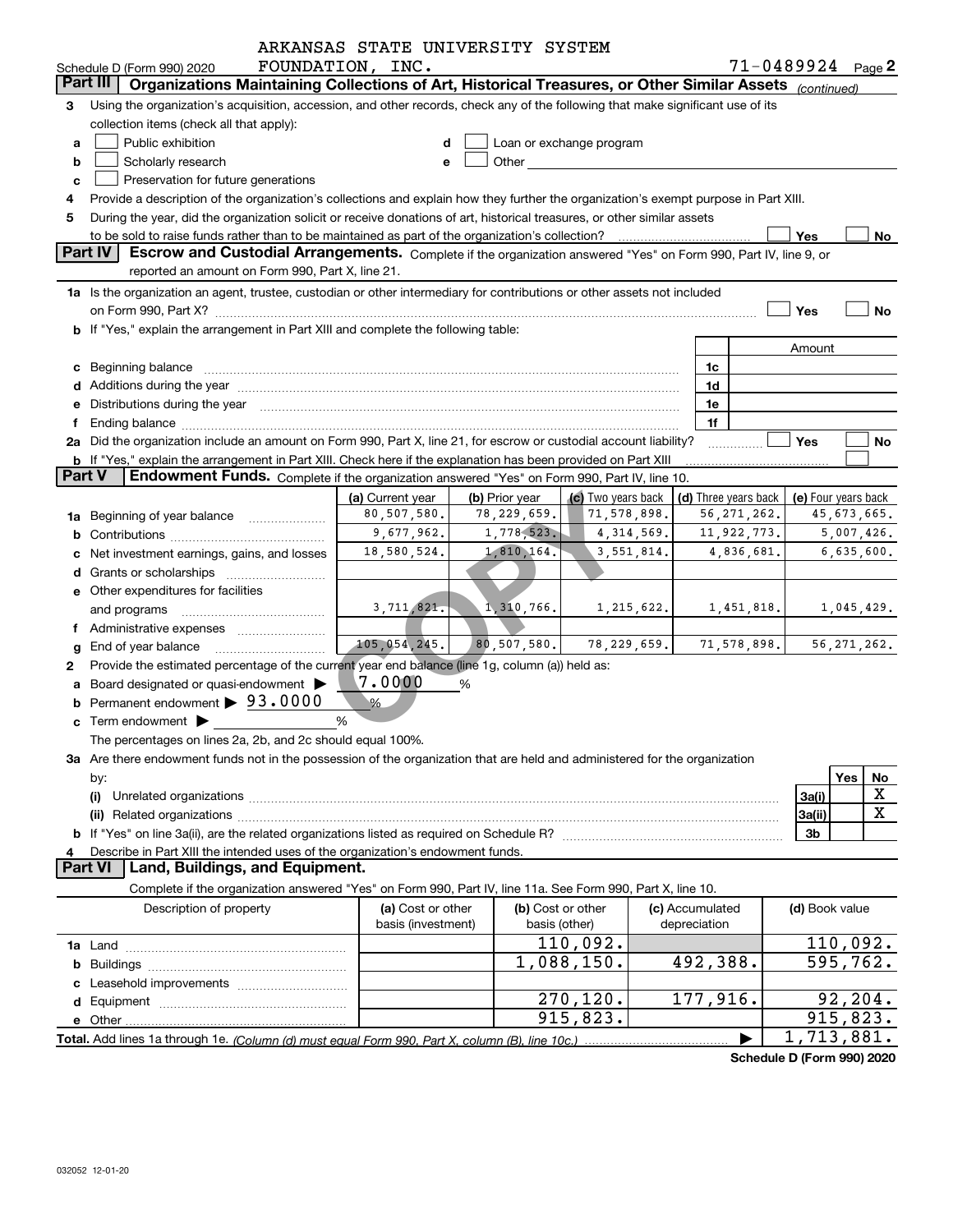| .                               |  |
|---------------------------------|--|
| <b><u><del>nothin</del></u></b> |  |

| Part VII Investments - Other Securities. |
|------------------------------------------|

ichedule D (Form 990) 2020 FOUNDATION , INC **.**<br>Part VII Investments - Other Securities.<br>Complete if the organization answered "Yes" on Form 990, Part IV, line 11b. See Form 990, Part X, line 12.

| (a) Description of security or category (including name of security)                   | (b) Book value | (c) Method of valuation: Cost or end-of-year market value |
|----------------------------------------------------------------------------------------|----------------|-----------------------------------------------------------|
| (1) Financial derivatives                                                              |                |                                                           |
| (2) Closely held equity interests                                                      |                |                                                           |
| (3) Other                                                                              |                |                                                           |
| <b>GUARANTEED</b><br>INVESTMENT<br>(A)                                                 |                |                                                           |
| <b>CONTRACT</b><br>(B)                                                                 | 81,734.        | <b>COST</b>                                               |
| PARTNERSHIP<br>INTEREST<br>(C)                                                         | 11,425,337.    | <b>COST</b>                                               |
| MARKETABLE SECURITIES<br>(D)                                                           | 452,045.       | <b>COST</b>                                               |
| (E)                                                                                    |                |                                                           |
| (F)                                                                                    |                |                                                           |
| (G)                                                                                    |                |                                                           |
| (H)                                                                                    |                |                                                           |
| Total. (Col. (b) must equal Form 990, Part X, col. (B) line 12.) $\blacktriangleright$ | 11,959,116.    |                                                           |

#### **Part VIII Investments - Program Related.**

Complete if the organization answered "Yes" on Form 990, Part IV, line 11c. See Form 990, Part X, line 13.

| (a) Description of investment                                                                              | (b) Book value  | (c) Method of valuation: Cost or end-of-year market value |                |
|------------------------------------------------------------------------------------------------------------|-----------------|-----------------------------------------------------------|----------------|
| (1)                                                                                                        |                 |                                                           |                |
| (2)                                                                                                        |                 |                                                           |                |
| (3)                                                                                                        |                 |                                                           |                |
| (4)                                                                                                        |                 |                                                           |                |
| (5)                                                                                                        |                 |                                                           |                |
| (6)                                                                                                        |                 |                                                           |                |
| (7)                                                                                                        |                 |                                                           |                |
| (8)                                                                                                        |                 |                                                           |                |
| (9)                                                                                                        |                 |                                                           |                |
| Total. (Col. (b) must equal Form 990, Part X, col. (B) line 13.) $\blacktriangleright$                     |                 |                                                           |                |
| <b>Part IX</b><br><b>Other Assets.</b>                                                                     |                 |                                                           |                |
| Complete if the organization answered "Yes" on Form 990, Part IV, line 11d. See Form 990, Part X, line 15. |                 |                                                           |                |
|                                                                                                            | (a) Description |                                                           | (b) Book value |
| (1)                                                                                                        |                 |                                                           |                |
| (2)                                                                                                        |                 |                                                           |                |
| (3)                                                                                                        |                 |                                                           |                |
| (4)                                                                                                        |                 |                                                           |                |
|                                                                                                            |                 |                                                           |                |

#### **Part IX Other Assets.**

| (a) Description                                                    | (b) Book value |
|--------------------------------------------------------------------|----------------|
| (1)                                                                |                |
| (2)                                                                |                |
| (3)                                                                |                |
| (4)                                                                |                |
| (5)                                                                |                |
| (6)                                                                |                |
| (7)                                                                |                |
| (8)                                                                |                |
| (9)                                                                |                |
| Total. (Column (b) must equal Form 990, Part X, col. (B) line 15.) |                |

**Part X Other Liabilities.**

Complete if the organization answered "Yes" on Form 990, Part IV, line 11e or 11f. See Form 990, Part X, line 25.

|              | (a) Description of liability       | (b) Book value |
|--------------|------------------------------------|----------------|
| (1)          | Federal income taxes               |                |
| (2)          | ANNUITY OBLIGATIONS                | 16,000.        |
| (3)          | AMOUNTS HELD ON BEHALF OF ARKANSAS | 14,873,346.    |
| (4)          | DUE TO ASU CAMPUS                  | 915,977.       |
| (5)          | DUE TO ALUMNI ASSOCIATION          | 579,344.       |
| (6)          |                                    |                |
| $\sqrt{(7)}$ |                                    |                |
| (8)          |                                    |                |
| (9)          |                                    |                |
|              |                                    | 16,384,667.    |

*(Column (b) must equal Form 990, Part X, col. (B) line 25.)* 

 | Liability for uncertain tax positions. In Part XIII, provide the text of the footnote to the organization's financial statements that reports the organization's liability for uncertain tax positions under FASB ASC 740. Check here if the text of the footnote has been provided in Part XIII  $\boxed{\text{X}}$ 

**2.**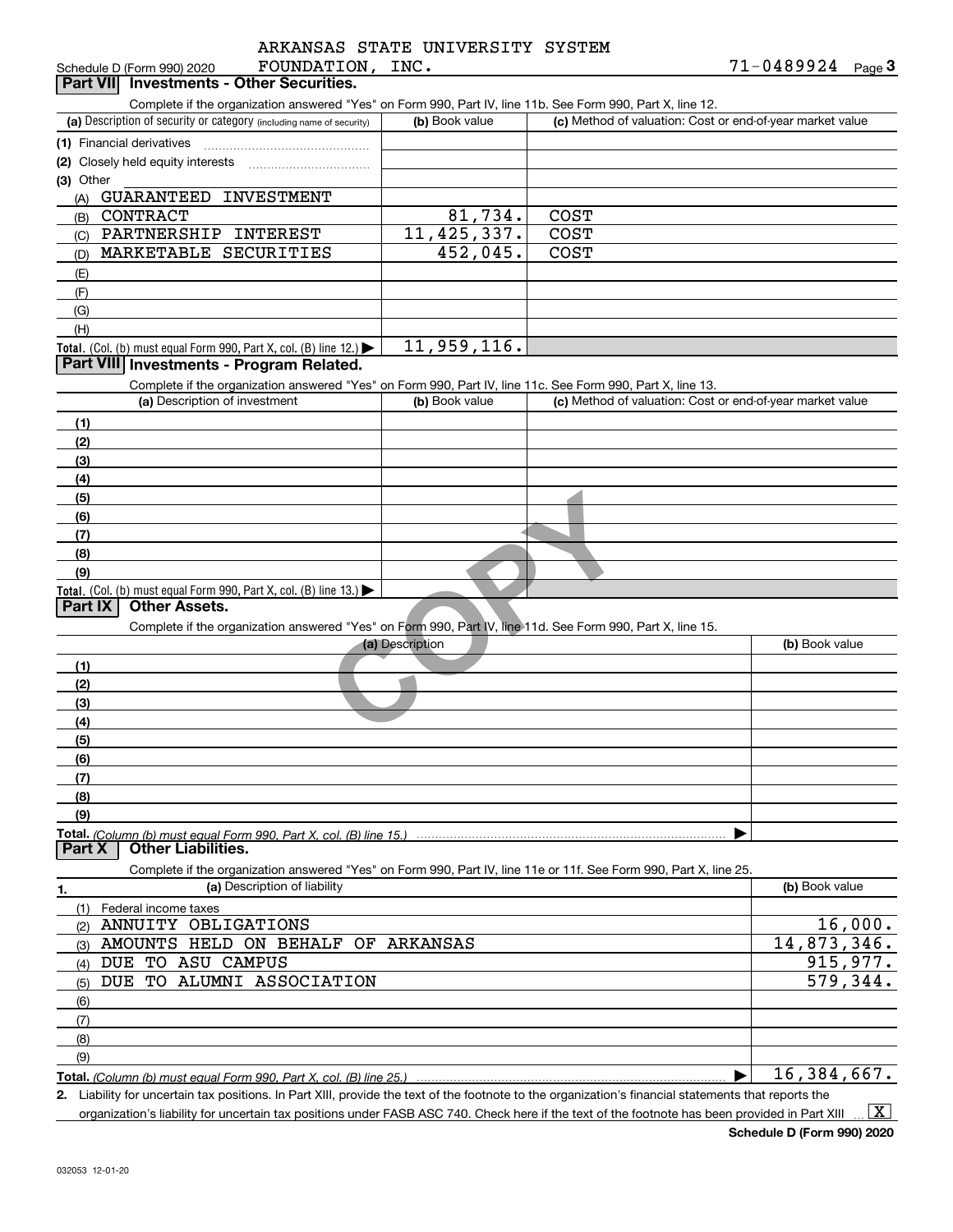| Schedule D (Form 990) 2020<br>Reconciliation of Revenue per Audited Financial Statements With Revenue per Return.<br>Part XI<br>Complete if the organization answered "Yes" on Form 990, Part IV, line 12a.<br>$\mathbf{1}$<br>Total revenue, gains, and other support per audited financial statements<br>1<br>Amounts included on line 1 but not on Form 990, Part VIII, line 12:<br>2<br>Net unrealized gains (losses) on investments [11] matter contracts and the unrealized gains (losses) on investments<br>2a<br>a<br>2 <sub>b</sub><br>b<br>2c<br>с<br>2d<br>d<br>Add lines 2a through 2d<br>2e<br>е<br>3<br>3<br>Amounts included on Form 990, Part VIII, line 12, but not on line 1:<br>4<br>4a<br>а<br>4b<br>b<br>Add lines 4a and 4b<br>4с<br>c<br>5<br>Part XII   Reconciliation of Expenses per Audited Financial Statements With Expenses per Return.<br>Complete if the organization answered "Yes" on Form 990, Part IV, line 12a.<br>Total expenses and losses per audited financial statements [11] [11] Total expenses and losses per audited financial statements [11] [11] Total expenses and losses per audited financial statements<br>$\mathbf{1}$<br>1<br>Amounts included on line 1 but not on Form 990, Part IX, line 25:<br>2<br>2a<br>2 <sub>b</sub><br>b<br>2с<br>2d<br>d<br>Add lines 2a through 2d <b>minimum contracts and the contract of the contract of the contract of the contract of the contract of the contract of the contract of the contract of the contract of the contract of the contract of</b><br>2e<br>е<br>3<br>з<br>Amounts included on Form 990, Part IX, line 25, but not on line 1:<br>4<br>4a<br>a<br>4b.<br>b<br>Add lines 4a and 4b<br>4c<br>5<br>5<br>Part XIII Supplemental Information.<br>Provide the descriptions required for Part II, lines 3, 5, and 9; Part III, lines 1a and 4; Part IV, lines 1b and 2b; Part V, line 4; Part X, line 2; Part XI,<br>lines 2d and 4b; and Part XII, lines 2d and 4b. Also complete this part to provide any additional information. | ARKANSAS STATE UNIVERSITY SYSTEM<br>FOUNDATION, INC. | $71 - 0489924$ Page 4 |
|--------------------------------------------------------------------------------------------------------------------------------------------------------------------------------------------------------------------------------------------------------------------------------------------------------------------------------------------------------------------------------------------------------------------------------------------------------------------------------------------------------------------------------------------------------------------------------------------------------------------------------------------------------------------------------------------------------------------------------------------------------------------------------------------------------------------------------------------------------------------------------------------------------------------------------------------------------------------------------------------------------------------------------------------------------------------------------------------------------------------------------------------------------------------------------------------------------------------------------------------------------------------------------------------------------------------------------------------------------------------------------------------------------------------------------------------------------------------------------------------------------------------------------------------------------------------------------------------------------------------------------------------------------------------------------------------------------------------------------------------------------------------------------------------------------------------------------------------------------------------------------------------------------------------------------------------------------------------------------------------------------------------------------------------|------------------------------------------------------|-----------------------|
|                                                                                                                                                                                                                                                                                                                                                                                                                                                                                                                                                                                                                                                                                                                                                                                                                                                                                                                                                                                                                                                                                                                                                                                                                                                                                                                                                                                                                                                                                                                                                                                                                                                                                                                                                                                                                                                                                                                                                                                                                                            |                                                      |                       |
|                                                                                                                                                                                                                                                                                                                                                                                                                                                                                                                                                                                                                                                                                                                                                                                                                                                                                                                                                                                                                                                                                                                                                                                                                                                                                                                                                                                                                                                                                                                                                                                                                                                                                                                                                                                                                                                                                                                                                                                                                                            |                                                      |                       |
|                                                                                                                                                                                                                                                                                                                                                                                                                                                                                                                                                                                                                                                                                                                                                                                                                                                                                                                                                                                                                                                                                                                                                                                                                                                                                                                                                                                                                                                                                                                                                                                                                                                                                                                                                                                                                                                                                                                                                                                                                                            |                                                      |                       |
|                                                                                                                                                                                                                                                                                                                                                                                                                                                                                                                                                                                                                                                                                                                                                                                                                                                                                                                                                                                                                                                                                                                                                                                                                                                                                                                                                                                                                                                                                                                                                                                                                                                                                                                                                                                                                                                                                                                                                                                                                                            |                                                      |                       |
|                                                                                                                                                                                                                                                                                                                                                                                                                                                                                                                                                                                                                                                                                                                                                                                                                                                                                                                                                                                                                                                                                                                                                                                                                                                                                                                                                                                                                                                                                                                                                                                                                                                                                                                                                                                                                                                                                                                                                                                                                                            |                                                      |                       |
|                                                                                                                                                                                                                                                                                                                                                                                                                                                                                                                                                                                                                                                                                                                                                                                                                                                                                                                                                                                                                                                                                                                                                                                                                                                                                                                                                                                                                                                                                                                                                                                                                                                                                                                                                                                                                                                                                                                                                                                                                                            |                                                      |                       |
|                                                                                                                                                                                                                                                                                                                                                                                                                                                                                                                                                                                                                                                                                                                                                                                                                                                                                                                                                                                                                                                                                                                                                                                                                                                                                                                                                                                                                                                                                                                                                                                                                                                                                                                                                                                                                                                                                                                                                                                                                                            |                                                      |                       |
|                                                                                                                                                                                                                                                                                                                                                                                                                                                                                                                                                                                                                                                                                                                                                                                                                                                                                                                                                                                                                                                                                                                                                                                                                                                                                                                                                                                                                                                                                                                                                                                                                                                                                                                                                                                                                                                                                                                                                                                                                                            |                                                      |                       |
|                                                                                                                                                                                                                                                                                                                                                                                                                                                                                                                                                                                                                                                                                                                                                                                                                                                                                                                                                                                                                                                                                                                                                                                                                                                                                                                                                                                                                                                                                                                                                                                                                                                                                                                                                                                                                                                                                                                                                                                                                                            |                                                      |                       |
|                                                                                                                                                                                                                                                                                                                                                                                                                                                                                                                                                                                                                                                                                                                                                                                                                                                                                                                                                                                                                                                                                                                                                                                                                                                                                                                                                                                                                                                                                                                                                                                                                                                                                                                                                                                                                                                                                                                                                                                                                                            |                                                      |                       |
|                                                                                                                                                                                                                                                                                                                                                                                                                                                                                                                                                                                                                                                                                                                                                                                                                                                                                                                                                                                                                                                                                                                                                                                                                                                                                                                                                                                                                                                                                                                                                                                                                                                                                                                                                                                                                                                                                                                                                                                                                                            |                                                      |                       |
|                                                                                                                                                                                                                                                                                                                                                                                                                                                                                                                                                                                                                                                                                                                                                                                                                                                                                                                                                                                                                                                                                                                                                                                                                                                                                                                                                                                                                                                                                                                                                                                                                                                                                                                                                                                                                                                                                                                                                                                                                                            |                                                      |                       |
|                                                                                                                                                                                                                                                                                                                                                                                                                                                                                                                                                                                                                                                                                                                                                                                                                                                                                                                                                                                                                                                                                                                                                                                                                                                                                                                                                                                                                                                                                                                                                                                                                                                                                                                                                                                                                                                                                                                                                                                                                                            |                                                      |                       |
|                                                                                                                                                                                                                                                                                                                                                                                                                                                                                                                                                                                                                                                                                                                                                                                                                                                                                                                                                                                                                                                                                                                                                                                                                                                                                                                                                                                                                                                                                                                                                                                                                                                                                                                                                                                                                                                                                                                                                                                                                                            |                                                      |                       |
|                                                                                                                                                                                                                                                                                                                                                                                                                                                                                                                                                                                                                                                                                                                                                                                                                                                                                                                                                                                                                                                                                                                                                                                                                                                                                                                                                                                                                                                                                                                                                                                                                                                                                                                                                                                                                                                                                                                                                                                                                                            |                                                      |                       |
|                                                                                                                                                                                                                                                                                                                                                                                                                                                                                                                                                                                                                                                                                                                                                                                                                                                                                                                                                                                                                                                                                                                                                                                                                                                                                                                                                                                                                                                                                                                                                                                                                                                                                                                                                                                                                                                                                                                                                                                                                                            |                                                      |                       |
|                                                                                                                                                                                                                                                                                                                                                                                                                                                                                                                                                                                                                                                                                                                                                                                                                                                                                                                                                                                                                                                                                                                                                                                                                                                                                                                                                                                                                                                                                                                                                                                                                                                                                                                                                                                                                                                                                                                                                                                                                                            |                                                      |                       |
|                                                                                                                                                                                                                                                                                                                                                                                                                                                                                                                                                                                                                                                                                                                                                                                                                                                                                                                                                                                                                                                                                                                                                                                                                                                                                                                                                                                                                                                                                                                                                                                                                                                                                                                                                                                                                                                                                                                                                                                                                                            |                                                      |                       |
|                                                                                                                                                                                                                                                                                                                                                                                                                                                                                                                                                                                                                                                                                                                                                                                                                                                                                                                                                                                                                                                                                                                                                                                                                                                                                                                                                                                                                                                                                                                                                                                                                                                                                                                                                                                                                                                                                                                                                                                                                                            |                                                      |                       |
|                                                                                                                                                                                                                                                                                                                                                                                                                                                                                                                                                                                                                                                                                                                                                                                                                                                                                                                                                                                                                                                                                                                                                                                                                                                                                                                                                                                                                                                                                                                                                                                                                                                                                                                                                                                                                                                                                                                                                                                                                                            |                                                      |                       |
|                                                                                                                                                                                                                                                                                                                                                                                                                                                                                                                                                                                                                                                                                                                                                                                                                                                                                                                                                                                                                                                                                                                                                                                                                                                                                                                                                                                                                                                                                                                                                                                                                                                                                                                                                                                                                                                                                                                                                                                                                                            |                                                      |                       |
|                                                                                                                                                                                                                                                                                                                                                                                                                                                                                                                                                                                                                                                                                                                                                                                                                                                                                                                                                                                                                                                                                                                                                                                                                                                                                                                                                                                                                                                                                                                                                                                                                                                                                                                                                                                                                                                                                                                                                                                                                                            |                                                      |                       |
|                                                                                                                                                                                                                                                                                                                                                                                                                                                                                                                                                                                                                                                                                                                                                                                                                                                                                                                                                                                                                                                                                                                                                                                                                                                                                                                                                                                                                                                                                                                                                                                                                                                                                                                                                                                                                                                                                                                                                                                                                                            |                                                      |                       |
|                                                                                                                                                                                                                                                                                                                                                                                                                                                                                                                                                                                                                                                                                                                                                                                                                                                                                                                                                                                                                                                                                                                                                                                                                                                                                                                                                                                                                                                                                                                                                                                                                                                                                                                                                                                                                                                                                                                                                                                                                                            |                                                      |                       |
|                                                                                                                                                                                                                                                                                                                                                                                                                                                                                                                                                                                                                                                                                                                                                                                                                                                                                                                                                                                                                                                                                                                                                                                                                                                                                                                                                                                                                                                                                                                                                                                                                                                                                                                                                                                                                                                                                                                                                                                                                                            |                                                      |                       |
|                                                                                                                                                                                                                                                                                                                                                                                                                                                                                                                                                                                                                                                                                                                                                                                                                                                                                                                                                                                                                                                                                                                                                                                                                                                                                                                                                                                                                                                                                                                                                                                                                                                                                                                                                                                                                                                                                                                                                                                                                                            |                                                      |                       |
|                                                                                                                                                                                                                                                                                                                                                                                                                                                                                                                                                                                                                                                                                                                                                                                                                                                                                                                                                                                                                                                                                                                                                                                                                                                                                                                                                                                                                                                                                                                                                                                                                                                                                                                                                                                                                                                                                                                                                                                                                                            |                                                      |                       |
|                                                                                                                                                                                                                                                                                                                                                                                                                                                                                                                                                                                                                                                                                                                                                                                                                                                                                                                                                                                                                                                                                                                                                                                                                                                                                                                                                                                                                                                                                                                                                                                                                                                                                                                                                                                                                                                                                                                                                                                                                                            |                                                      |                       |
|                                                                                                                                                                                                                                                                                                                                                                                                                                                                                                                                                                                                                                                                                                                                                                                                                                                                                                                                                                                                                                                                                                                                                                                                                                                                                                                                                                                                                                                                                                                                                                                                                                                                                                                                                                                                                                                                                                                                                                                                                                            |                                                      |                       |
|                                                                                                                                                                                                                                                                                                                                                                                                                                                                                                                                                                                                                                                                                                                                                                                                                                                                                                                                                                                                                                                                                                                                                                                                                                                                                                                                                                                                                                                                                                                                                                                                                                                                                                                                                                                                                                                                                                                                                                                                                                            |                                                      |                       |
|                                                                                                                                                                                                                                                                                                                                                                                                                                                                                                                                                                                                                                                                                                                                                                                                                                                                                                                                                                                                                                                                                                                                                                                                                                                                                                                                                                                                                                                                                                                                                                                                                                                                                                                                                                                                                                                                                                                                                                                                                                            |                                                      |                       |
|                                                                                                                                                                                                                                                                                                                                                                                                                                                                                                                                                                                                                                                                                                                                                                                                                                                                                                                                                                                                                                                                                                                                                                                                                                                                                                                                                                                                                                                                                                                                                                                                                                                                                                                                                                                                                                                                                                                                                                                                                                            |                                                      |                       |
| T TATM                                                                                                                                                                                                                                                                                                                                                                                                                                                                                                                                                                                                                                                                                                                                                                                                                                                                                                                                                                                                                                                                                                                                                                                                                                                                                                                                                                                                                                                                                                                                                                                                                                                                                                                                                                                                                                                                                                                                                                                                                                     |                                                      |                       |

PART X, LINE 2:

THE FOUNDATION IS A TAX-EXEMPT ORGANIZATION UNDER SECTION 501(C)(3) OF THE

INTERNAL REVENUE CODE AND IS NOT A PRIVATE FOUNDATION WITHIN THE MEANING

OF SECTION 509(A) OF THE CODE.

ACCOUNTING STANDARDS REQUIRE THE FOUNDATION TO EVALUATE TAX POSITIONS AND

RECOGNIZE A TAX LIABILITY (OR ASSET) IF THE FOUNDATION HAS TAKEN AN

UNCERTAIN POSITION THAT MORE LIKELY THAN NOT WOULD NOT BE SUSTAINED UPON

EXAMINATION BY THE INTERNAL REVENUE SERVICE. THE FOUNDATION HAS ANALYZED

THE TAX POSITIONS TAKEN AND HAS CONCLUDED THAT AS OF JUNE 30, 2021, THERE

ARE NO UNCERTAIN POSITIONS TAKEN OR EXPECTED TO BE TAKEN THAT WOULD

REQUIRE THE RECOGNITION OF A LIABILITY (OR ASSET) OR DISCLOSURE IN THE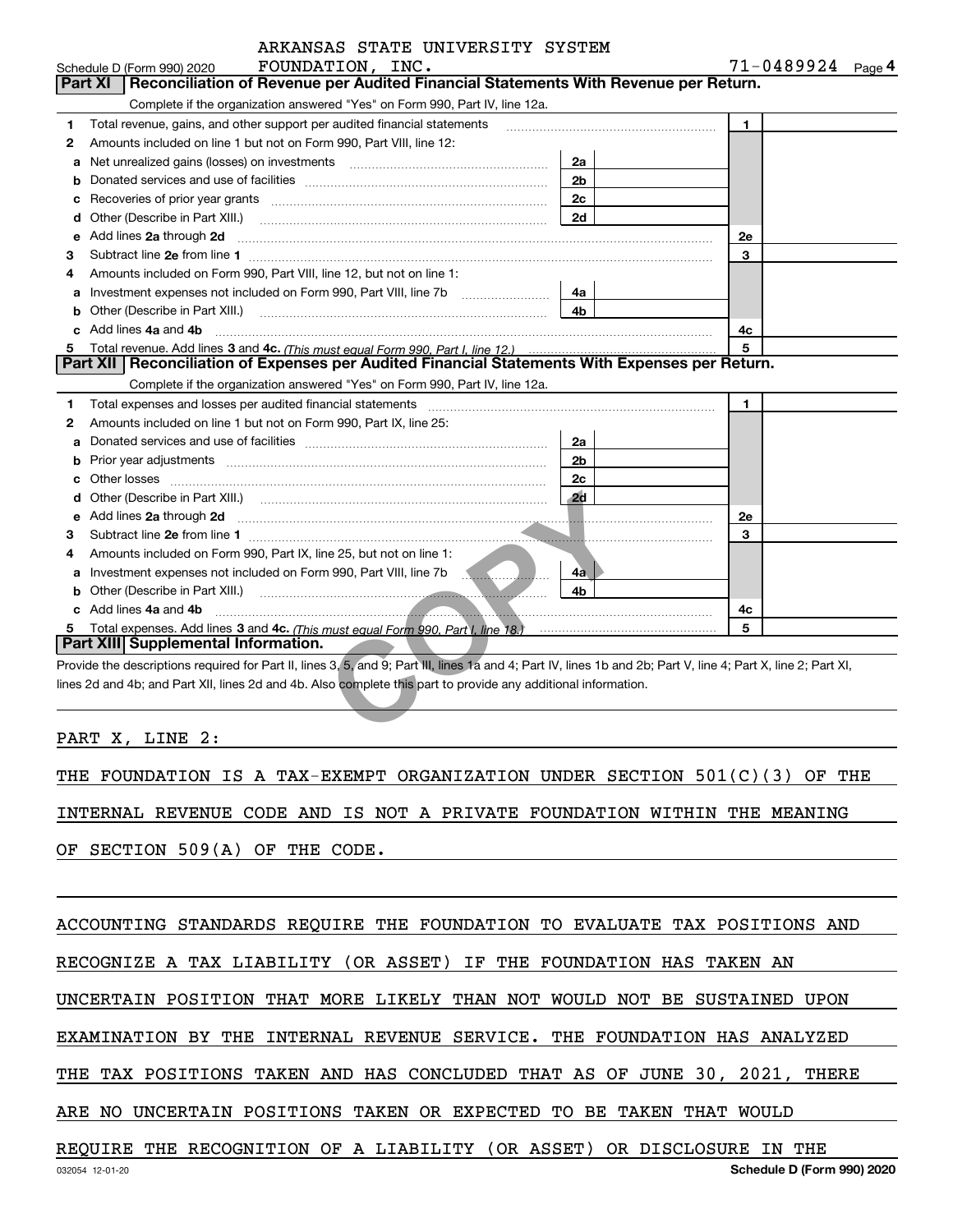Schedule D (Form 990) 2020 Page FOUNDATION, INC. 71-0489924 ARKANSAS STATE UNIVERSITY SYSTEM

*(continued)* **Part XIII Supplemental Information** 

FINANCIAL STATEMENTS. THE FOUNDATION MAY BE SUBJECT TO AUDIT BY THE

INTERNAL REVENUE SERVICE; HOWEVER THERE ARE CURRENTLY NO AUDITS FOR ANY

TAX PERIODS IN PROGRESS.

SCH D, PART V, LINE 4

INVESTMENT RETURN OBJECTIVES, RISK PARAMETERS AND STRATEGIES:

THE FOUNDATION HAS ADOPTED INVESTMENT AND SPENDING POLICIES, APPROVED BY THE BOARD OF TRUSTEES, FOR ENDOWMENT ASSETS THAT ATTEMPT TO PROVIDE A PREDICTABLE STREAM OF FUNDING TO PROGRAMS SUPPORTED BY ITS ENDOWMENT FUNDS WHILE ALSO MAINTAINING THE PURCHASING POWER OF THOSE ENDOWMENT ASSETS OF THE LONG-TERM. ACCORDINGLY, THE INVESTMENT PROCESS SEEKS TO ACHIEVE AN AFTER-COST TOTAL REAL RATE OF RETURN, INCLUDING INVESTMENT INCOME AS WELL AS CAPITAL APPRECIATION, WHICH EXCEEDS THE ANNUAL DISTRIBUTION WITH ACCEPTABLE LEVELS OF RISK. ENDOWMENT ASSETS ARE INVESTED IN A WELL-DIVERSIFIED ASSET MIX, WHICH INCLUDES EQUITY AND DEBT SECURITIES, THAT IS INTENDED TO RESULT IN A CONSISTENT INFLATION-PROTECTED RATE OF THIS AMOUNT. INVESTMENT RISK IS MEASURED IN TERMS OF THE TOTAL ENDOWMENT FUND; INVESTMENT ASSETS AND ALLOCATION BETWEEN ASSET CLASSES AND STRATEGIES ARE MANAGED TO NOT EXPOSE THE FUND TO UNACCEPTABLE LEVELS OF RISK. LY, THE INVESTMENT PROCESS S<br>TE OF RETURN, INCLUDING INVE<br>WHICH EXCEEDS THE ANNUAL DI<br>X. ENDOWMENT ASSETS ARE INVE<br>IX, WHICH INCLUDES EQUITY AN<br>LT IN A CONSISTENT INFLATION<br>RISK IS MEASURED IN TERMS OF

SPENDING POLICY:

**Schedule D (Form 990) 2020** THE FOUNDATION HAS A POLICY OF APPROPRIATING FOR DISTRIBUTION EACH YEAR 4% OF ITS ENDOWMENT FUND'S AVERAGE FAIR VALUE OF THE PRIOR FIVE CALENDAR YEAR-ENDS FOR MOST OF ITS ENDOWMENTS. IN ESTABLISHING THIS POLICY, THE ORGANIZATION CONSIDERED THE LONG-TERM EXPECTED RETURN ON ITS INVESTMENT ASSETS, THE NATURE AND DURATION OF THE INDIVIDUAL ENDOWMENT FUNDS, MANY OF WHICH MUST BE MAINTAINED IN PERPETUITY BECAUSE OF DONOR-RESTRICTIONS, AND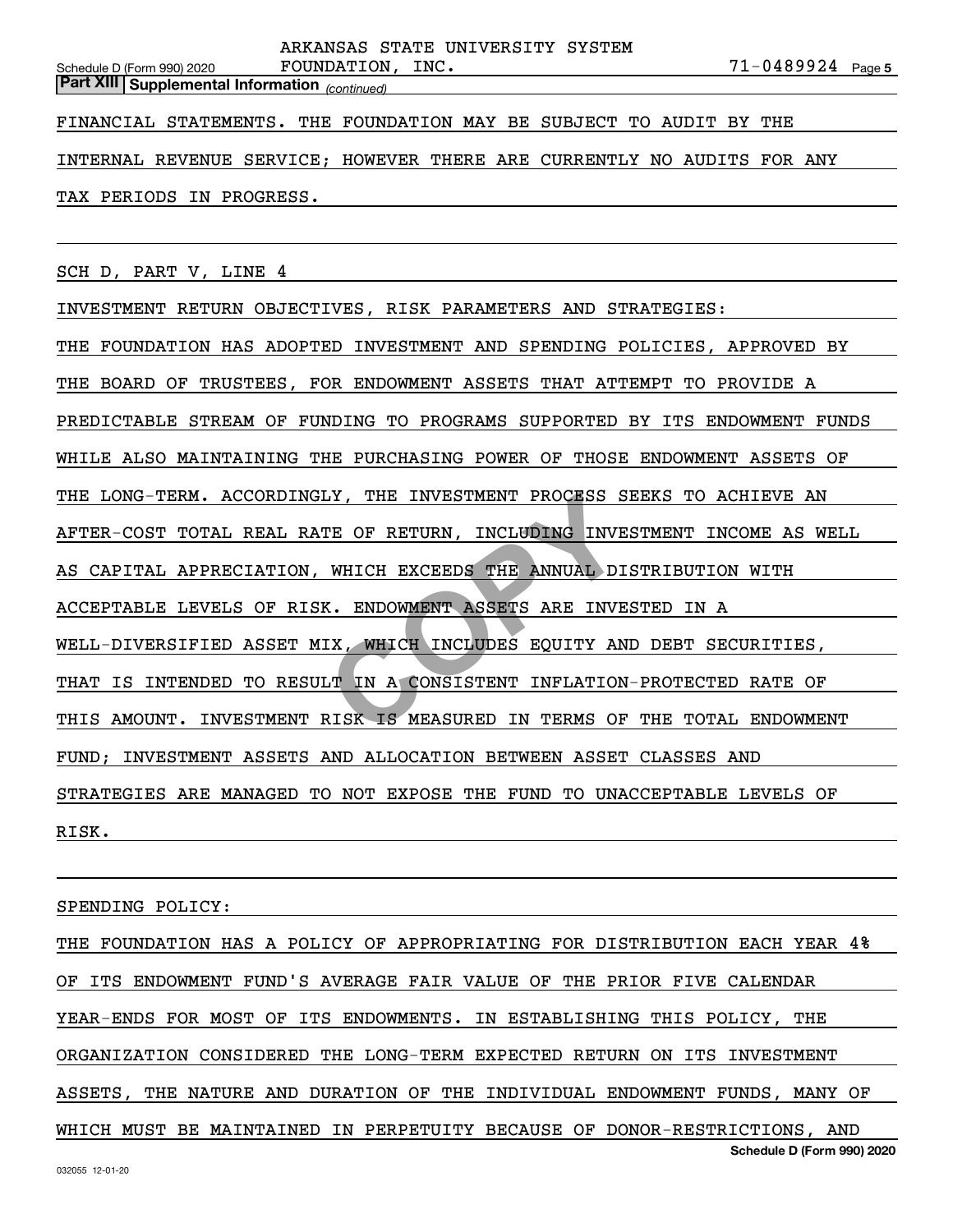| ARKANSAS STATE UNIVERSITY SYSTEM                                                                                          |
|---------------------------------------------------------------------------------------------------------------------------|
| FOUNDATION, INC.<br>$71 - 0489924$ Page 5<br>Schedule D (Form 990) 2020<br>Part XIII Supplemental Information (continued) |
| THE POSSIBLE EFFECTS OF INFLATION. THE ORGANIZATION EXPECTS THE CURRENT                                                   |
| SPENDING POLICY TO ALLOW ITS ENDOWMENT FUNDS TO GROW AT A NOMINAL AVERAGE                                                 |
| RATE OF 3% ANNUALLY, WHICH IS CONSISTENT WITH THE ORGANIZATION'S OBJECTIVE                                                |
| TO MAINTAIN THE PURCHASING POWER OF THE ENDOWMENT ASSETS AS WELL AS TO                                                    |
| PROVIDE ADDITIONAL REAL GROWTH THROUGH INVESTMENT RETURN. INTENDED USE:                                                   |
| ENOWMENT FUNDS ARE INTENDED TO BE KEPT IN PERPETUITY TO PROVIDE INCOME FOR                                                |
| SUPPORT OF VARIOUS ACADEMIC FUNCTIONS WITH MEMBER CAMPUSES OF THE ASU                                                     |
| SYSTEM.                                                                                                                   |
|                                                                                                                           |
|                                                                                                                           |
|                                                                                                                           |
|                                                                                                                           |
|                                                                                                                           |
|                                                                                                                           |
|                                                                                                                           |
|                                                                                                                           |
|                                                                                                                           |
|                                                                                                                           |
|                                                                                                                           |
|                                                                                                                           |
|                                                                                                                           |
|                                                                                                                           |
|                                                                                                                           |
|                                                                                                                           |
|                                                                                                                           |
|                                                                                                                           |
|                                                                                                                           |
|                                                                                                                           |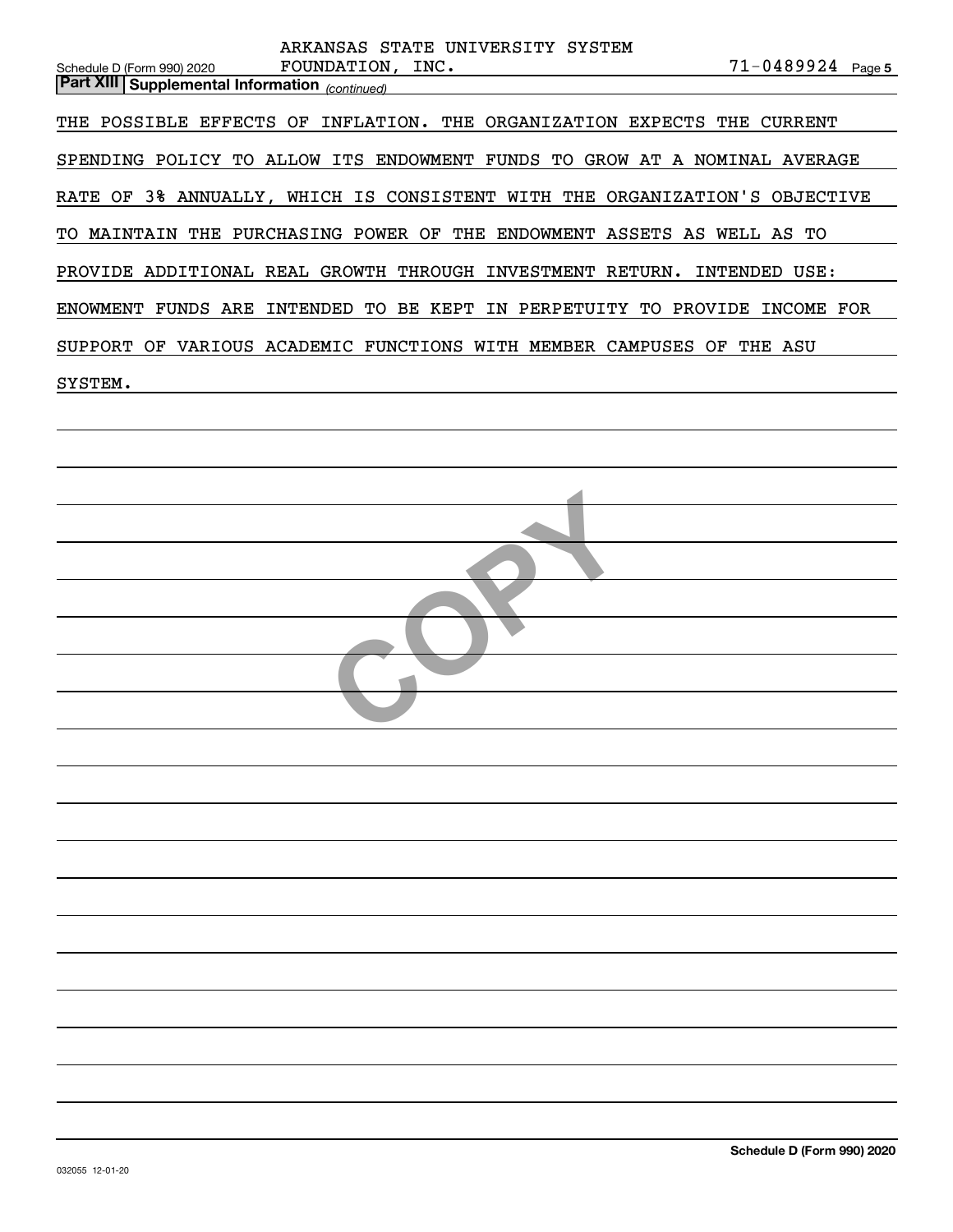| <b>SCHEDULE I</b>                                                                                                                                                                                                                                                                                                        |                            | <b>Grants and Other Assistance to Organizations,</b> |                                                       |                                         |                                                                |                                          | OMB No. 1545-0047                                                              |
|--------------------------------------------------------------------------------------------------------------------------------------------------------------------------------------------------------------------------------------------------------------------------------------------------------------------------|----------------------------|------------------------------------------------------|-------------------------------------------------------|-----------------------------------------|----------------------------------------------------------------|------------------------------------------|--------------------------------------------------------------------------------|
| (Form 990)                                                                                                                                                                                                                                                                                                               | 2020                       |                                                      |                                                       |                                         |                                                                |                                          |                                                                                |
| Department of the Treasury<br>Internal Revenue Service                                                                                                                                                                                                                                                                   |                            |                                                      | Attach to Form 990.                                   |                                         |                                                                |                                          | <b>Open to Public</b>                                                          |
|                                                                                                                                                                                                                                                                                                                          |                            |                                                      | Go to www.irs.gov/Form990 for the latest information. |                                         |                                                                |                                          | Inspection                                                                     |
| Name of the organization<br>FOUNDATION, INC.                                                                                                                                                                                                                                                                             |                            | ARKANSAS STATE UNIVERSITY SYSTEM                     |                                                       |                                         |                                                                |                                          | <b>Employer identification number</b><br>71-0489924                            |
| Part I<br><b>General Information on Grants and Assistance</b>                                                                                                                                                                                                                                                            |                            |                                                      |                                                       |                                         |                                                                |                                          |                                                                                |
| Does the organization maintain records to substantiate the amount of the grants or assistance, the grantees' eligibility for the grants or assistance, and the selection<br>$\mathbf 1$<br>Describe in Part IV the organization's procedures for monitoring the use of grant funds in the United States.<br>$\mathbf{2}$ |                            |                                                      |                                                       |                                         |                                                                |                                          | $\boxed{\text{X}}$ Yes<br>$ $ No                                               |
| Part II<br>Grants and Other Assistance to Domestic Organizations and Domestic Governments. Complete if the organization answered "Yes" on Form 990, Part IV, line 21, for any                                                                                                                                            |                            |                                                      |                                                       |                                         |                                                                |                                          |                                                                                |
| recipient that received more than \$5,000. Part II can be duplicated if additional space is needed.                                                                                                                                                                                                                      |                            |                                                      |                                                       |                                         |                                                                |                                          |                                                                                |
| 1 (a) Name and address of organization<br>or government                                                                                                                                                                                                                                                                  | $(b)$ EIN                  | (c) IRC section<br>(if applicable)                   | (d) Amount of<br>cash grant                           | (e) Amount of<br>non-cash<br>assistance | (f) Method of<br>valuation (book,<br>FMV, appraisal,<br>other) | (g) Description of<br>noncash assistance | (h) Purpose of grant<br>or assistance                                          |
| ARKANSAS STATE UNIVERSITY -<br>JONESBORO - 2105 EAST AGGIE -<br>JONESBORO, AR 72401                                                                                                                                                                                                                                      | $71 - 6000556$ $115(A)$    |                                                      | 2,506,027.                                            |                                         | 0. CASH                                                        |                                          | TO PROVIDE SUPPORT TO<br>ARKANSAS STATE UNIVERSITY<br><b>JONESBORO</b>         |
| ARKANSAS STATE UNIVERSITY - BEEBE<br>1000 IOWA ST<br>BEEBE, AR 72012                                                                                                                                                                                                                                                     | $71 - 0421333$ $115(A)$    |                                                      | 57,088                                                |                                         | 0. CASH                                                        |                                          | TO PROVIDE SUPPORT TO<br>ARKANSAS STATE UNIVERSITY<br><b>BEEBE</b>             |
| ARKANSAS STATE UNIVERSITY -<br>MOUNTAIN HOME - 1600 SOUTH COLLEGE<br>MOUNTAIN HOME, AR 72653                                                                                                                                                                                                                             | $62 - 1687591$ 115(A)      |                                                      | 187,339.                                              |                                         | 0. CASH                                                        |                                          | TO PROVIDE SUPPORT TO<br>ARKANSAS STATE UNIVERSITY<br>MOUNTAIN HOME            |
| ARKANSAS STATE UNIVERSITY -<br>NEWPORT - 7648 VICTORY BLVD -<br>NEWPORT, AR 72112                                                                                                                                                                                                                                        | $71 - 0855933$ $115(A)$    |                                                      | 193,587.                                              |                                         | 0. CASH                                                        |                                          | TO PROVIDE SUPPORT TO<br>ARKANSAS STATE UNIVERSITY<br>NEWPORT                  |
| ARKANSAS STATE UNIVERSITY ALUMNI<br>ASSOCIATION, INC. - 2600 ALUMNI<br>BLVD - JONESBORO, AR 72401                                                                                                                                                                                                                        | 58-1723646 $501(C)(7)$     |                                                      | 10,831.                                               |                                         | 0. CASH                                                        |                                          | TO PROVIDE SUPPORT TO<br>ARKANSAS STATE UNIVERSITY<br>ALUMNI ASSOCIATION, INC. |
| ARKANSAS STATE UNIVERSITY RED<br>WOLVES FOUNDATION, INC. - 1000                                                                                                                                                                                                                                                          |                            |                                                      |                                                       |                                         |                                                                |                                          | TO PROVIDE SUPPORT TO<br>ARKANSAS STATE UNIVERSITY                             |
| OLYMPIC DRIVE - JONESBORO, AR                                                                                                                                                                                                                                                                                            |                            |                                                      |                                                       |                                         |                                                                |                                          | RED WOLVES FOUNDATION.                                                         |
| 72401                                                                                                                                                                                                                                                                                                                    | $71 - 0526367$ $501(C)(3)$ |                                                      | 6.750.                                                |                                         | 0. CASH                                                        |                                          | INC.                                                                           |
| 2 Enter total number of section $501(c)(3)$ and government organizations listed in the line 1 table                                                                                                                                                                                                                      |                            |                                                      |                                                       |                                         |                                                                |                                          | 6.                                                                             |
| 3 Enter total number of other organizations listed in the line 1 table                                                                                                                                                                                                                                                   |                            |                                                      |                                                       |                                         |                                                                |                                          | 1.                                                                             |

**For Paperwork Reduction Act Notice, see the Instructions for Form 990. Schedule I (Form 990) 2020** LHA

Schedule I (Form 990) 2020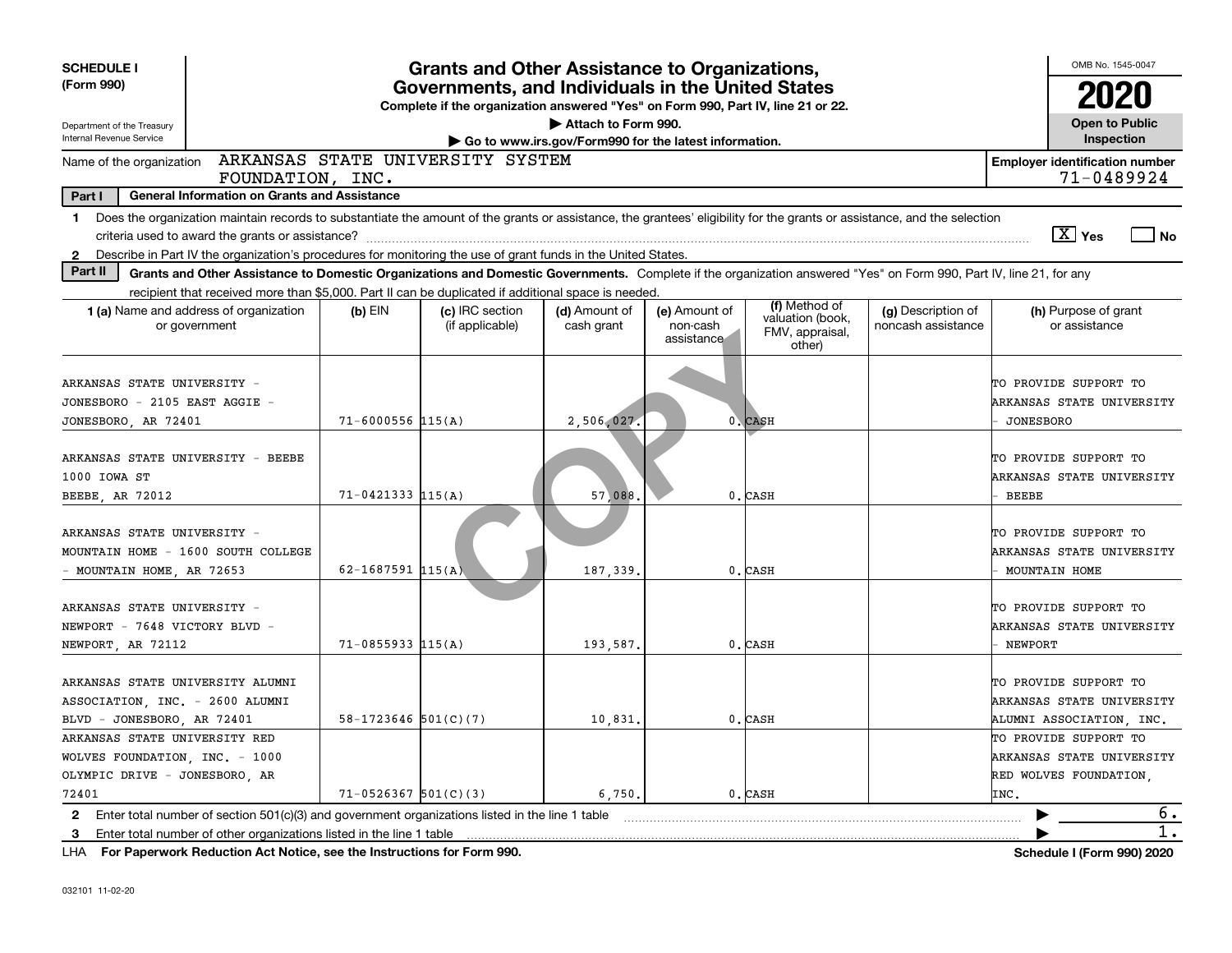Schedule I (Form 990) Page 1 FOUNDATION, INC.

71-0489924

| Part II   Continuation of Grants and Other Assistance to Domestic Organizations and Domestic Governments (Schedule I (Form 990), Part II.) |                          |                                  |                             |                                         |                                                                |                                           |                                                                               |
|--------------------------------------------------------------------------------------------------------------------------------------------|--------------------------|----------------------------------|-----------------------------|-----------------------------------------|----------------------------------------------------------------|-------------------------------------------|-------------------------------------------------------------------------------|
| (a) Name and address of<br>organization or government                                                                                      | $(b)$ EIN                | (c) IRC section<br>if applicable | (d) Amount of<br>cash grant | (e) Amount of<br>non-cash<br>assistance | (f) Method of<br>valuation<br>(book, FMV,<br>appraisal, other) | (g) Description of<br>non-cash assistance | (h) Purpose of grant<br>or assistance                                         |
| ARKANSAS STATE UNIVERSITY REAL<br>ESTATE FOUNDATION, INC. - P.O. BOX                                                                       |                          |                                  |                             |                                         |                                                                |                                           | TO PROVIDE SUPPORT TO<br>ARKANSAS STATE UNIVERSITY<br>REAL ESTATE FOUNDATION, |
| 1990 - STATE UNIVERSITY, AR 72467                                                                                                          | $45 - 4896479$ 501(C)(3) |                                  | 28,090.                     |                                         | 0.CASH                                                         |                                           | INC.                                                                          |
|                                                                                                                                            |                          |                                  |                             |                                         |                                                                |                                           |                                                                               |
|                                                                                                                                            |                          |                                  |                             |                                         |                                                                |                                           |                                                                               |
|                                                                                                                                            |                          |                                  |                             |                                         |                                                                |                                           |                                                                               |
|                                                                                                                                            |                          |                                  |                             |                                         |                                                                |                                           |                                                                               |
|                                                                                                                                            |                          |                                  |                             |                                         |                                                                |                                           |                                                                               |
|                                                                                                                                            |                          |                                  |                             |                                         |                                                                |                                           |                                                                               |
|                                                                                                                                            |                          |                                  |                             |                                         |                                                                |                                           |                                                                               |
|                                                                                                                                            |                          |                                  |                             |                                         |                                                                |                                           |                                                                               |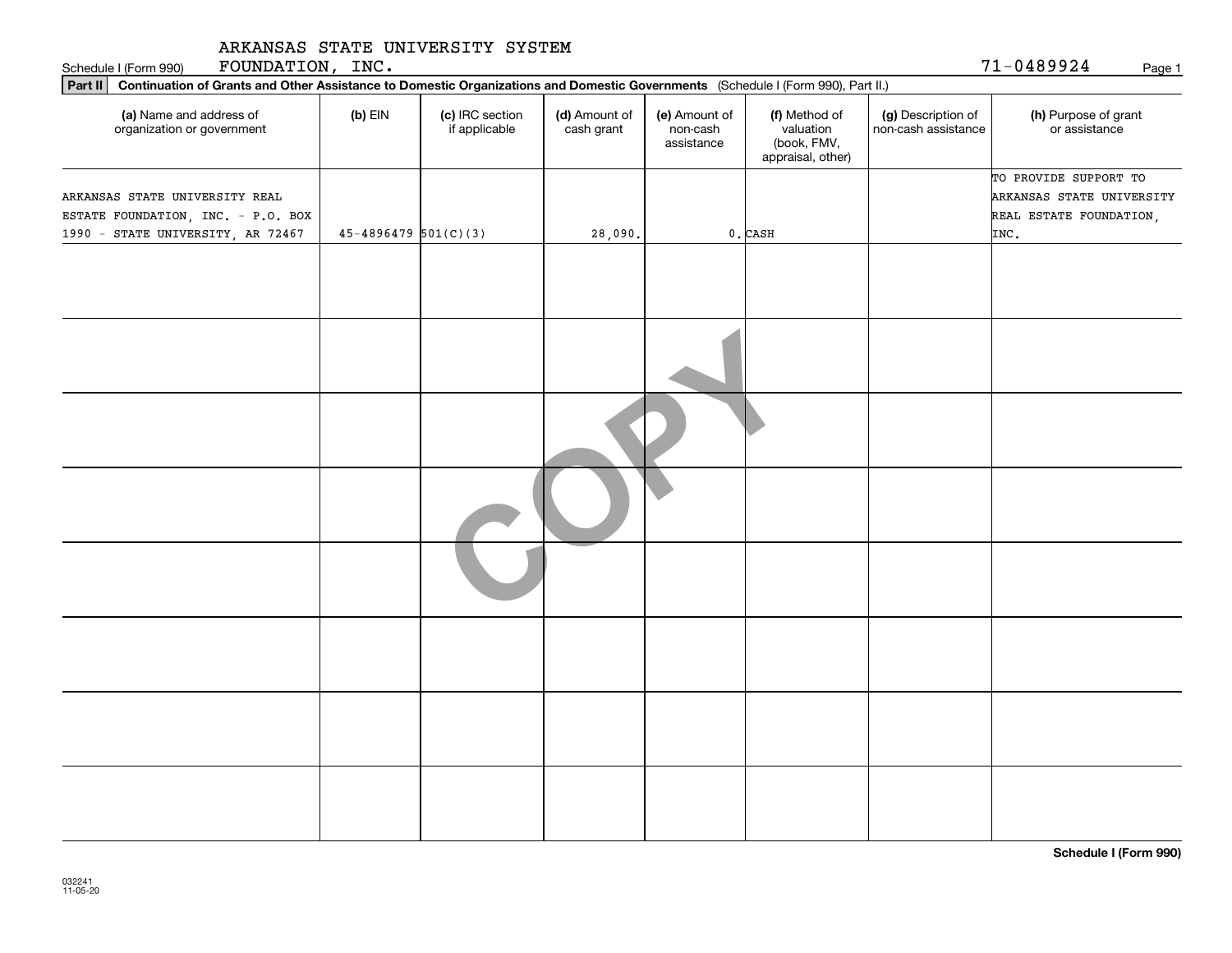**2Part III** | Grants and Other Assistance to Domestic Individuals. Complete if the organization answered "Yes" on Form 990, Part IV, line 22. (a) Type of grant or assistance **Audity Commet Audio Commet Commet Commet Commet Commet Commet Commet Commet Comme** Schedule I (Form 990) 2020  ${\bf F}$ OUNDATION,  ${\bf inc.}$ Part III can be duplicated if additional space is needed. (e) Method of valuation (book, FMV, appraisal, other) recipients(c) Amount of cash grant (d) Amount of noncash assistance **(f)** Description of noncash assistance uired in Part I, line 2; Part III, column (b); and any other additional<br>ERSITY SYSTEM FOUNDATION (ASU FOU

**Part IV** | Supplemental Information. Provide the information required in Part I, line 2; Part III, column (b); and any other additional information.

PART I, LINE 2:

THE PURPOSE OF ARKANSAS STATE UNIVERSITY SYSTEM FOUNDATION (ASU FOUNDATION)

IS TO ENGAGE IN THE SOLICITATION, RECEIPT, MANAGEMENT, AND DISTRIBUTION OF

CONTRIBUTIONS OF MONEY AND PROPERTY TO ARKANSAS STATE UNIVERSITY AND

RELATED ENTITIES (ASU). AS SUCH, ASU FOUNDATION DOES NOT PERFORM MONITORING

ACTIVITIES. DONOR RESTRICTIONS OF CONTRIBUTED FUNDS ARE MONITORED AND

FOLLOWED BY ASU.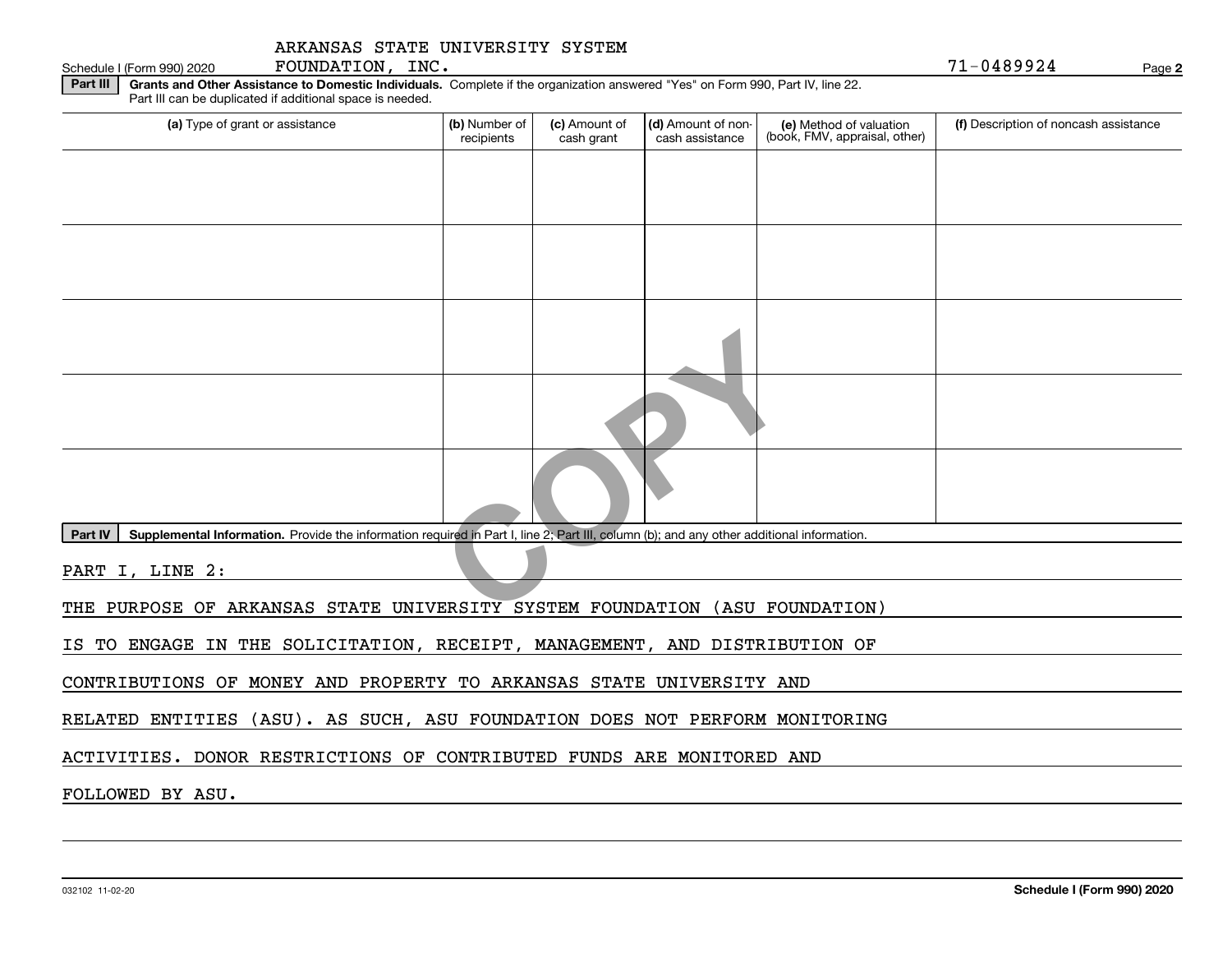|    | <b>SCHEDULE J</b>                                                        | <b>Compensation Information</b>                                                                                           |                                       | OMB No. 1545-0047          |     |    |  |  |
|----|--------------------------------------------------------------------------|---------------------------------------------------------------------------------------------------------------------------|---------------------------------------|----------------------------|-----|----|--|--|
|    | (Form 990)                                                               | For certain Officers, Directors, Trustees, Key Employees, and Highest                                                     |                                       |                            |     |    |  |  |
|    |                                                                          | <b>Compensated Employees</b><br>Complete if the organization answered "Yes" on Form 990, Part IV, line 23.                |                                       | 2020                       |     |    |  |  |
|    | Department of the Treasury                                               | Attach to Form 990.                                                                                                       |                                       | <b>Open to Public</b>      |     |    |  |  |
|    | Internal Revenue Service                                                 | Go to www.irs.gov/Form990 for instructions and the latest information.                                                    |                                       | Inspection                 |     |    |  |  |
|    | Name of the organization                                                 | ARKANSAS STATE UNIVERSITY SYSTEM                                                                                          | <b>Employer identification number</b> |                            |     |    |  |  |
|    |                                                                          | FOUNDATION, INC.                                                                                                          |                                       | 71-0489924                 |     |    |  |  |
|    | Part I                                                                   | <b>Questions Regarding Compensation</b>                                                                                   |                                       |                            |     |    |  |  |
|    |                                                                          |                                                                                                                           |                                       |                            | Yes | No |  |  |
|    |                                                                          | 1a Check the appropriate box(es) if the organization provided any of the following to or for a person listed on Form 990, |                                       |                            |     |    |  |  |
|    |                                                                          | Part VII, Section A, line 1a. Complete Part III to provide any relevant information regarding these items.                |                                       |                            |     |    |  |  |
|    | First-class or charter travel                                            | Housing allowance or residence for personal use                                                                           |                                       |                            |     |    |  |  |
|    | Travel for companions<br>Payments for business use of personal residence |                                                                                                                           |                                       |                            |     |    |  |  |
|    | $\boxed{\text{X}}$ Discretionary spending account                        | Tax indemnification and gross-up payments<br>Health or social club dues or initiation fees                                |                                       |                            |     |    |  |  |
|    |                                                                          | Personal services (such as maid, chauffeur, chef)                                                                         |                                       |                            |     |    |  |  |
|    |                                                                          |                                                                                                                           |                                       |                            |     |    |  |  |
|    |                                                                          | <b>b</b> If any of the boxes on line 1a are checked, did the organization follow a written policy regarding payment or    |                                       |                            | X   |    |  |  |
|    |                                                                          | Did the organization require substantiation prior to reimbursing or allowing expenses incurred by all directors,          |                                       | 1b                         |     |    |  |  |
| 2  |                                                                          |                                                                                                                           |                                       | $\mathbf{2}$               | X   |    |  |  |
|    |                                                                          |                                                                                                                           |                                       |                            |     |    |  |  |
| З  |                                                                          | Indicate which, if any, of the following the organization used to establish the compensation of the organization's        |                                       |                            |     |    |  |  |
|    |                                                                          | CEO/Executive Director. Check all that apply. Do not check any boxes for methods used by a related organization to        |                                       |                            |     |    |  |  |
|    |                                                                          | establish compensation of the CEO/Executive Director, but explain in Part III.                                            |                                       |                            |     |    |  |  |
|    | Compensation committee                                                   | Written employment contract                                                                                               |                                       |                            |     |    |  |  |
|    |                                                                          | Compensation survey or study<br>Independent compensation consultant                                                       |                                       |                            |     |    |  |  |
|    |                                                                          | Form 990 of other organizations<br>Approval by the board or compensation committee                                        |                                       |                            |     |    |  |  |
|    |                                                                          |                                                                                                                           |                                       |                            |     |    |  |  |
| 4  |                                                                          | During the year, did any person listed on Form 990, Part VII, Section A, line 1a, with respect to the filing              |                                       |                            |     |    |  |  |
|    | organization or a related organization:                                  |                                                                                                                           |                                       |                            |     |    |  |  |
| а  |                                                                          | Receive a severance payment or change-of-control payment?                                                                 |                                       | 4a                         |     | х  |  |  |
| b  |                                                                          | Participate in or receive payment from a supplemental nonqualified retirement plan?                                       |                                       | 4b                         |     | X  |  |  |
| c  |                                                                          | Participate in or receive payment from an equity-based compensation arrangement?                                          |                                       | 4с                         |     | х  |  |  |
|    |                                                                          | If "Yes" to any of lines 4a-c, list the persons and provide the applicable amounts for each item in Part III.             |                                       |                            |     |    |  |  |
|    |                                                                          |                                                                                                                           |                                       |                            |     |    |  |  |
|    |                                                                          | Only section 501(c)(3), 501(c)(4), and 501(c)(29) organizations must complete lines 5-9.                                  |                                       |                            |     |    |  |  |
|    |                                                                          | For persons listed on Form 990, Part VII, Section A, line 1a, did the organization pay or accrue any compensation         |                                       |                            |     |    |  |  |
|    | contingent on the revenues of:                                           |                                                                                                                           |                                       |                            |     |    |  |  |
|    |                                                                          | a The organization? <b>Constitution</b> and the organization?                                                             |                                       | 5а                         |     | х  |  |  |
|    |                                                                          |                                                                                                                           |                                       | 5b                         |     | х  |  |  |
|    |                                                                          | If "Yes" on line 5a or 5b, describe in Part III.                                                                          |                                       |                            |     |    |  |  |
| 6. |                                                                          | For persons listed on Form 990, Part VII, Section A, line 1a, did the organization pay or accrue any compensation         |                                       |                            |     |    |  |  |
|    | contingent on the net earnings of:                                       |                                                                                                                           |                                       |                            |     |    |  |  |
|    |                                                                          | a The organization? <b>Entitled Strategies and Strategies and Strategies</b> and The organization?                        |                                       | 6a                         |     | х  |  |  |
|    |                                                                          |                                                                                                                           |                                       | 6b                         |     | х  |  |  |
|    |                                                                          | If "Yes" on line 6a or 6b, describe in Part III.                                                                          |                                       |                            |     |    |  |  |
|    |                                                                          | 7 For persons listed on Form 990, Part VII, Section A, line 1a, did the organization provide any nonfixed payments        |                                       |                            |     |    |  |  |
|    |                                                                          |                                                                                                                           |                                       | 7                          |     | x  |  |  |
| 8  |                                                                          | Were any amounts reported on Form 990, Part VII, paid or accrued pursuant to a contract that was subject to the           |                                       |                            |     |    |  |  |
|    |                                                                          | initial contract exception described in Regulations section 53.4958-4(a)(3)? If "Yes," describe in Part III               |                                       | 8                          |     | x  |  |  |
| 9  |                                                                          | If "Yes" on line 8, did the organization also follow the rebuttable presumption procedure described in                    |                                       |                            |     |    |  |  |
|    |                                                                          |                                                                                                                           |                                       | 9                          |     |    |  |  |
|    |                                                                          | LHA For Paperwork Reduction Act Notice, see the Instructions for Form 990.                                                |                                       | Schedule J (Form 990) 2020 |     |    |  |  |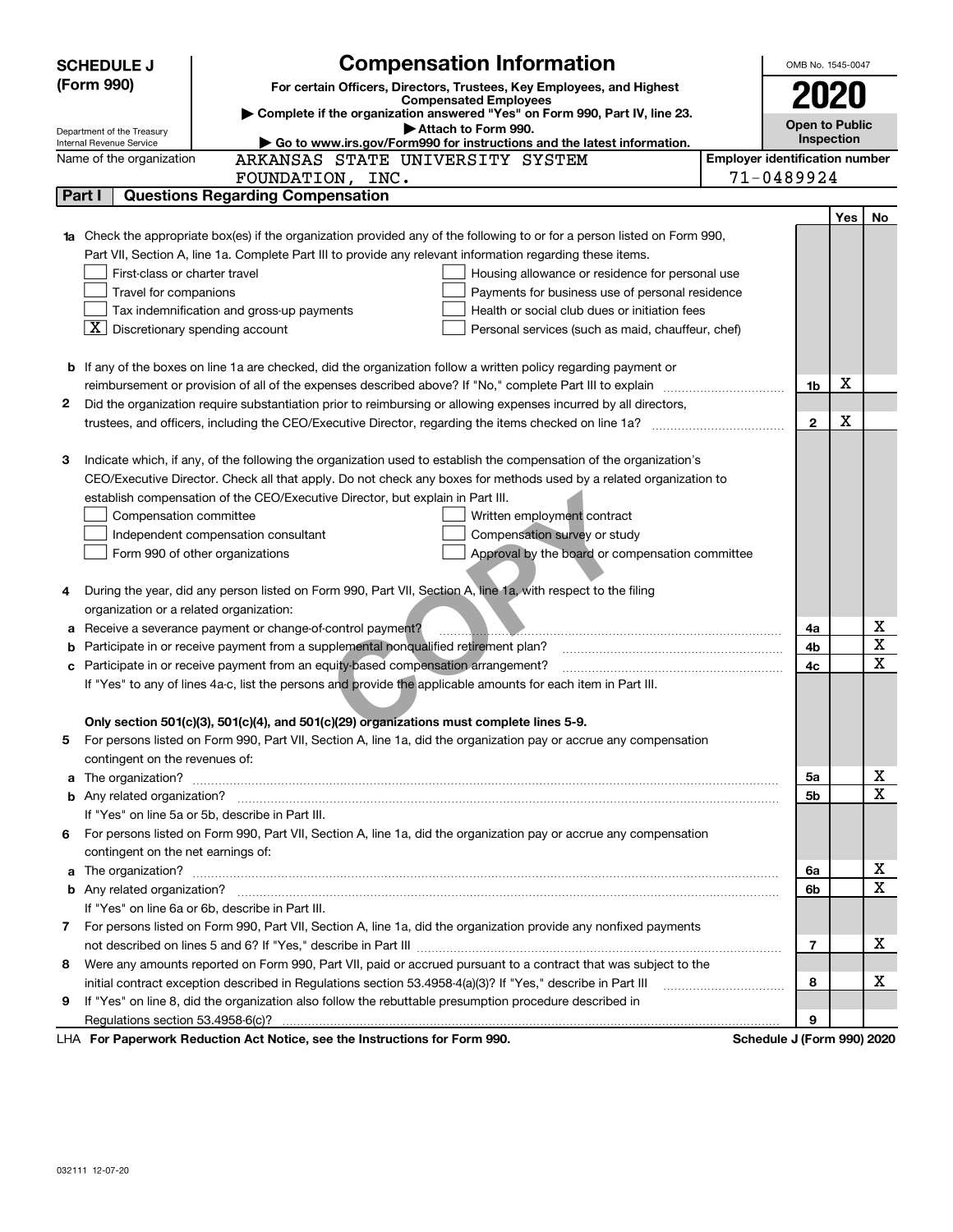FOUNDATION, INC.

71-0489924

**2**

Schedule J (Form 990) 2020 Part L'OUNDA'L'⊥ON , LNC **.**<br>Part II │Officers, Directors, Trustees, Key Employees, and Highest Compensated Employees. Use duplicate copies if additional space is needed.

For each individual whose compensation must be reported on Schedule J, report compensation from the organization on row (i) and from related organizations, described in the instructions, on row (ii). Do not list any individuals that aren't listed on Form 990, Part VII.

**Note:**  The sum of columns (B)(i)-(iii) for each listed individual must equal the total amount of Form 990, Part VII, Section A, line 1a, applicable column (D) and (E) amounts for that individual.

| (A) Name and Title    |                              |                          | (B) Breakdown of W-2 and/or 1099-MISC compensation |                                           | (C) Retirement and<br>other deferred | (D) Nontaxable<br>benefits | (E) Total of columns<br>$(B)(i)-(D)$ | (F) Compensation<br>in column (B)         |
|-----------------------|------------------------------|--------------------------|----------------------------------------------------|-------------------------------------------|--------------------------------------|----------------------------|--------------------------------------|-------------------------------------------|
|                       |                              | (i) Base<br>compensation | (ii) Bonus &<br>incentive<br>compensation          | (iii) Other<br>reportable<br>compensation | compensation                         |                            |                                      | reported as deferred<br>on prior Form 990 |
| PHILIP JACKSON<br>(1) | (i)                          | 138,794.                 | $\overline{0}$ .                                   | $\overline{0}$ .                          | 22,126.                              | 14,751.                    | 175,671.                             | 0.                                        |
| PRESIDENT             | <u>(ii)</u>                  | $\overline{0}$ .         | $\overline{0}$ .                                   | $\overline{0}$ .                          | $\overline{0}$ .                     | $\overline{0}$ .           | $\overline{0}$ .                     | 0.                                        |
|                       | $\qquad \qquad \textbf{(i)}$ |                          |                                                    |                                           |                                      |                            |                                      |                                           |
|                       | <u>(ii)</u>                  |                          |                                                    |                                           |                                      |                            |                                      |                                           |
|                       | (i)                          |                          |                                                    |                                           |                                      |                            |                                      |                                           |
|                       | <u>(ii)</u>                  |                          |                                                    |                                           |                                      |                            |                                      |                                           |
|                       | (i)                          |                          |                                                    |                                           |                                      |                            |                                      |                                           |
|                       | <u>(ii)</u>                  |                          |                                                    |                                           |                                      |                            |                                      |                                           |
|                       | (i)                          |                          |                                                    |                                           |                                      |                            |                                      |                                           |
|                       | <u>(ii)</u>                  |                          |                                                    |                                           |                                      |                            |                                      |                                           |
|                       | (i)                          |                          |                                                    |                                           |                                      |                            |                                      |                                           |
|                       | <u>(ii)</u>                  |                          |                                                    |                                           |                                      |                            |                                      |                                           |
|                       | (i)                          |                          |                                                    |                                           |                                      |                            |                                      |                                           |
|                       | <u>(ii)</u>                  |                          |                                                    |                                           |                                      |                            |                                      |                                           |
|                       | (i)<br><u>(ii)</u>           |                          |                                                    |                                           |                                      |                            |                                      |                                           |
|                       | (i)                          |                          |                                                    |                                           |                                      |                            |                                      |                                           |
|                       | <u>(ii)</u>                  |                          |                                                    |                                           |                                      |                            |                                      |                                           |
|                       | (i)                          |                          |                                                    |                                           |                                      |                            |                                      |                                           |
|                       | <u>(ii)</u>                  |                          |                                                    |                                           |                                      |                            |                                      |                                           |
|                       | (i)                          |                          |                                                    |                                           |                                      |                            |                                      |                                           |
|                       | <u>(ii)</u>                  |                          |                                                    |                                           |                                      |                            |                                      |                                           |
|                       | (i)                          |                          |                                                    |                                           |                                      |                            |                                      |                                           |
|                       | <u>(ii)</u>                  |                          |                                                    |                                           |                                      |                            |                                      |                                           |
|                       | (i)                          |                          |                                                    |                                           |                                      |                            |                                      |                                           |
|                       | <u>(ii)</u>                  |                          |                                                    |                                           |                                      |                            |                                      |                                           |
|                       | (i)                          |                          |                                                    |                                           |                                      |                            |                                      |                                           |
|                       | <u>(ii)</u>                  |                          |                                                    |                                           |                                      |                            |                                      |                                           |
|                       | (i)                          |                          |                                                    |                                           |                                      |                            |                                      |                                           |
|                       | <u>(ii)</u>                  |                          |                                                    |                                           |                                      |                            |                                      |                                           |
|                       | (i)                          |                          |                                                    |                                           |                                      |                            |                                      |                                           |
|                       | $\overline{}}$               |                          |                                                    |                                           |                                      |                            |                                      |                                           |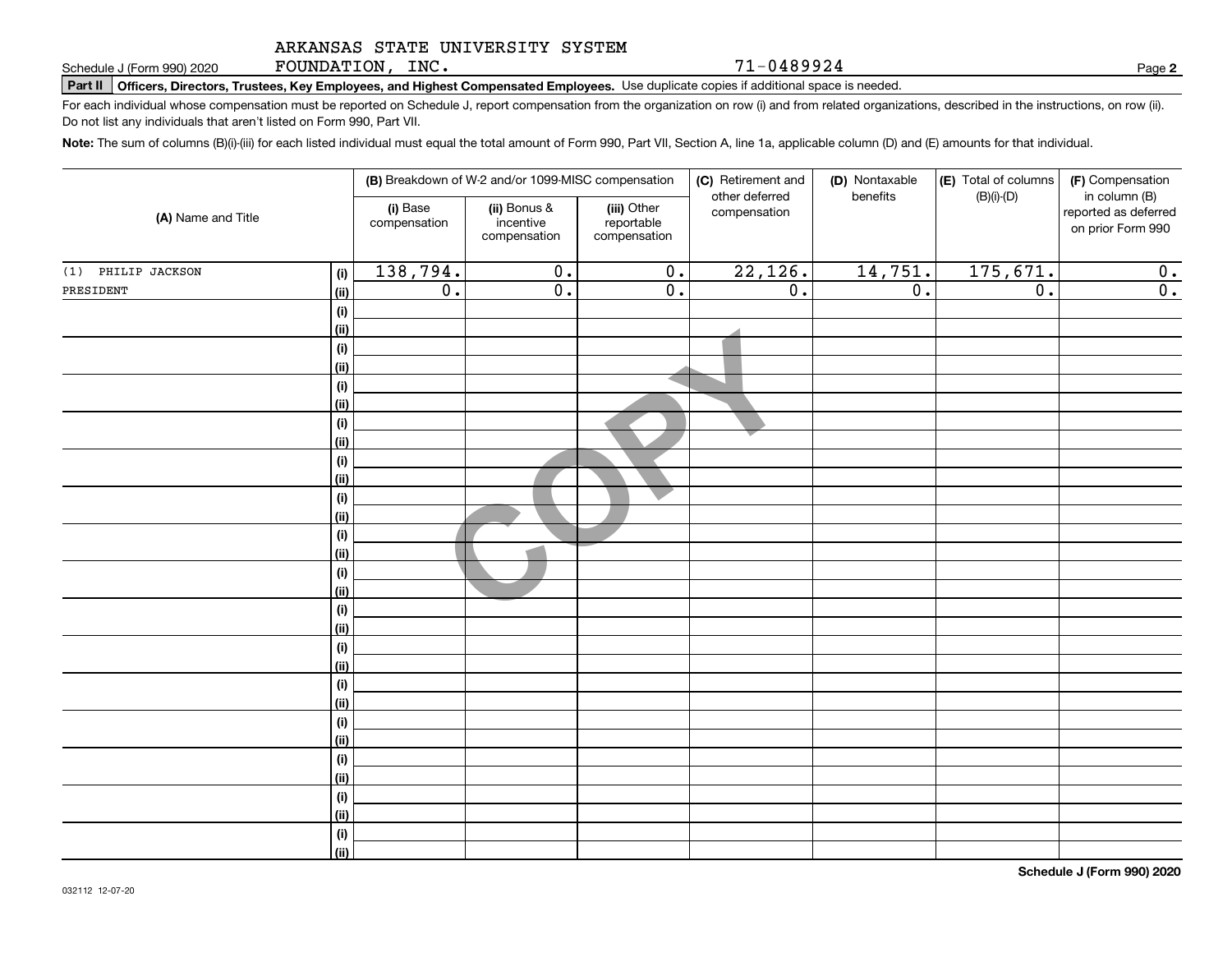|                  |  | ARKANSAS STATE UNIVERSITY SYSTEM |  |
|------------------|--|----------------------------------|--|
| FOUNDATION, INC. |  |                                  |  |

## **Part III Supplemental Information**

Schedule J (Form 990) 2020 FOUNDATION, INC.<br>Part III Supplemental Information<br>Provide the information, explanation, or descriptions required for Part I, lines 1a, 1b, 3, 4a, 4b, 4c, 5a, 5b, 6a, 6b, 7, and 8, and for Part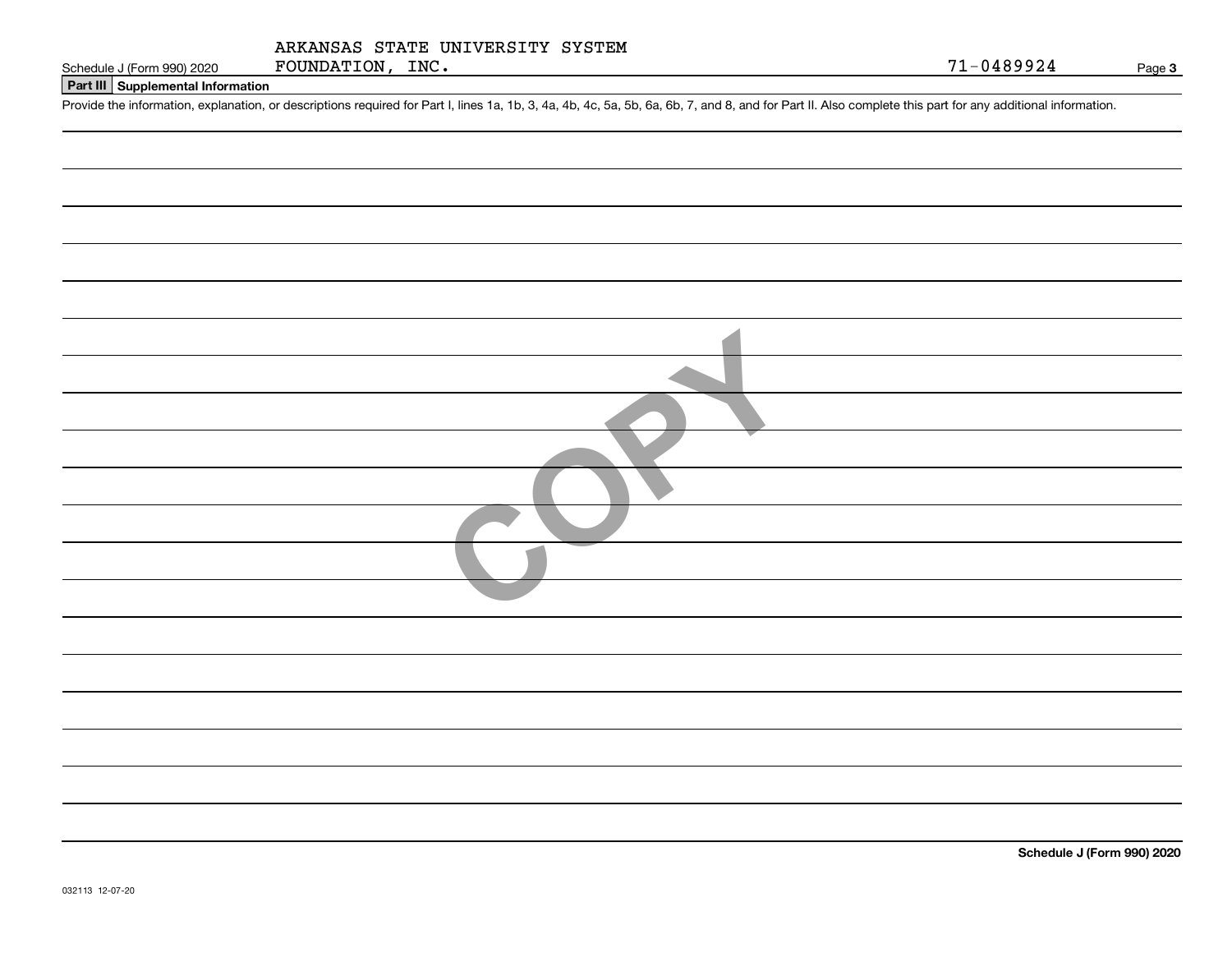|           | Attach to Form 990.<br>Department of the Treasury<br>Internal Revenue Service<br>Go to www.irs.gov/Form990 for instructions and the latest information. |                               |                                      |                                                                                                      |  |                                                              | <b>Open to Public</b><br>Inspection |    |
|-----------|---------------------------------------------------------------------------------------------------------------------------------------------------------|-------------------------------|--------------------------------------|------------------------------------------------------------------------------------------------------|--|--------------------------------------------------------------|-------------------------------------|----|
|           | ARKANSAS STATE UNIVERSITY SYSTEM<br><b>Employer identification number</b><br>Name of the organization<br>71-0489924<br>FOUNDATION, INC.                 |                               |                                      |                                                                                                      |  |                                                              |                                     |    |
| Part I    | <b>Types of Property</b>                                                                                                                                |                               |                                      |                                                                                                      |  |                                                              |                                     |    |
|           |                                                                                                                                                         | (a)<br>Check if<br>applicable | (b)<br>Number of<br>contributions or | (c)<br>Noncash contribution<br>amounts reported on<br>items contributed Form 990, Part VIII, line 1g |  | (d)<br>Method of determining<br>noncash contribution amounts |                                     |    |
| 1         |                                                                                                                                                         |                               |                                      |                                                                                                      |  |                                                              |                                     |    |
| 2         |                                                                                                                                                         |                               |                                      |                                                                                                      |  |                                                              |                                     |    |
| 3         | Art - Fractional interests                                                                                                                              |                               |                                      |                                                                                                      |  |                                                              |                                     |    |
| 4         | Books and publications                                                                                                                                  |                               |                                      |                                                                                                      |  |                                                              |                                     |    |
| 5         | Clothing and household goods                                                                                                                            |                               |                                      |                                                                                                      |  |                                                              |                                     |    |
| 6         |                                                                                                                                                         | $\overline{\mathbf{x}}$       | 1                                    | 27,000. FAIR MARKET VALUE                                                                            |  |                                                              |                                     |    |
| 7         |                                                                                                                                                         |                               |                                      |                                                                                                      |  |                                                              |                                     |    |
| 8         |                                                                                                                                                         |                               |                                      |                                                                                                      |  |                                                              |                                     |    |
| 9         |                                                                                                                                                         | $\overline{\mathbf{x}}$       | 5                                    | 6,578,157. FAIR MARKET VALUE                                                                         |  |                                                              |                                     |    |
| 10        | Securities - Closely held stock                                                                                                                         |                               |                                      |                                                                                                      |  |                                                              |                                     |    |
| 11        | Securities - Partnership, LLC, or                                                                                                                       |                               |                                      |                                                                                                      |  |                                                              |                                     |    |
|           | trust interests                                                                                                                                         |                               |                                      |                                                                                                      |  |                                                              |                                     |    |
| 12        | Securities - Miscellaneous                                                                                                                              |                               |                                      |                                                                                                      |  |                                                              |                                     |    |
| 13        | Qualified conservation contribution -                                                                                                                   |                               |                                      |                                                                                                      |  |                                                              |                                     |    |
|           | Historic structures                                                                                                                                     |                               |                                      |                                                                                                      |  |                                                              |                                     |    |
| 14        | Qualified conservation contribution - Other                                                                                                             |                               |                                      |                                                                                                      |  |                                                              |                                     |    |
| 15        | Real estate - Residential                                                                                                                               |                               |                                      |                                                                                                      |  |                                                              |                                     |    |
| 16        | Real estate - Commercial                                                                                                                                |                               |                                      |                                                                                                      |  |                                                              |                                     |    |
| 17        |                                                                                                                                                         |                               |                                      |                                                                                                      |  |                                                              |                                     |    |
| 18        |                                                                                                                                                         |                               |                                      |                                                                                                      |  |                                                              |                                     |    |
| 19        |                                                                                                                                                         |                               |                                      |                                                                                                      |  |                                                              |                                     |    |
| 20        |                                                                                                                                                         |                               |                                      |                                                                                                      |  |                                                              |                                     |    |
| 21        |                                                                                                                                                         |                               |                                      |                                                                                                      |  |                                                              |                                     |    |
| 22        |                                                                                                                                                         |                               |                                      |                                                                                                      |  |                                                              |                                     |    |
| 23        |                                                                                                                                                         |                               |                                      |                                                                                                      |  |                                                              |                                     |    |
| 24        |                                                                                                                                                         |                               |                                      |                                                                                                      |  |                                                              |                                     |    |
| 25        | Other $\blacktriangleright$ (EQUIPMENT REN)                                                                                                             | $\mathbf X$                   | 6                                    | 90,950. FAIR MARKET VALUE                                                                            |  |                                                              |                                     |    |
| 26        | (GENERAL SUPPL)<br>Other $\blacktriangleright$                                                                                                          | $\mathbf X$                   | 10                                   | 89,810. FAIR MARKET VALUE                                                                            |  |                                                              |                                     |    |
| 27        | Other $\blacktriangleright$<br>$\left($ $\frac{1}{\sqrt{2}}\right)$<br>$\sim$ $\sim$ $\sim$                                                             |                               |                                      |                                                                                                      |  |                                                              |                                     |    |
| <b>28</b> | Other $\blacktriangleright$                                                                                                                             |                               |                                      |                                                                                                      |  |                                                              |                                     |    |
| 29        | Number of Forms 8283 received by the organization during the tax year for contributions                                                                 |                               |                                      |                                                                                                      |  |                                                              |                                     |    |
|           | for which the organization completed Form 8283, Part V, Donee Acknowledgement                                                                           |                               |                                      | 29                                                                                                   |  |                                                              |                                     |    |
|           |                                                                                                                                                         |                               |                                      |                                                                                                      |  |                                                              | Yes $ $                             | No |
|           | 30a During the year, did the organization receive by contribution any property reported in Part I, lines 1 through 28, that it                          |                               |                                      |                                                                                                      |  |                                                              |                                     |    |
|           | must hold for at least three years from the date of the initial contribution, and which isn't required to be used for                                   |                               |                                      |                                                                                                      |  |                                                              |                                     |    |
|           |                                                                                                                                                         |                               |                                      |                                                                                                      |  | <b>30a</b>                                                   |                                     | х  |
|           | <b>b</b> If "Yes," describe the arrangement in Part II.                                                                                                 |                               |                                      |                                                                                                      |  |                                                              | х                                   |    |
| 31        | Does the organization have a gift acceptance policy that requires the review of any nonstandard contributions?                                          |                               |                                      |                                                                                                      |  | 31                                                           |                                     |    |
|           | 32a Does the organization hire or use third parties or related organizations to solicit, process, or sell noncash                                       |                               |                                      |                                                                                                      |  |                                                              |                                     | x  |
|           | contributions?<br><b>b</b> If "Yes," describe in Part II.                                                                                               |                               |                                      |                                                                                                      |  | 32a                                                          |                                     |    |
|           |                                                                                                                                                         |                               |                                      |                                                                                                      |  |                                                              |                                     |    |

**Complete if the organizations answered "Yes" on Form 990, Part IV, lines 29 or 30.** <sup>J</sup>**2020**

**Noncash Contributions**

**33**If the organization didn't report an amount in column (c) for a type of property for which column (a) is checked, describe in Part II.

**For Paperwork Reduction Act Notice, see the Instructions for Form 990. Schedule M (Form 990) 2020** LHA

OMB No. 1545-0047

**SCHEDULE M (Form 990)**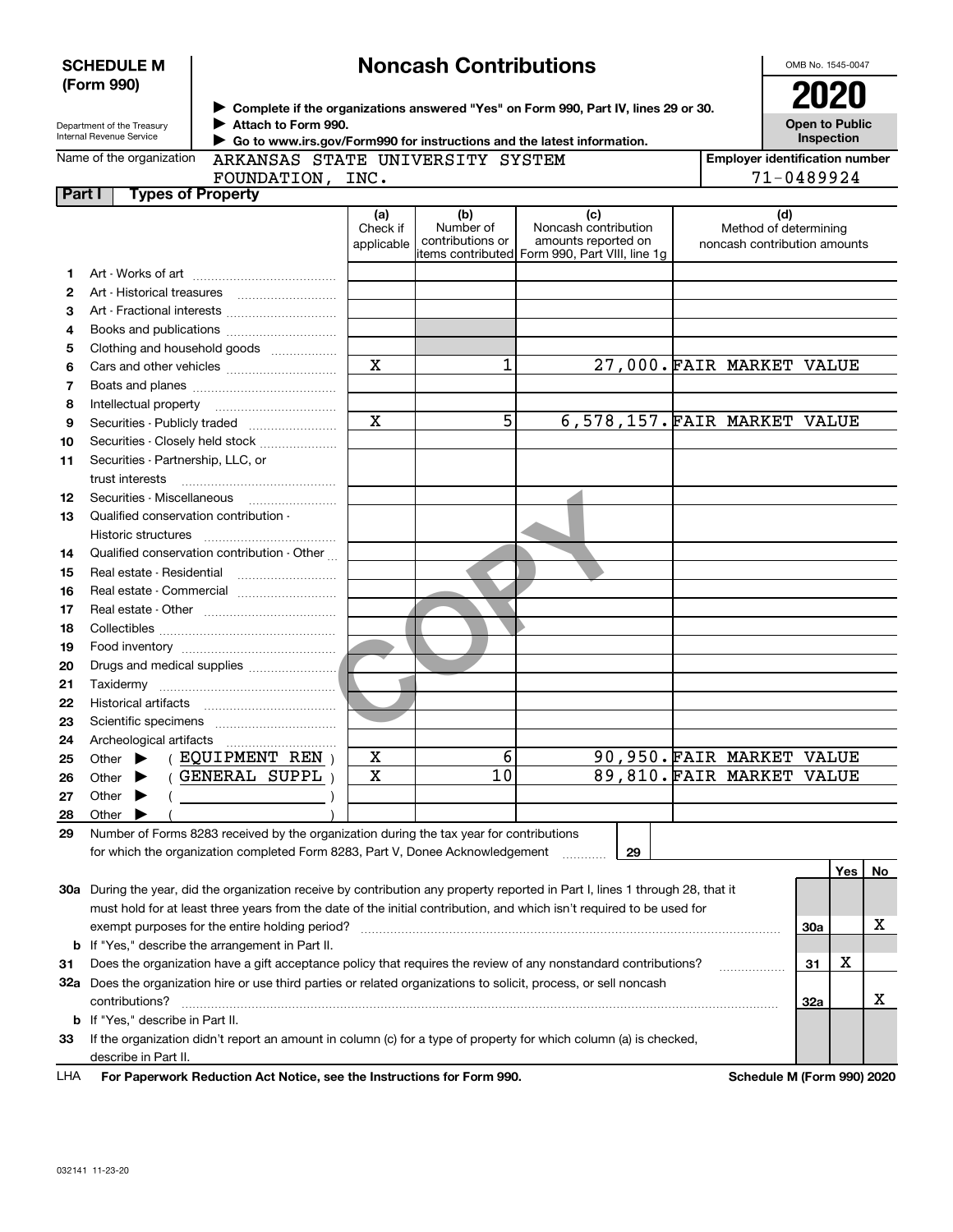|                |                                           | ARKANSAS STATE UNIVERSITY SYSTEM |  |                                                                                                                                                                                                                                                                      |        |
|----------------|-------------------------------------------|----------------------------------|--|----------------------------------------------------------------------------------------------------------------------------------------------------------------------------------------------------------------------------------------------------------------------|--------|
|                | Schedule M (Form 990) 2020                | FOUNDATION, INC.                 |  | 71-0489924                                                                                                                                                                                                                                                           | Page 2 |
| <b>Part II</b> | this part for any additional information. |                                  |  | Supplemental Information. Provide the information required by Part I, lines 30b, 32b, and 33, and whether the organization<br>is reporting in Part I, column (b), the number of contributions, the number of items received, or a combination of both. Also complete |        |
|                |                                           |                                  |  |                                                                                                                                                                                                                                                                      |        |
|                |                                           |                                  |  |                                                                                                                                                                                                                                                                      |        |
|                |                                           |                                  |  |                                                                                                                                                                                                                                                                      |        |
|                |                                           |                                  |  |                                                                                                                                                                                                                                                                      |        |
|                |                                           |                                  |  |                                                                                                                                                                                                                                                                      |        |
|                |                                           |                                  |  |                                                                                                                                                                                                                                                                      |        |
|                |                                           |                                  |  |                                                                                                                                                                                                                                                                      |        |
|                |                                           |                                  |  |                                                                                                                                                                                                                                                                      |        |
|                |                                           |                                  |  |                                                                                                                                                                                                                                                                      |        |
|                |                                           |                                  |  |                                                                                                                                                                                                                                                                      |        |
|                |                                           |                                  |  |                                                                                                                                                                                                                                                                      |        |
|                |                                           |                                  |  |                                                                                                                                                                                                                                                                      |        |
|                |                                           |                                  |  |                                                                                                                                                                                                                                                                      |        |
|                |                                           |                                  |  |                                                                                                                                                                                                                                                                      |        |
|                |                                           |                                  |  |                                                                                                                                                                                                                                                                      |        |
|                |                                           |                                  |  |                                                                                                                                                                                                                                                                      |        |
|                |                                           |                                  |  |                                                                                                                                                                                                                                                                      |        |
|                |                                           |                                  |  |                                                                                                                                                                                                                                                                      |        |
|                |                                           |                                  |  |                                                                                                                                                                                                                                                                      |        |
|                |                                           |                                  |  |                                                                                                                                                                                                                                                                      |        |
|                |                                           |                                  |  |                                                                                                                                                                                                                                                                      |        |
|                |                                           |                                  |  |                                                                                                                                                                                                                                                                      |        |
|                |                                           |                                  |  |                                                                                                                                                                                                                                                                      |        |
|                |                                           |                                  |  |                                                                                                                                                                                                                                                                      |        |
|                |                                           |                                  |  |                                                                                                                                                                                                                                                                      |        |
|                |                                           |                                  |  |                                                                                                                                                                                                                                                                      |        |
|                |                                           |                                  |  |                                                                                                                                                                                                                                                                      |        |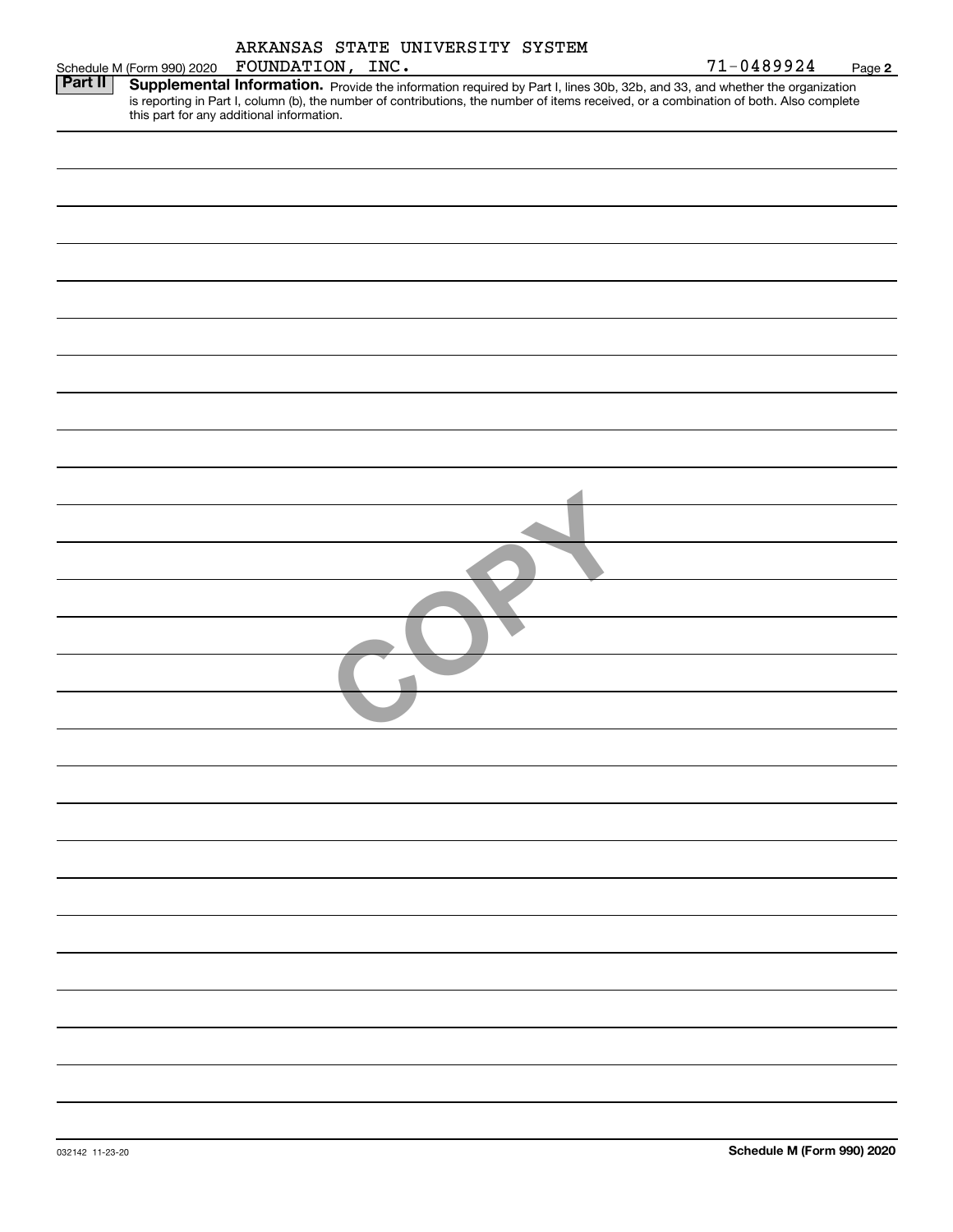**(Form 990 or 990-EZ)**

Department of the Treasury Internal Revenue Service Name of the organization

# **SCHEDULE O Supplemental Information to Form 990 or 990-EZ**

**Complete to provide information for responses to specific questions on Form 990 or 990-EZ or to provide any additional information. | Attach to Form 990 or 990-EZ. | Go to www.irs.gov/Form990 for the latest information.** ARKANSAS STATE UNIVERSITY SYSTEM



OMB No. 1545-0047

FOUNDATION, INC. The contract of the set of the set of the set of the set of the set of the set of the set of the set of the set of the set of the set of the set of the set of the set of the set of the set of the set of th

FORM 990, PART I, LINE 1, DESCRIPTION OF ORGANIZATION MISSION:

INVEST AND DISBURSE ANY AND EVERY KIND OF PROPERTY FOR SUCH EDUCATION,

SCIENTIFIC, LITERARY, RESEARCH AND SERVICE ACTIVITIES FROM INDIVIDUALS

AND ORGANIZATIONS, INCLUDING FOUNDATIONS, GOVERNMENT AGENCIES, AND

PRIVATE BUSINESSES, TO SUPPORT THE CORPORATION'S ACTIVITIES, AND IT

SHALL MANAGE ENDOWMENTS GIVEN TO THE CORPORATION FOR THE BENEFIT OF ALL

THE ARKANSAS STATE UNIVERSITY SYSTEM CAMPUSES OPERATIONS, SITES AND

FACILITIES.

FORM 990, PART III, LINE 1, DESCRIPTION OF ORGANIZATION MISSION: 1, DESCRIPTION OF ORGANIZAT<br>ALS AND ORGANIZATIONS, INCLU<br>PRIVATE BUSINESSES, TO SUPP<br>AND IT SHALL MANAGE ENDOWM<br>FIT OF ALL THE ARKANSAS STAT<br>ES AND FACILITIES.

ACTIVITIES FROM INDIVIDUALS AND ORGANIZATIONS, INCLUDING FOUNDATIONS,

GOVERNMENT AGENCIES, AND PRIVATE BUSINESSES, TO SUPPORT THE

CORPORATION'S ACTIVITIES, AND IT SHALL MANAGE ENDOWMENTS GIVEN TO THE

CORPORATION FOR THE BENEFIT OF ALL THE ARKANSAS STATE UNIVERSITY SYSTEM

CAMPUSES OPERATIONS, SITES AND FACILITIES.

FORM 990, PART III, LINE 4D, OTHER PROGRAM SERVICES:

ASU STUDENT SUPPORT:

THE ARKANSAS STATE UNIVERSITY SYSTEM FOUNDATION, INC. PROVIDES

FINANCIAL ASSISTANCE TO ALL MEMBER CAMPUSES OF THE ARKANSAS STATE

UNIVERISTY SYSTEM THROUGH ACADEMIC SCHOLARSHIPS, AWARDS, STIPENDS,

GRANTS AND GENERAL SUPPORT FOR VARIOUS STUDENT ACTIVITIES. THE MAJORITY

OF FINANCIAL ASSISTANCE TO STUDENTS IS MADE BY WAY OF TRANSFERS TO

ARKANSAS STATE UNIVERSITY.

EXPENSES \$ 439,494. INCLUDING GRANTS OF \$ 0. REVENUE \$ 0.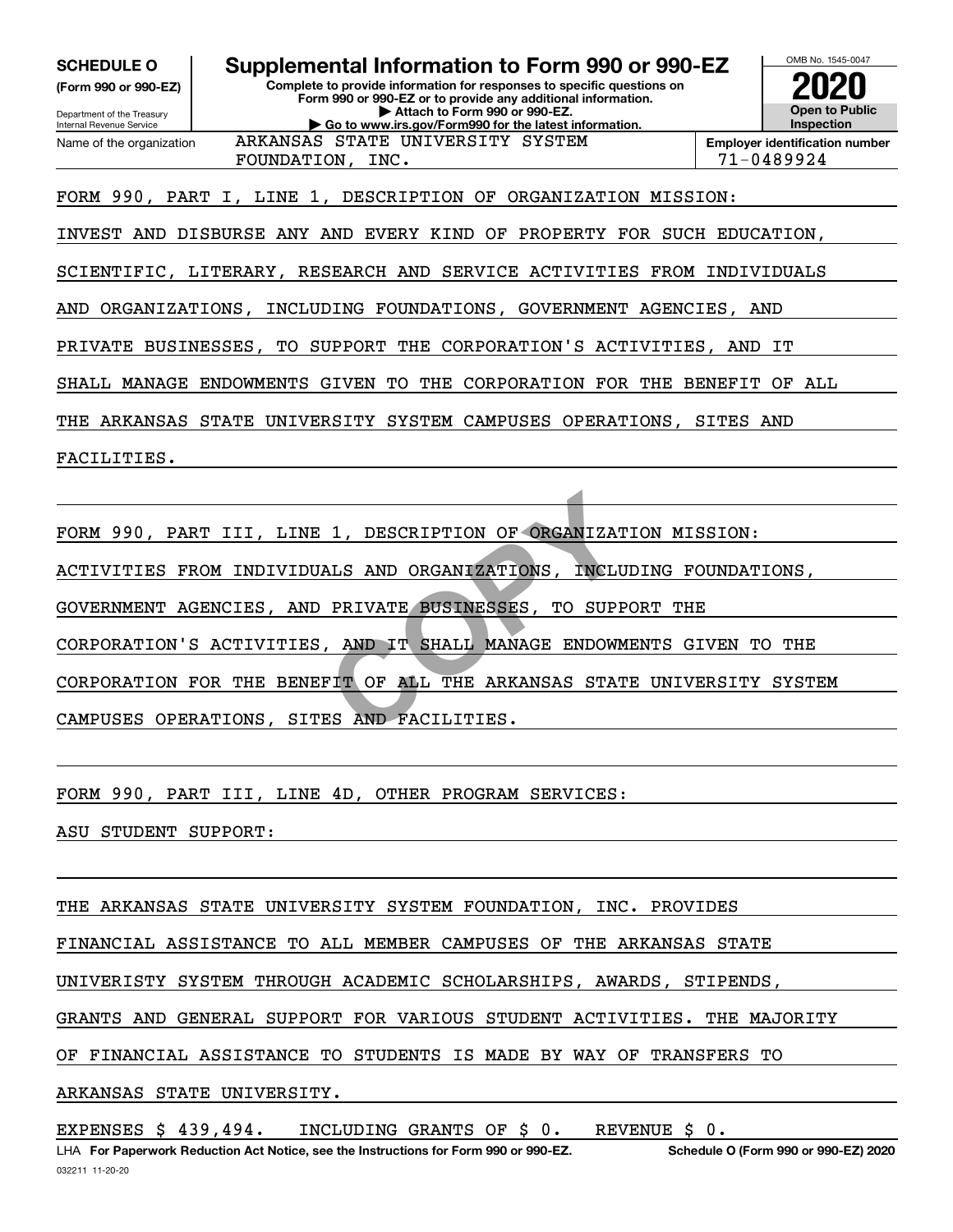FORM 990, PART VI, SECTION B, LINE 11B:

A COPY OF THE FORM 990 WAS REVIEWED BY THE PRESIDENT AND AUDIT COMMITTEE OF THE EXEMPT ORGANIZATION BEFORE THE RETURN WAS FILED.

FORM 990, PART VI, SECTION B, LINE 12C:

032212 11-20-20 **Schedule O (Form 990 or 990-EZ) 2020** AT THE FIRST BOARD MEETING FOLLOWING THE ANNUAL BOARD MEETING, AND AT THE FIRST MEETING OF EACH COMMITTEE WITH BOARD-DELEGATED POWERS FOLLOWING THE ANNUAL BOARD MEETING, AND AT SUCH OTHER TIMES AS THE BOARD OR EXECUTIVE COMMITTEE MAY DEEM APPROPRIATE, THE BOARD, OR EXECUTIVE COMMITTEE SHALL CONDUCT A REVIEW OF THE FOUNDATION'S ACTIVITIES TO ENSURE THAT THE FOUNDATION IS OPERATING IN A MANNER CONSISTENT WITH ACCOMPLISHING ITS CHARITABLE PURPOSES AND THAT ITS OPERATIONS DO NOT RESULT IN PRIVATE INUREMENT OR IMPERMISSIBLE BENEFIT TO PRIVATE INTERESTS. IN THE INSTANCE WHERE A CONFLICT OF INTEREST ARISES, THE BOARD OR EXECUTIVE COMMITTEE SHALL: (1) REQUIRE THE INTERESTED PERSON TO LEAVE THE MEETING DURING THE DISCUSSION OF, AND VOTE ON, THE TRANSACTION OR ARRANGEMENT THAT RESULTS IN THE CONFLICT OF INTEREST; PROVIDED, HOWEVER, THAT THE INTERESTED PERSON MAY MAKE A PRESENTATION AT THE MEETING PRIOR TO LEAVING; (2) APPOINT, IF IT DEEMS APPROPRIATE, A NON-INTERESTED PERSON OR COMMITTEE TO INVESTIGATE ALTERNATIVES TO THE PROPOSED TRANSACTION OR ARRANGEMENT; AND (3) DETERMINE, BY A MAJORITY VOTE WITHOUT THE INTERESTED PERSON VOTING, THAT THE TRANSACTION OR ARRANGEMENT IS IN THE FOUNDATION'S BEST INTERESTS AND FOR ITS OWN BENEFIT; IS FAIR AND REASONABLE TO THE FOUNDATION; AND, AFTER EXERCISING DUE DILIGENCE, DETERMINE THAT THE FOUNDATION CANNOT OBTAIN A MORE ADVANTAGEOUS TRANSACTION OR ARRANGEMENT WITH REASONABLE EFFORTS UNDER THE CIRCUMSTANCES. ANY INTERESTED PERSON WHO VIOLATES THIS CONFLICT OF INTEREST POLICY SHALL BE SUBJECT TO APPROPRIATE DISCIPLINE INCLUDING FOUNDATION'S ACTIVITIES TO E<br>
IN A MANNER CONSISTENT WITH<br>
THAT ITS OPERATIONS DO NOT R<br>
LE BENEFIT TO PRIVATE INTERE<br>
REST ARISES, THE BOARD OR EX<br>
NTERESTED PERSON TO LEAVE TH<br>
NTERESTED PERSON TO LEAVE TH<br>
NT THE TRANGA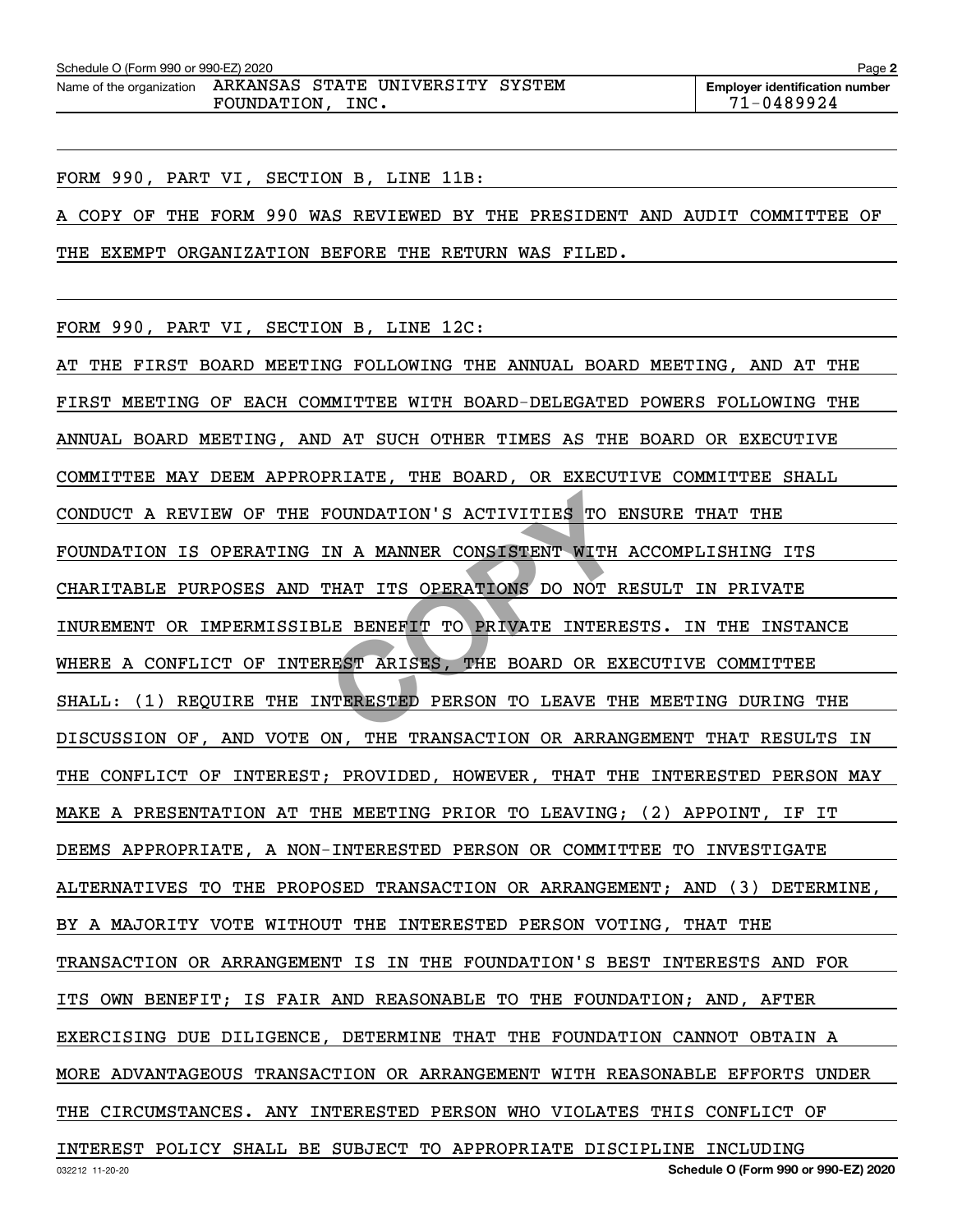| Schedule O (Form 990 or 990-EZ) 2020                                          | Page 2                                              |
|-------------------------------------------------------------------------------|-----------------------------------------------------|
| Name of the organization ARKANSAS STATE UNIVERSITY SYSTEM<br>FOUNDATION, INC. | <b>Employer identification number</b><br>71-0489924 |
| REMOVAL FROM OFFICE.                                                          |                                                     |
| FORM 990, PART VI, SECTION C, LINE 19:                                        |                                                     |
| THE ORGANIZATION'S POLICY DOCUMENTS AND FINANCIAL STATEMENTS ARE AVAILABLE    |                                                     |
| ON THE ORGANIZATION'S WEBSITE.                                                |                                                     |
| FORM 990, PART XI, LINE 9, CHANGES IN NET ASSETS:                             |                                                     |
| CHANGE IN SPLIT INTEREST AGREEMENT                                            | $-16,000.$                                          |
|                                                                               |                                                     |
|                                                                               |                                                     |
|                                                                               |                                                     |
|                                                                               |                                                     |
|                                                                               |                                                     |
|                                                                               |                                                     |
|                                                                               |                                                     |
|                                                                               |                                                     |
|                                                                               |                                                     |
|                                                                               |                                                     |
|                                                                               |                                                     |
|                                                                               |                                                     |
|                                                                               |                                                     |
|                                                                               |                                                     |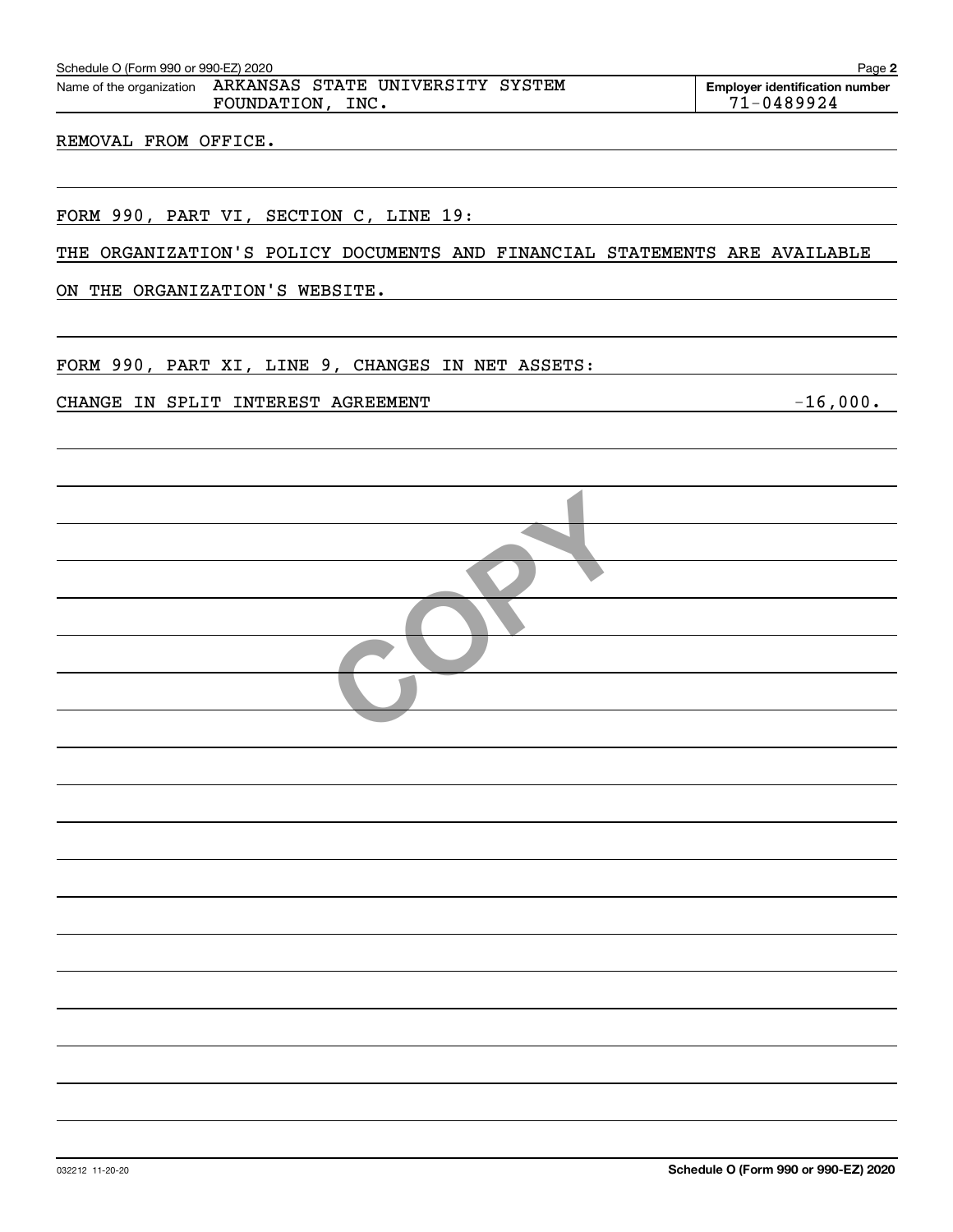| <b>Related Organizations and Unrelated Partnerships</b>         |                                                                                                                                                                                                                    |                                                                                                |                                                     |                               |                                             | OMB No. 1545-0047                   |                                                     |                                                      |
|-----------------------------------------------------------------|--------------------------------------------------------------------------------------------------------------------------------------------------------------------------------------------------------------------|------------------------------------------------------------------------------------------------|-----------------------------------------------------|-------------------------------|---------------------------------------------|-------------------------------------|-----------------------------------------------------|------------------------------------------------------|
| <b>SCHEDULE R</b><br>(Form 990)                                 |                                                                                                                                                                                                                    | Complete if the organization answered "Yes" on Form 990, Part IV, line 33, 34, 35b, 36, or 37. | 2020                                                |                               |                                             |                                     |                                                     |                                                      |
|                                                                 |                                                                                                                                                                                                                    |                                                                                                | Attach to Form 990.                                 |                               |                                             |                                     | <b>Open to Public</b>                               |                                                      |
| Department of the Treasury<br>Internal Revenue Service          |                                                                                                                                                                                                                    | $\triangleright$ Go to www.irs.gov/Form990 for instructions and the latest information.        |                                                     |                               |                                             |                                     | Inspection                                          |                                                      |
| Name of the organization                                        | FOUNDATION, INC.                                                                                                                                                                                                   | ARKANSAS STATE UNIVERSITY SYSTEM                                                               |                                                     |                               |                                             |                                     | <b>Employer identification number</b><br>71-0489924 |                                                      |
| Part I                                                          | Identification of Disregarded Entities. Complete if the organization answered "Yes" on Form 990, Part IV, line 33.                                                                                                 |                                                                                                |                                                     |                               |                                             |                                     |                                                     |                                                      |
|                                                                 | (a)                                                                                                                                                                                                                | (b)                                                                                            | (c)                                                 | (d)                           | (e)                                         |                                     | (f)                                                 |                                                      |
| Name, address, and EIN (if applicable)<br>of disregarded entity |                                                                                                                                                                                                                    | Primary activity                                                                               | Legal domicile (state or<br>foreign country)        | Total income                  | End-of-year assets                          |                                     | Direct controlling<br>entity                        |                                                      |
|                                                                 |                                                                                                                                                                                                                    |                                                                                                |                                                     |                               |                                             |                                     |                                                     |                                                      |
|                                                                 |                                                                                                                                                                                                                    |                                                                                                |                                                     |                               |                                             |                                     |                                                     |                                                      |
|                                                                 |                                                                                                                                                                                                                    |                                                                                                |                                                     |                               |                                             |                                     |                                                     |                                                      |
|                                                                 |                                                                                                                                                                                                                    |                                                                                                |                                                     |                               |                                             |                                     |                                                     |                                                      |
| Part II                                                         | Identification of Related Tax-Exempt Organizations. Complete if the organization answered "Yes" on Form 990, Part IV, line 34, because it had one or more related tax-exempt<br>organizations during the tax year. |                                                                                                |                                                     |                               |                                             |                                     |                                                     |                                                      |
|                                                                 | (a)<br>Name, address, and EIN<br>of related organization                                                                                                                                                           | (b)<br>Primary activity                                                                        | (c)<br>Legal domicile (state or<br>foreign country) | (d)<br>Exempt Code<br>section | (e)<br>Public charity<br>status (if section | (f)<br>Direct controlling<br>entity |                                                     | $(g)$<br>Section 512(b)(13)<br>controlled<br>entity? |
|                                                                 |                                                                                                                                                                                                                    |                                                                                                |                                                     |                               | 501(c)(3)                                   |                                     | Yes                                                 | No                                                   |
|                                                                 | ARKANSAS STATE UNIVERSITY - JONESBORO -                                                                                                                                                                            |                                                                                                |                                                     |                               |                                             |                                     |                                                     |                                                      |
|                                                                 | 71-6000556, 2105 EAST AGGIE, JONESBORO, AR                                                                                                                                                                         |                                                                                                |                                                     |                               |                                             |                                     |                                                     |                                                      |
| 72401                                                           |                                                                                                                                                                                                                    | EDUCATIONAL INSTITUTION                                                                        | <b>ARKANSAS</b>                                     | 115(A)                        |                                             |                                     |                                                     | x                                                    |
|                                                                 | ARKANSAS STATE UNIVERSITY - BEEBE                                                                                                                                                                                  |                                                                                                |                                                     |                               |                                             |                                     |                                                     |                                                      |
|                                                                 | 71-0421333, 1000 IOWA ST, BEEBE, AR 72012                                                                                                                                                                          | EDUCATIONAL INSTITUTION                                                                        | ARKANSAS                                            | 115(A)                        |                                             |                                     |                                                     | X                                                    |
|                                                                 | ARKANSAS STATE UNIVERSITY - MOUNTAIN HOME -                                                                                                                                                                        |                                                                                                |                                                     |                               |                                             |                                     |                                                     |                                                      |
|                                                                 | 62-1687591, 1600 SOUTH COLLEGE, MOUNTAIN                                                                                                                                                                           |                                                                                                |                                                     |                               |                                             |                                     |                                                     |                                                      |
| HOME, AR 72653                                                  |                                                                                                                                                                                                                    | EDUCATIONAL INSTITUTION                                                                        | <b>ARKANSAS</b>                                     | 115(A)                        |                                             |                                     |                                                     | х                                                    |
|                                                                 | ARKANSAS STATE UNIVERSITY - NEWPORT                                                                                                                                                                                |                                                                                                |                                                     |                               |                                             |                                     |                                                     |                                                      |
|                                                                 | 71-0855933, 7648 VICTORY BLVD, NEWPORT, AR                                                                                                                                                                         |                                                                                                |                                                     |                               |                                             |                                     |                                                     |                                                      |
| 72112                                                           |                                                                                                                                                                                                                    | EDUCATIONAL INSTITUTION                                                                        | <b>ARKANSAS</b>                                     | 115(A)                        |                                             |                                     |                                                     | x                                                    |
|                                                                 | For Paperwork Reduction Act Notice, see the Instructions for Form 990.                                                                                                                                             |                                                                                                |                                                     |                               |                                             |                                     | Schedule R (Form 990) 2020                          |                                                      |

SEE PART VII FOR CONTINUATIONS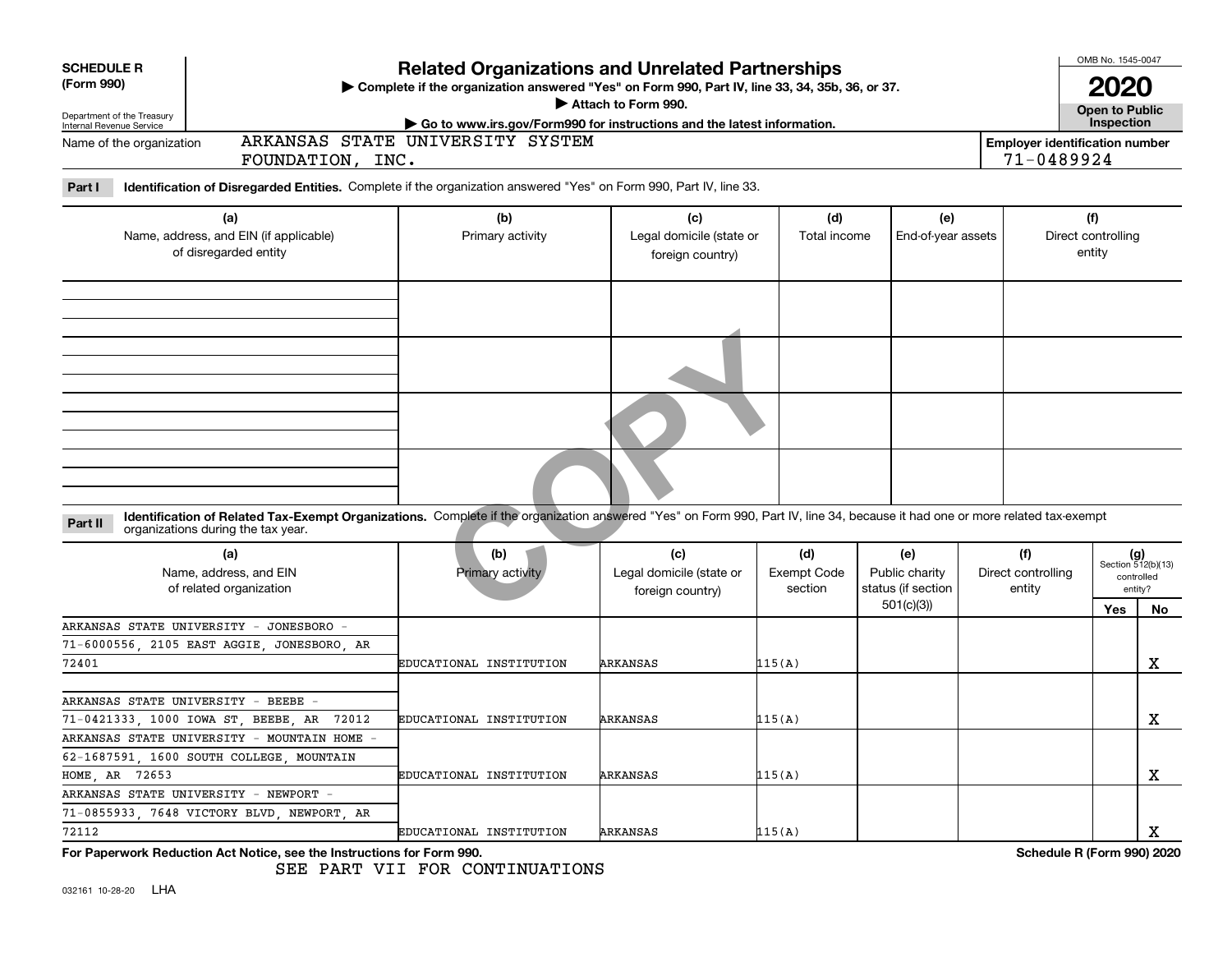Schedule R (Form 990)

FOUNDATION, INC. 71-0489924

## **Part II Continuation of Identification of Related Tax-Exempt Organizations**

| (a)<br>Name, address, and EIN<br>of related organization | (b)<br>Primary activity   | (c)<br>Legal domicile (state or<br>foreign country) | (d)<br>Exempt Code<br>section | (e)<br>Public charity<br>status (if section | (f)<br>Direct controlling<br>entity | $(g)$<br>Section 512(b)(13)<br>controlled<br>organization? |             |
|----------------------------------------------------------|---------------------------|-----------------------------------------------------|-------------------------------|---------------------------------------------|-------------------------------------|------------------------------------------------------------|-------------|
|                                                          |                           |                                                     |                               | 501(c)(3)                                   |                                     | <b>Yes</b>                                                 | No          |
| ARKANSAS STATE UNIVERSITY ALUMNI                         | SOCIAL ALUMNI ENTITY FOR  |                                                     |                               |                                             |                                     |                                                            |             |
| ASSOCIATION, INC. - 58-1723646, 2600 ALUMNI              | THE SUPPORT OF ARKANSAS   |                                                     |                               |                                             |                                     |                                                            |             |
| BLVD, JONESBORO, AR 72401                                | STATE UNIVERSITY          | ARKANSAS                                            | 501(C)(7)                     |                                             |                                     |                                                            | $\mathbf x$ |
| ARKANSAS STATE UNIVERSITY RED WOLVES                     |                           |                                                     |                               |                                             |                                     |                                                            |             |
| FOUNDATION, INC. - 71-0526367, 1000 OLYMPIC              | ACADEMIC BOOSTER          |                                                     |                               |                                             |                                     |                                                            |             |
| DRIVE, JONESBORO, AR 72401                               | ACTIVITIES                | ARKANSAS                                            | 501(C)(3)                     | LINE 5                                      |                                     |                                                            | X           |
| ARKANSAS STATE UNIVERSITY REAL ESTATE                    | RECEIVES, HOLDS AND       |                                                     |                               |                                             | ARKANSAS STATE                      |                                                            |             |
| FOUNDATION, INC. - 45-4896479, P.O. BOX                  | ADMINISTERS REAL &        |                                                     |                               |                                             | UNIVERSITY SYSTEM                   |                                                            |             |
| 1990, STATE UNIVERSITY, AR 72467                         | PERSONAL PROPERTY         | ARKANSAS                                            | 501(C)(3)                     | LINE 5                                      | FOUNDATION, INC.                    | $\mathbf X$                                                |             |
| ASU RESEARCH & INNOVATION FOUNDATION, INC. -             | RESEARCH ENTITY FOR THE   |                                                     |                               |                                             |                                     |                                                            |             |
| 20-3239949, P.O. BOX 1990, STATE UNIVERSITY,             | SUPPORT OF ARKANSAS STATE |                                                     |                               |                                             |                                     |                                                            |             |
| AR 72467                                                 | UNIVERSITY                | <b>ARKANSAS</b>                                     | 501(C)(3)                     | LINE 5                                      |                                     |                                                            | X           |
|                                                          |                           |                                                     |                               |                                             |                                     |                                                            |             |
|                                                          |                           |                                                     |                               |                                             |                                     |                                                            |             |
|                                                          |                           |                                                     |                               |                                             |                                     |                                                            |             |
|                                                          |                           |                                                     |                               |                                             |                                     |                                                            |             |
|                                                          |                           |                                                     |                               |                                             |                                     |                                                            |             |
|                                                          |                           |                                                     |                               |                                             |                                     |                                                            |             |
|                                                          |                           |                                                     |                               |                                             |                                     |                                                            |             |
|                                                          |                           |                                                     |                               |                                             |                                     |                                                            |             |
|                                                          |                           |                                                     |                               |                                             |                                     |                                                            |             |
|                                                          |                           |                                                     |                               |                                             |                                     |                                                            |             |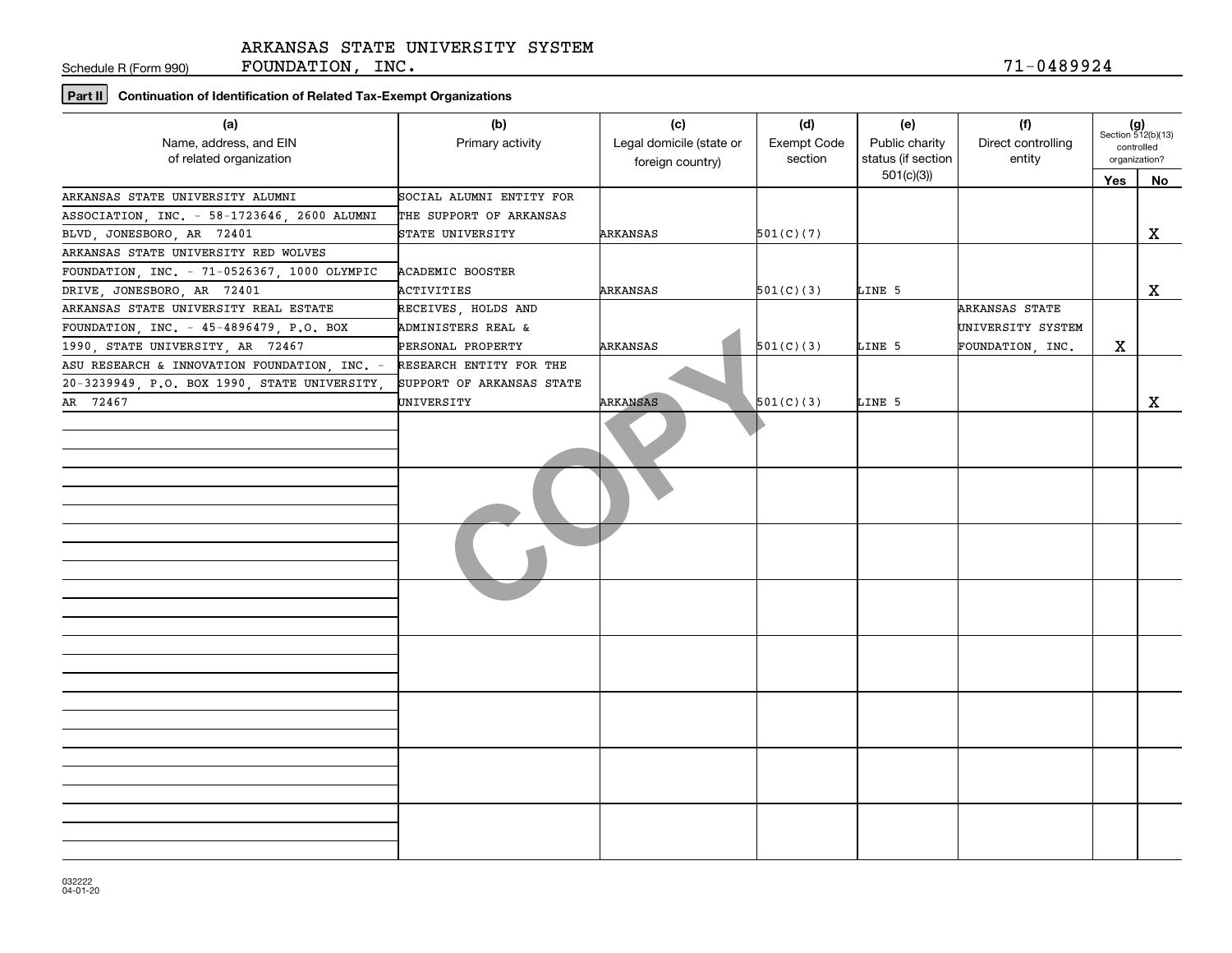#### Schedule R (Form 990) 2020 Page FOUNDATION, INC. 71-0489924

#### **2**

**Identification of Related Organizations Taxable as a Partnership.** Complete if the organization answered "Yes" on Form 990, Part IV, line 34, because it had one or more related **Part III** organizations treated as a partnership during the tax year.

| (a)                                                                                                                                                                                                                                                                         | (b)              | (c)                            | (d)                          |                      | (e)                                                                   | (f)                           |                                                             | (g)            | (h)                                           |                                               | (i)                   | (i)        | (k)            |         |  |  |
|-----------------------------------------------------------------------------------------------------------------------------------------------------------------------------------------------------------------------------------------------------------------------------|------------------|--------------------------------|------------------------------|----------------------|-----------------------------------------------------------------------|-------------------------------|-------------------------------------------------------------|----------------|-----------------------------------------------|-----------------------------------------------|-----------------------|------------|----------------|---------|--|--|
| Name, address, and EIN<br>of related organization                                                                                                                                                                                                                           | Primary activity | Legal<br>domicile<br>(state or | Direct controlling<br>entity |                      | Predominant income<br>(related, unrelated,<br>excluded from tax under | Share of total<br>income      | Share of<br>Disproportionate<br>end-of-year<br>allocations? |                | Code V-UBI<br>amount in box<br>20 of Schedule | General or Percentage<br>managing<br>partner? | ownership             |            |                |         |  |  |
|                                                                                                                                                                                                                                                                             |                  | foreign<br>country)            |                              |                      | sections 512-514)                                                     |                               | assets                                                      |                | Yes                                           | K-1 (Form 1065) Yes No<br><b>No</b>           |                       |            |                |         |  |  |
|                                                                                                                                                                                                                                                                             |                  |                                |                              |                      |                                                                       |                               |                                                             |                |                                               |                                               |                       |            |                |         |  |  |
|                                                                                                                                                                                                                                                                             |                  |                                |                              |                      |                                                                       |                               |                                                             |                |                                               |                                               |                       |            |                |         |  |  |
|                                                                                                                                                                                                                                                                             |                  |                                |                              |                      |                                                                       |                               |                                                             |                |                                               |                                               |                       |            |                |         |  |  |
|                                                                                                                                                                                                                                                                             |                  |                                |                              |                      |                                                                       |                               |                                                             |                |                                               |                                               |                       |            |                |         |  |  |
|                                                                                                                                                                                                                                                                             |                  |                                |                              |                      |                                                                       |                               |                                                             |                |                                               |                                               |                       |            |                |         |  |  |
|                                                                                                                                                                                                                                                                             |                  |                                |                              |                      |                                                                       |                               |                                                             |                |                                               |                                               |                       |            |                |         |  |  |
|                                                                                                                                                                                                                                                                             |                  |                                |                              |                      |                                                                       |                               |                                                             |                |                                               |                                               |                       |            |                |         |  |  |
|                                                                                                                                                                                                                                                                             |                  |                                |                              |                      |                                                                       |                               |                                                             |                |                                               |                                               |                       |            |                |         |  |  |
|                                                                                                                                                                                                                                                                             |                  |                                |                              |                      |                                                                       |                               |                                                             |                |                                               |                                               |                       |            |                |         |  |  |
|                                                                                                                                                                                                                                                                             |                  |                                |                              |                      |                                                                       |                               |                                                             |                |                                               |                                               |                       |            |                |         |  |  |
|                                                                                                                                                                                                                                                                             |                  |                                |                              |                      |                                                                       |                               |                                                             |                |                                               |                                               |                       |            |                |         |  |  |
|                                                                                                                                                                                                                                                                             |                  |                                |                              |                      |                                                                       |                               |                                                             |                |                                               |                                               |                       |            |                |         |  |  |
|                                                                                                                                                                                                                                                                             |                  |                                |                              |                      |                                                                       |                               |                                                             |                |                                               |                                               |                       |            |                |         |  |  |
|                                                                                                                                                                                                                                                                             |                  |                                |                              |                      |                                                                       |                               |                                                             |                |                                               |                                               |                       |            |                |         |  |  |
|                                                                                                                                                                                                                                                                             |                  |                                |                              |                      |                                                                       |                               |                                                             |                |                                               |                                               |                       |            |                |         |  |  |
|                                                                                                                                                                                                                                                                             |                  |                                |                              |                      |                                                                       |                               |                                                             |                |                                               |                                               |                       |            |                |         |  |  |
| Identification of Related Organizations Taxable as a Corporation or Trust. Complete if the organization answered "Yes" on Form 990, Part IV, line 34, because it had one or more related<br>Part IV<br>organizations treated as a corporation or trust during the tax year. |                  |                                |                              |                      |                                                                       |                               |                                                             |                |                                               |                                               |                       |            |                |         |  |  |
| (a)                                                                                                                                                                                                                                                                         |                  |                                | (b)                          | (c)                  | (d)                                                                   | (e)                           |                                                             | (f)            |                                               |                                               | (g)                   | (h)        | (i)<br>Section |         |  |  |
| Name, address, and EIN                                                                                                                                                                                                                                                      |                  |                                | Primary activity             | Legal domicile       | Direct controlling                                                    | Type of entity                |                                                             | Share of total |                                               |                                               | Share of              | Percentage | 512(b)(13)     |         |  |  |
| of related organization                                                                                                                                                                                                                                                     |                  |                                |                              | (state or<br>foreign | entity                                                                | (C corp, S corp,<br>or trust) |                                                             | income         |                                               |                                               | end-of-year<br>assets | ownership  | controlled     | entity? |  |  |
|                                                                                                                                                                                                                                                                             |                  |                                |                              | country)             |                                                                       |                               |                                                             |                |                                               |                                               |                       |            | Yes            | No      |  |  |
|                                                                                                                                                                                                                                                                             |                  |                                |                              |                      |                                                                       |                               |                                                             |                |                                               |                                               |                       |            |                |         |  |  |

| (a)<br>Name, address, and EIN<br>of related organization | (b)<br>Primary activity | (c)<br>Legal domicile<br>(state or<br>foreign | (d)<br>Direct controlling<br>entity | (e)<br>Type of entity<br>(C corp, S corp,<br>or trust) | (f)<br>Share of total<br>income | (h)<br>(g)<br>Share of<br>Percentage<br>end-of-year<br>ownership<br>assets |  | $\begin{array}{c} \textbf{(i)}\\ \text{Section}\\ 512 \text{(b)} \text{(13)}\\ \text{controlled}\\ \text{entity?} \end{array}$ |        |
|----------------------------------------------------------|-------------------------|-----------------------------------------------|-------------------------------------|--------------------------------------------------------|---------------------------------|----------------------------------------------------------------------------|--|--------------------------------------------------------------------------------------------------------------------------------|--------|
|                                                          |                         | country)                                      |                                     |                                                        |                                 |                                                                            |  |                                                                                                                                | Yes No |
|                                                          |                         |                                               |                                     |                                                        |                                 |                                                                            |  |                                                                                                                                |        |
|                                                          |                         |                                               |                                     |                                                        |                                 |                                                                            |  |                                                                                                                                |        |
|                                                          |                         |                                               |                                     |                                                        |                                 |                                                                            |  |                                                                                                                                |        |
|                                                          |                         |                                               |                                     |                                                        |                                 |                                                                            |  |                                                                                                                                |        |
|                                                          |                         |                                               |                                     |                                                        |                                 |                                                                            |  |                                                                                                                                |        |
|                                                          |                         |                                               |                                     |                                                        |                                 |                                                                            |  |                                                                                                                                |        |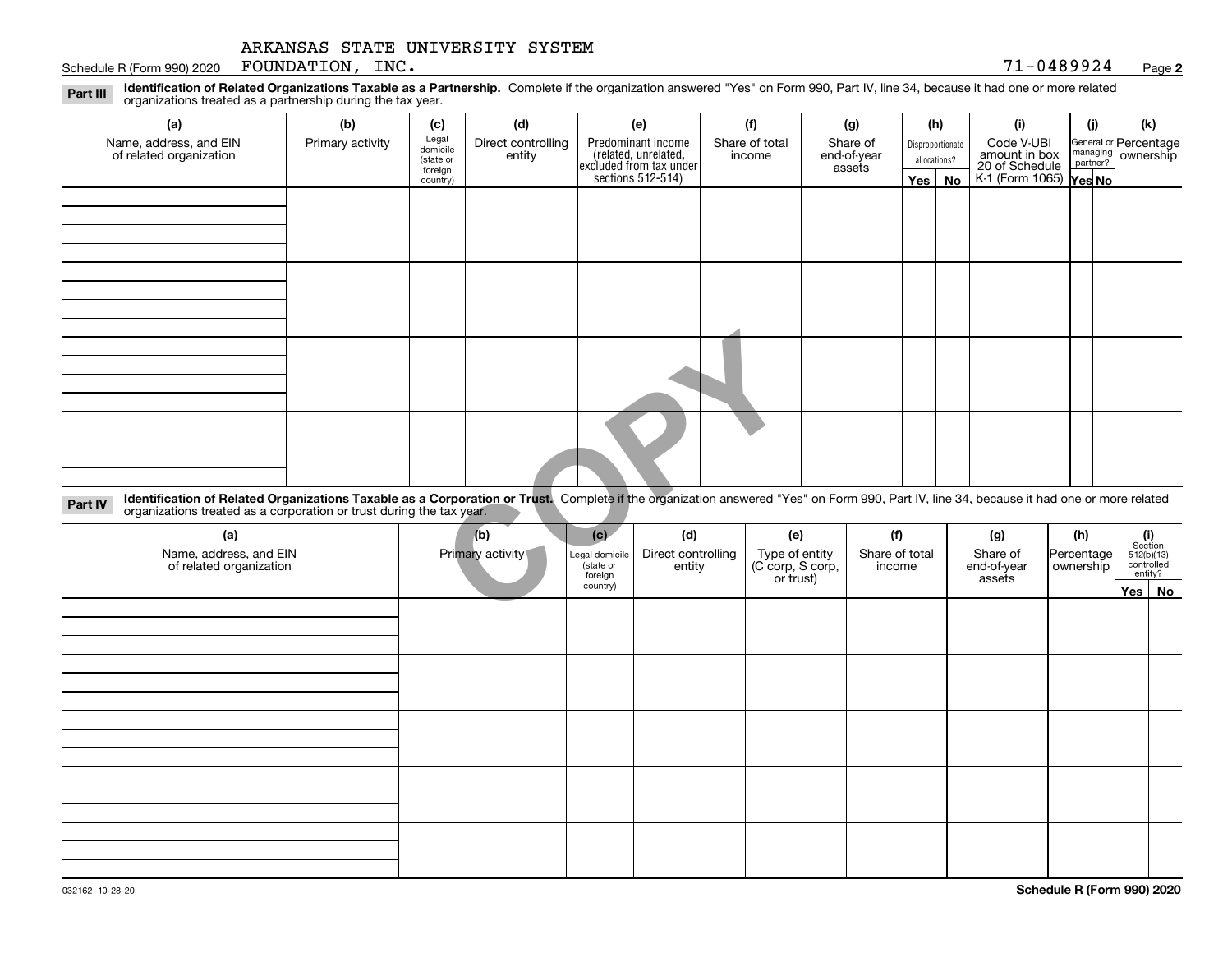Schedule R (Form 990) 2020 Page FOUNDATION, INC. 71-0489924

| Note: Complete line 1 if any entity is listed in Parts II, III, or IV of this schedule.                                                                                                                                                        |                                  |                        |                                              |                 | <b>Yes</b>  | No                      |
|------------------------------------------------------------------------------------------------------------------------------------------------------------------------------------------------------------------------------------------------|----------------------------------|------------------------|----------------------------------------------|-----------------|-------------|-------------------------|
| During the tax year, did the organization engage in any of the following transactions with one or more related organizations listed in Parts II-IV?                                                                                            |                                  |                        |                                              |                 |             |                         |
|                                                                                                                                                                                                                                                |                                  |                        |                                              | 1a              |             | $\mathbf{x}$            |
| b Gift, grant, or capital contribution to related organization(s) material contracts and contribution to related organization(s)                                                                                                               |                                  |                        |                                              | 1 <sub>b</sub>  | X           |                         |
|                                                                                                                                                                                                                                                |                                  |                        |                                              | 1 <sub>c</sub>  |             | X                       |
|                                                                                                                                                                                                                                                |                                  |                        |                                              | 1 <sub>d</sub>  |             | $\mathbf X$             |
|                                                                                                                                                                                                                                                |                                  |                        |                                              | 1e              |             | $\mathbf X$             |
| Dividends from related organization(s) Electron Committee Committee Committee Committee Committee Committee Committee Committee Committee Committee Committee Committee Committee Committee Committee Committee Committee Comm                 |                                  |                        |                                              | 1f              |             | X                       |
| g Sale of assets to related organization(s) www.assettion.com/www.assettion.com/www.assettion.com/www.assettion.com/www.assettion.com/www.assettion.com/www.assettion.com/www.assettion.com/www.assettion.com/www.assettion.co                 |                                  |                        |                                              | 1 <sub>g</sub>  |             | $\overline{\mathbf{x}}$ |
| h Purchase of assets from related organization(s) manufactured content to content the content of the content of the content of the content of the content of the content of the content of the content of the content of the c                 |                                  |                        |                                              | 1 <sub>h</sub>  |             | $\mathbf X$             |
| Exchange of assets with related organization(s) www.communicallycommunicallycommunicallycommunicallycommunicallycommunicallycommunicallycommunicallycommunicallycommunicallycommunicallycommunicallycommunicallycommunicallyco                 |                                  |                        |                                              | 11              |             | $\overline{\mathbf{x}}$ |
| Lease of facilities, equipment, or other assets to related organization(s) [11] manufaction(s) [11] manufaction(s) manufaction(s) and the subsequent of facilities, equipment, or other assets to related organization(s) manu                 |                                  |                        |                                              | 1i.             |             | $\mathbf X$             |
|                                                                                                                                                                                                                                                |                                  |                        |                                              |                 |             |                         |
|                                                                                                                                                                                                                                                |                                  |                        |                                              | 1k              |             | x                       |
| Performance of services or membership or fundraising solicitations for related organization(s)                                                                                                                                                 |                                  |                        |                                              | 11              |             | $\overline{\mathbf{X}}$ |
| m Performance of services or membership or fundraising solicitations by related organization(s)                                                                                                                                                |                                  |                        |                                              | 1m              |             | $\overline{\mathbf{x}}$ |
|                                                                                                                                                                                                                                                |                                  |                        |                                              | 1n              |             | X                       |
| <b>o</b> Sharing of paid employees with related organization(s)                                                                                                                                                                                |                                  |                        |                                              | 10 <sub>o</sub> | $\mathbf X$ |                         |
|                                                                                                                                                                                                                                                |                                  |                        |                                              |                 |             |                         |
| p Reimbursement paid to related organization(s) for expenses <b>manufactural contracts</b> and content and the related organization(s) for expenses <b>manufactural content and the related</b> organization(s) for expenses <b>manufactur</b> |                                  |                        |                                              | 1p              |             | Х                       |
|                                                                                                                                                                                                                                                |                                  |                        |                                              | 1 <sub>q</sub>  |             | $\overline{\mathbf{X}}$ |
|                                                                                                                                                                                                                                                |                                  |                        |                                              |                 |             |                         |
| r Other transfer of cash or property to related organization(s)                                                                                                                                                                                |                                  |                        |                                              | 1r              |             | x                       |
|                                                                                                                                                                                                                                                |                                  |                        |                                              | 1s              |             | $\overline{\mathbf{X}}$ |
| 2 If the answer to any of the above is "Yes," see the instructions for information on who must complete this line, including covered relationships and transaction thresholds.                                                                 |                                  |                        |                                              |                 |             |                         |
| (a)<br>Name of related organization                                                                                                                                                                                                            | (b)<br>Transaction<br>type (a-s) | (c)<br>Amount involved | (d)<br>Method of determining amount involved |                 |             |                         |
| (1) ARKANSAS STATE UNIVERSITY - JONESBORO<br>в                                                                                                                                                                                                 |                                  | 2,506,027. CASH        |                                              |                 |             |                         |

| Name of related organization                           | \™J<br>Transaction<br>type (a-s) | $\mathbf{v}$<br>Amount involved | Method of determining amount involved |
|--------------------------------------------------------|----------------------------------|---------------------------------|---------------------------------------|
| (1) ARKANSAS STATE UNIVERSITY - JONESBORO              | в                                | $2,506,027$ . CASH              |                                       |
| (2) ARKANSAS STATE UNIVERSITY - BEEBE                  | в                                | 57,088. CASH                    |                                       |
| (3) ARKANSAS STATE UNIVERSITY - MOUNTAIN HOME          | в                                | 187,339. CASH                   |                                       |
| (4) ARKANSAS STATE UNIVERSITY - NEWPORT                | в                                | 193,587. CASH                   |                                       |
| ARKANSAS STATE UNIVERSITY ALUMNI<br>(5) ASSOCIATION    | в                                | 10,831.CASH                     |                                       |
| ARKANSAS STATE UNIVERSITY RED WOLVES<br>(6) FOUNDATION | B                                | $6,750$ . CASH                  |                                       |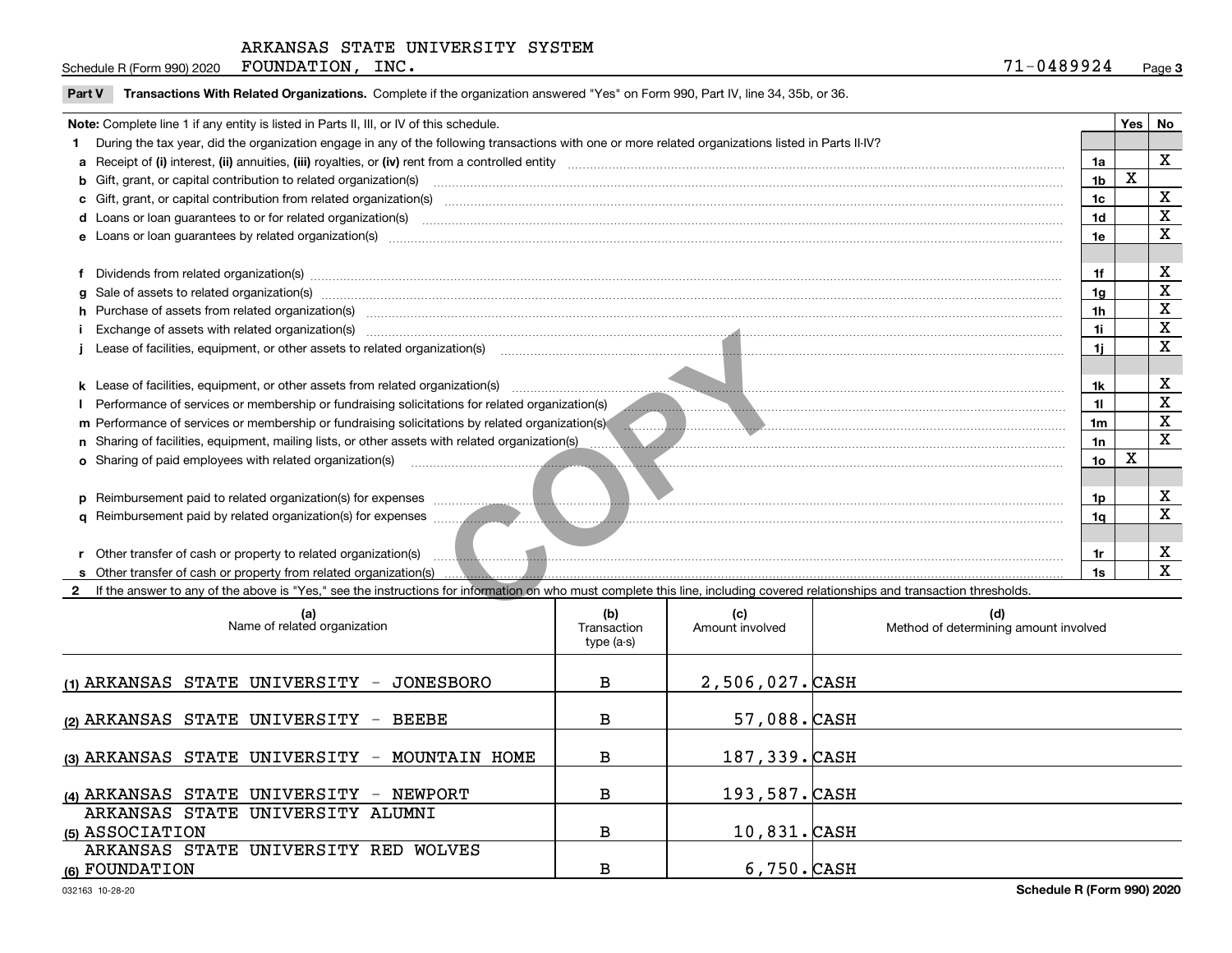Schedule R (Form 990)

FOUNDATION, INC. 71-0489924

**Part V Continuation of Transactions With Related Organizations**  (Schedule R (Form 990), Part V, line 2)

| (a)<br>Name of other organization                                                                                           | (b)<br>Transaction<br>type (a-s) | (c)<br>Amount involved | (d)<br>Method of determining<br>amount involved |
|-----------------------------------------------------------------------------------------------------------------------------|----------------------------------|------------------------|-------------------------------------------------|
| ARKANSAS STATE UNIVERSITY REAL ESTATE<br>(7) FOUNDATION                                                                     | $\, {\bf B}$                     | 28,090. CASH           |                                                 |
| (8)<br><u> 1989 - Johann Barbara, marka a shekara tsa 1989 - An tsa 1989 - An tsa 1989 - An tsa 1989 - An tsa 1989 - An</u> |                                  |                        |                                                 |
| (9)                                                                                                                         |                                  |                        |                                                 |
| (10)                                                                                                                        |                                  |                        |                                                 |
| (11)                                                                                                                        |                                  |                        |                                                 |
| (12)                                                                                                                        |                                  |                        |                                                 |
| (13)                                                                                                                        |                                  |                        |                                                 |
| (14)                                                                                                                        |                                  |                        |                                                 |
| (15)                                                                                                                        |                                  |                        |                                                 |
| (16)                                                                                                                        |                                  |                        |                                                 |
| (17)                                                                                                                        |                                  |                        |                                                 |
| (18)                                                                                                                        |                                  |                        |                                                 |
| (19)                                                                                                                        |                                  |                        |                                                 |
| (20)                                                                                                                        |                                  |                        |                                                 |
| (21)                                                                                                                        |                                  |                        |                                                 |
| (22)                                                                                                                        |                                  |                        |                                                 |
| (23)                                                                                                                        |                                  |                        |                                                 |
| (24)                                                                                                                        |                                  |                        |                                                 |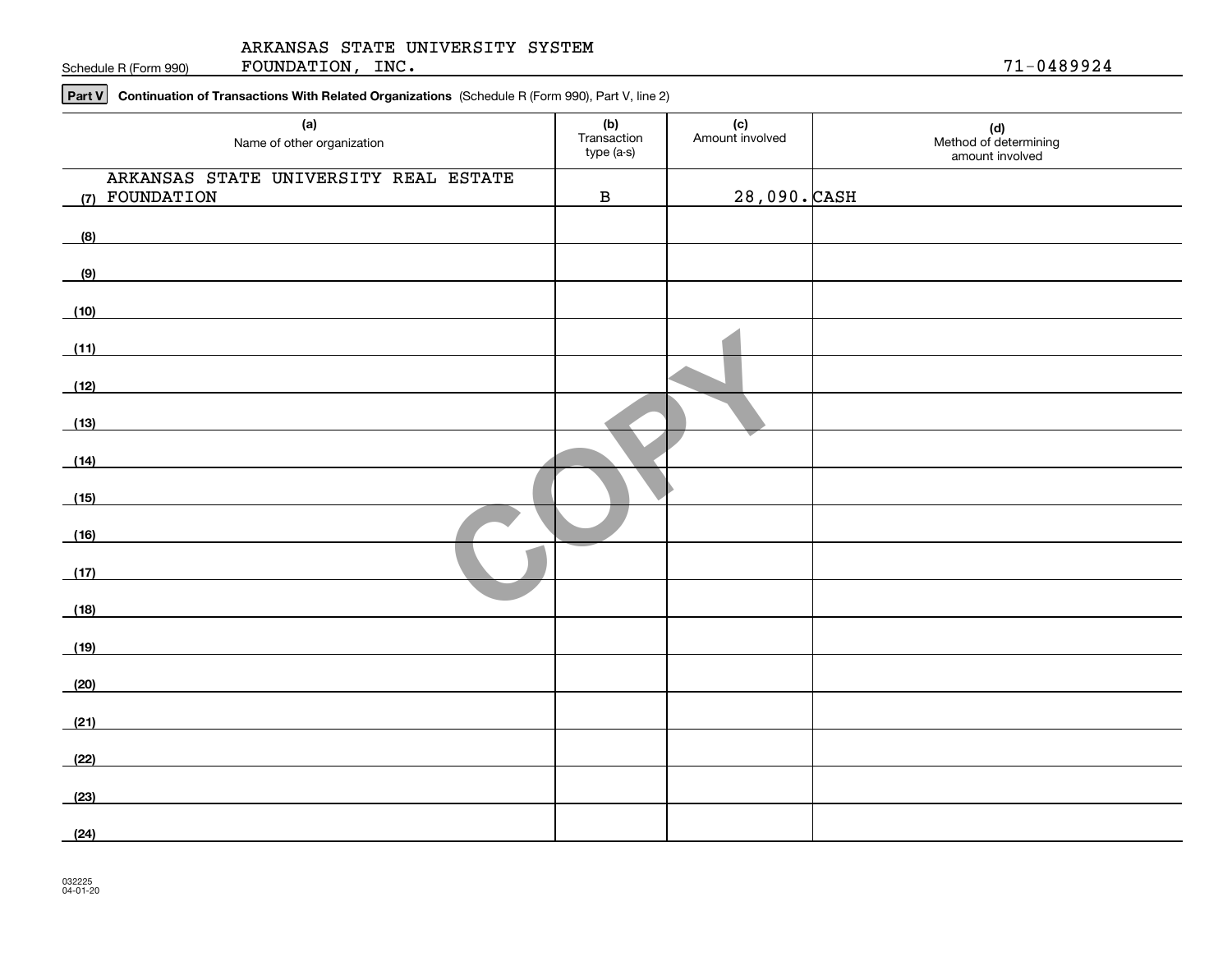Schedule R (Form 990) 2020 Page FOUNDATION, INC. 71-0489924

**Part VI Unrelated Organizations Taxable as a Partnership.**  Complete if the organization answered "Yes" on Form 990, Part IV, line 37.

Provide the following information for each entity taxed as a partnership through which the organization conducted more than five percent of its activities (measured by total assets or gross revenue) that was not a related organization. See instructions regarding exclusion for certain investment partnerships.

| - - - - -<br>(a)<br>Name, address, and EIN<br>of entity | - - -<br>. <del>.</del><br>(b)<br>Primary activity | (c)<br>Legal domicile<br>(state or foreign<br>country) | the material contract of the contract of<br>(d)<br>Predominant income<br>(related, unrelated,<br>excluded from tax under<br>sections 512-514) | (e)<br>Are all<br>partners sec.<br>$501(c)(3)$<br>orgs.?<br>Yes No | (f)<br>Share of<br>total<br>income | (g)<br>Share of<br>end-of-year<br>assets | (h)<br>Dispropor-<br>tionate<br>allocations?<br>Yes No | (i)<br>Code V-UBI<br>amount in box 20 managing<br>of Schedule K-1<br>(Form 1065)<br>$\overline{Yes}$ No | (i)<br>Yes No | (k) |
|---------------------------------------------------------|----------------------------------------------------|--------------------------------------------------------|-----------------------------------------------------------------------------------------------------------------------------------------------|--------------------------------------------------------------------|------------------------------------|------------------------------------------|--------------------------------------------------------|---------------------------------------------------------------------------------------------------------|---------------|-----|
|                                                         |                                                    |                                                        |                                                                                                                                               |                                                                    |                                    |                                          |                                                        |                                                                                                         |               |     |
|                                                         |                                                    |                                                        |                                                                                                                                               |                                                                    |                                    |                                          |                                                        |                                                                                                         |               |     |
|                                                         |                                                    |                                                        |                                                                                                                                               |                                                                    |                                    |                                          |                                                        |                                                                                                         |               |     |
|                                                         |                                                    |                                                        |                                                                                                                                               |                                                                    |                                    |                                          |                                                        |                                                                                                         |               |     |
|                                                         |                                                    |                                                        |                                                                                                                                               |                                                                    |                                    |                                          |                                                        |                                                                                                         |               |     |
|                                                         |                                                    |                                                        |                                                                                                                                               |                                                                    |                                    |                                          |                                                        |                                                                                                         |               |     |
|                                                         |                                                    |                                                        |                                                                                                                                               |                                                                    |                                    |                                          |                                                        |                                                                                                         |               |     |
|                                                         |                                                    |                                                        |                                                                                                                                               |                                                                    |                                    |                                          |                                                        |                                                                                                         |               |     |

**Schedule R (Form 990) 2020**